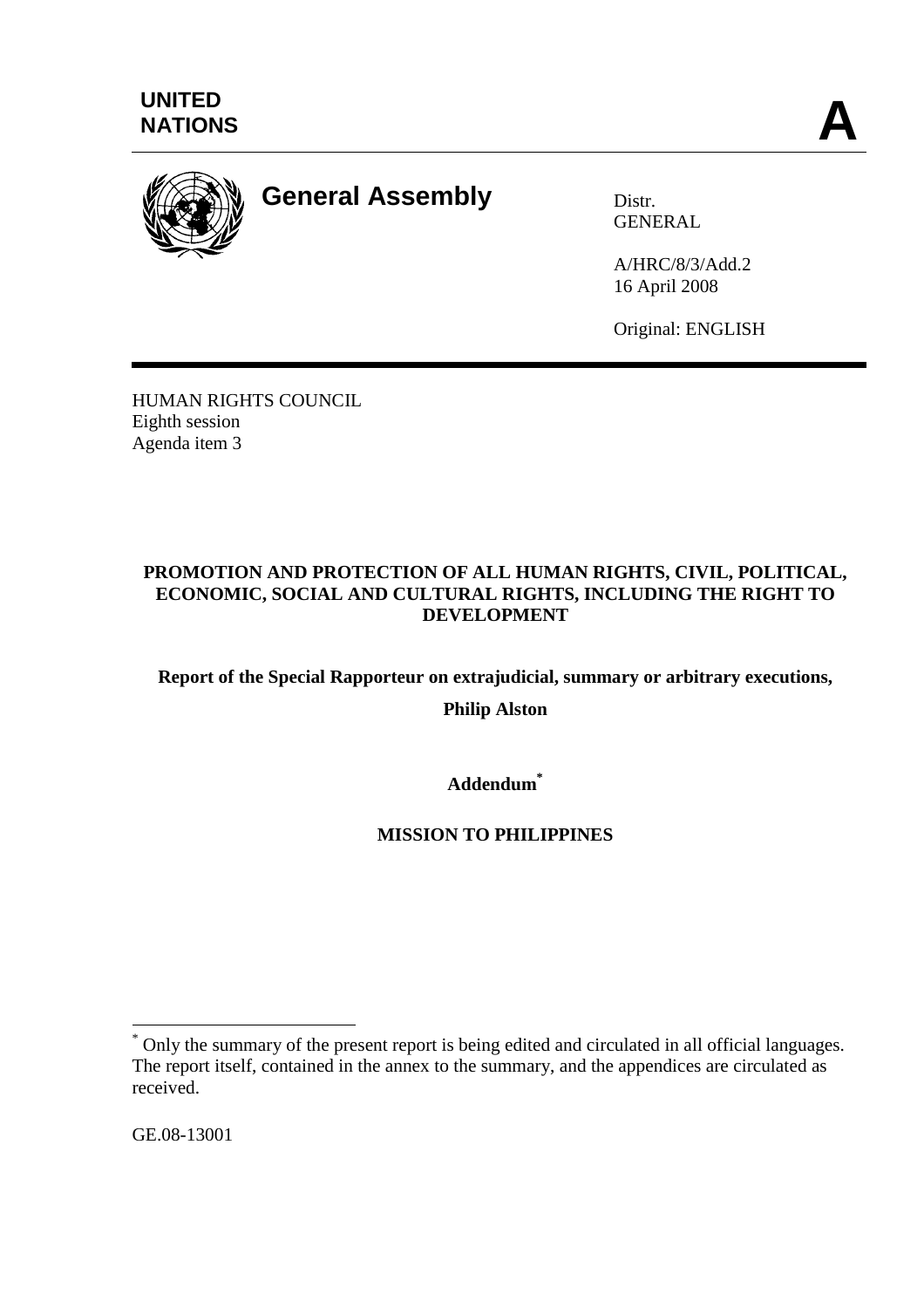#### **Summary**

Over the past six years, there have been many extrajudicial executions of leftist activists in the Philippines. These killings have eliminated civil society leaders, including human rights defenders, trade unionists and land reform advocates, intimidated a vast number of civil society actors, and narrowed the country's political discourse. Depending on who is counting and how, the total number of such executions ranges from 100 to over 800. Counter-insurgency strategy and recent changes in the priorities of the criminal justice system are of special importance to understanding why the killings continue.

Many in the Government have concluded that numerous civil society organizations are "fronts" for the Communist Party of the Philippines (CPP) and its armed group, the New People's Army (NPA). One response has been counter-insurgency operations that result in the extrajudicial execution of leftist activists. In some areas, the leaders of leftist organizations are systematically hunted down by interrogating and torturing those who may know their whereabouts, and they are often killed following a campaign of individual vilification designed to instil fear into the community. The priorities of the criminal justice system have also been distorted, and it has increasingly focused on prosecuting civil society leaders rather than their killers.

The military is in a state of denial concerning the numerous extrajudicial executions in which its soldiers are implicated. Military officers argue that many or all of the extrajudicial executions have actually been committed by the communist insurgents as part of an internal purge. The NPA does commit extrajudicial executions, sometimes dressing them up as "revolutionary justice", but the evidence that it is currently engaged in a large-scale purge is strikingly unconvincing. The military's insistence that the "purge theory" is correct can only be viewed as a cynical attempt to displace responsibility.

Some of the other situations in which extrajudicial executions occur in the Philippines were also studied during the visit. Journalists are killed with increasing frequency as a result of the prevailing impunity as well as the structure of the media industry. Disputes between peasants and landowners, as well as armed groups, lead to killings in the context of agrarian reform efforts, and the police often provide inadequate protection to the peasants involved. A death squad operates in Davao City, with men routinely killing street children and others in broad daylight. While human rights abuses related to conflicts in western Mindanao and the Sulu archipelago have received less attention that those related to the conflict with the communist insurgency, serious abuses clearly do occur, and improved monitoring mechanisms are necessary.

This report studies all of these problems and the institutional arrangements that have permitted them to continue. It concludes with a series of recommendations for reform. The Government has shown that it is capable of responding to human rights problems with clarity and decisiveness. This was on display when, in 2006, the Government abolished the death penalty, sparing the more than 1,000 convicts on death row. Any possibility of the death penalty being imposed without conformity to international human rights law was ended with the stroke of a pen.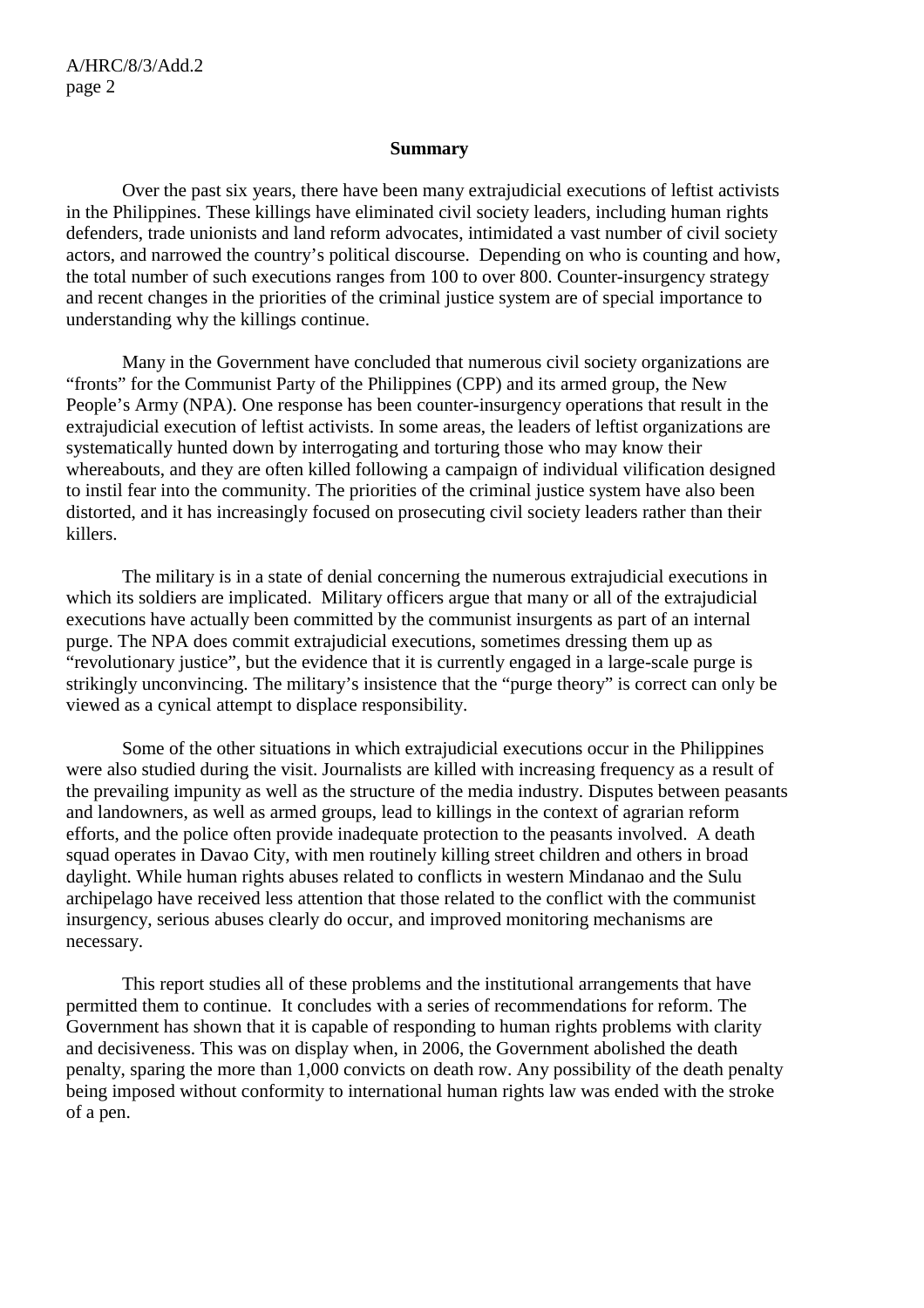The many measures that have been promulgated by the Government to respond to the problem of extrajudicial executions are encouraging. However, they have yet to succeed, and the extrajudicial executions continue.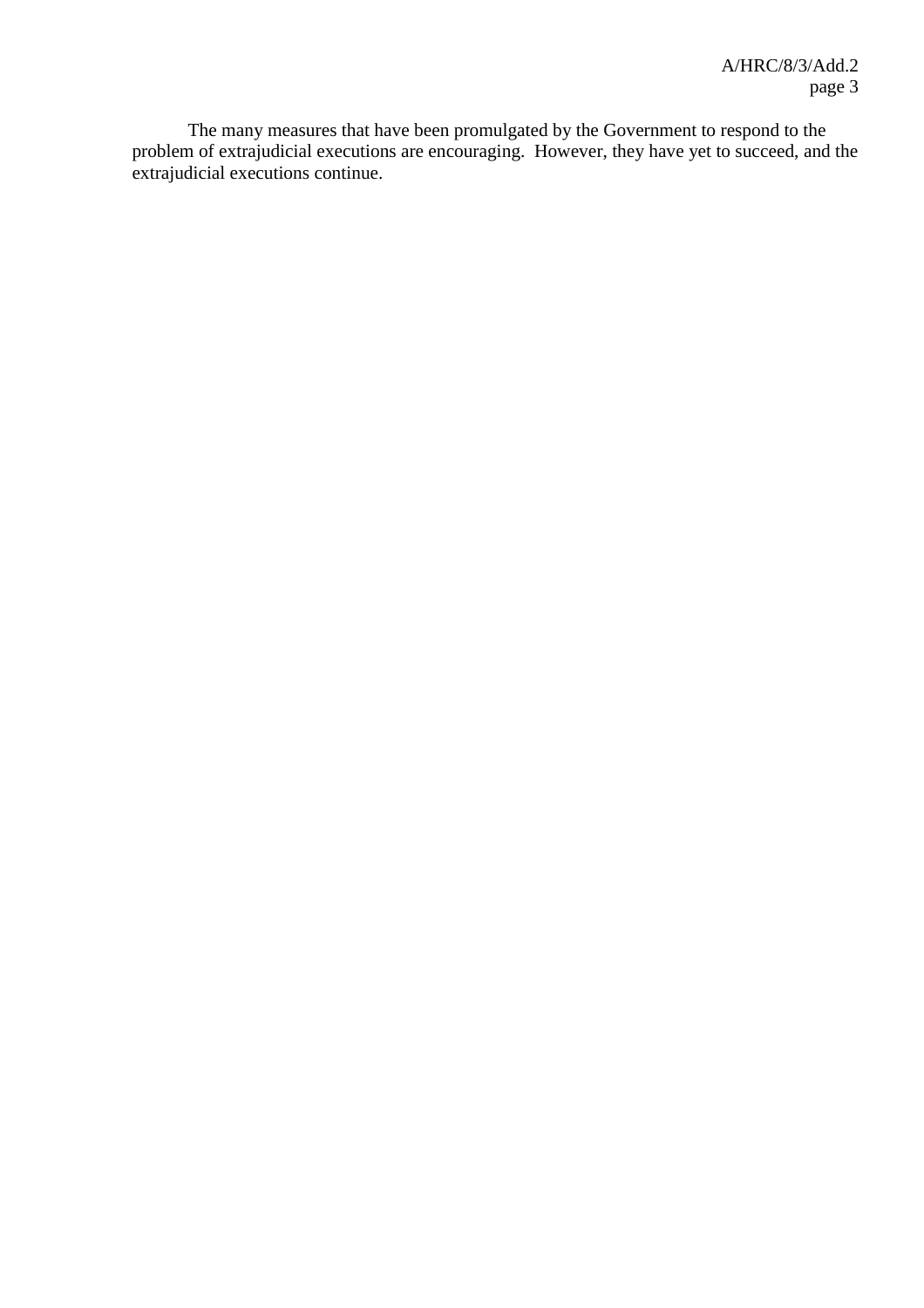#### **Annex**

## **REPORT OF THE SPECIAL RAPPORTEUR ON EXTRAJUDICIAL SUMMARY OR ARBITRARY EXCUTIONS, PHILIP ALSTON, ON HIS MISSION TO PHILIPPINES (12-21 FEBRUARY 2007)**

#### **CONTENTS**

|       |                                                                                                        | Paragraphs | Page           |
|-------|--------------------------------------------------------------------------------------------------------|------------|----------------|
| I.    |                                                                                                        | $1 - 3$    | 6              |
| II.   |                                                                                                        | $4 - 5$    | 6              |
| III.  |                                                                                                        | $6 - 10$   | $\overline{7}$ |
| IV.   |                                                                                                        | $11 - 29$  | $\overline{7}$ |
|       | A.                                                                                                     | $11 - 12$  | $\overline{7}$ |
|       | <b>B.</b><br>Counterinsurgency Strategy: A Nationwide Focus on                                         | $13 - 17$  | 8              |
|       | $C_{\cdot}$                                                                                            | $18 - 27$  | 10             |
|       | Counterinsurgency Strategy in the Cagayan Valley<br>1.<br>Region (with a focus on Cagayan province)    | $19 - 21$  | 10             |
|       | Counterinsurgency Strategy in the Central Luzon<br>2.<br>Region (with a focus on Nueva Ecija province) | $22 - 27$  | 10             |
|       | D.                                                                                                     | $28 - 29$  | 13             |
| V.    |                                                                                                        | $30 - 33$  | 14             |
| VI.   | KILLINGS RELATED TO THE CONFLICTS IN                                                                   | $34 - 36$  | 14             |
| VII.  | KILLINGS RELATED TO AGRARIAN REFORM                                                                    | 37         | 15             |
| VIII. |                                                                                                        | 38         | 15             |
| IX.   | DAVAO: VIGILANTISM OR DEATH SQUAD?                                                                     | $39 - 44$  | 16             |
| X.    |                                                                                                        | $45 - 59$  | 17             |
|       | A.                                                                                                     | 45         | 17             |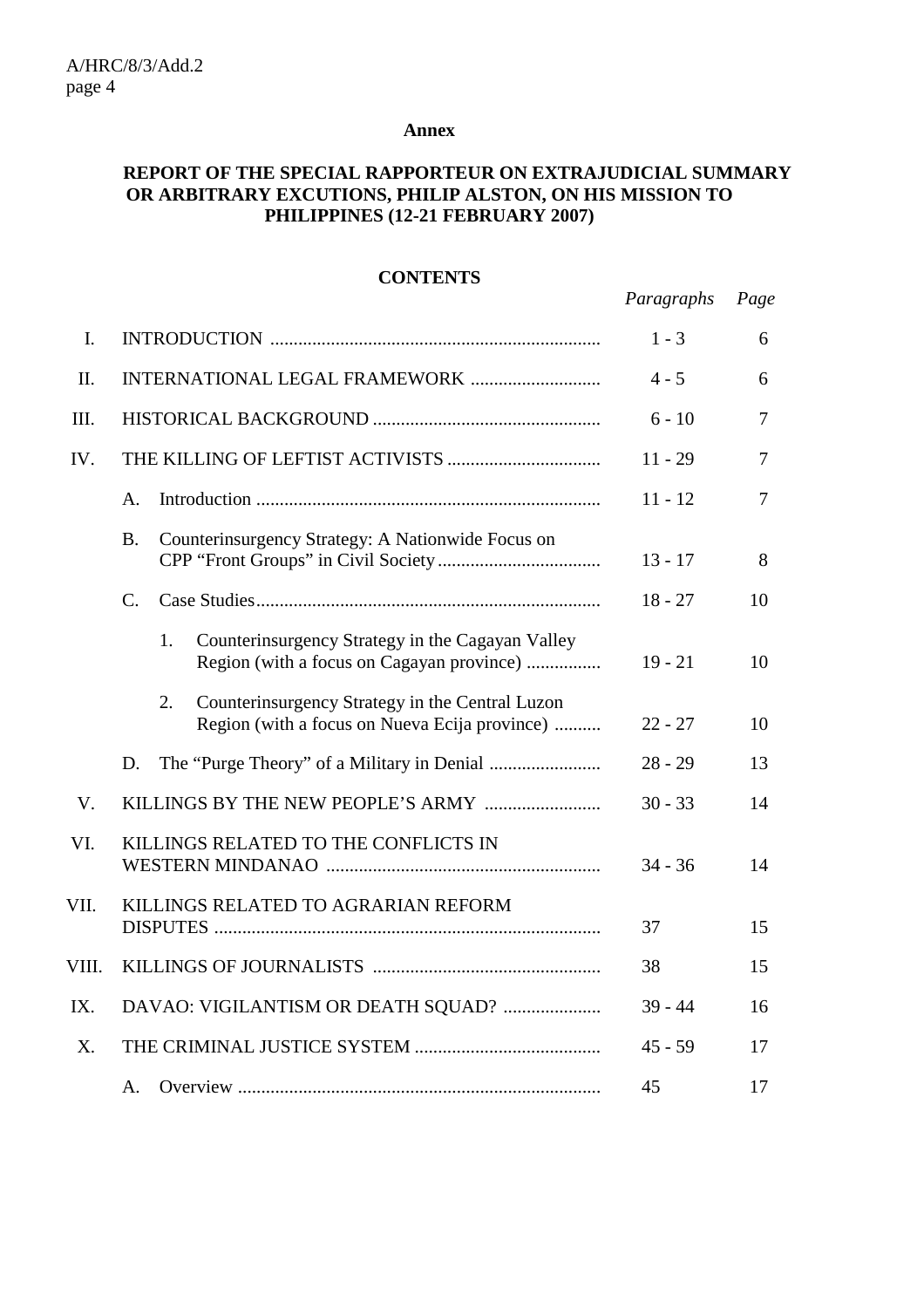# **CONTENTS (***continued***)**

|       |           |                                                      | Paragraphs | Page |
|-------|-----------|------------------------------------------------------|------------|------|
|       | <b>B.</b> | The Inter-Agency Legal Action Group (IALAG)          | $46 - 49$  | 18   |
|       | C.        | The police are reluctant to investigate the military | 50         | 19   |
|       | D.        | Poor cooperation between police and prosecutors      | 51         | 19   |
|       | Е.        |                                                      | $52 - 54$  | 19   |
|       | F.        | Limited forensic resources lead to over-reliance on  | 55         | 20   |
|       | G.        |                                                      | $56 - 58$  | 20   |
|       | H.        |                                                      | 59         | 21   |
| XI.   |           |                                                      | $60 - 61$  | 22   |
| XII.  |           |                                                      | $62 - 65$  | 22   |
| XIII. |           |                                                      | $66 - 77$  | 23   |
|       |           |                                                      |            | 54   |
|       |           |                                                      |            | 64   |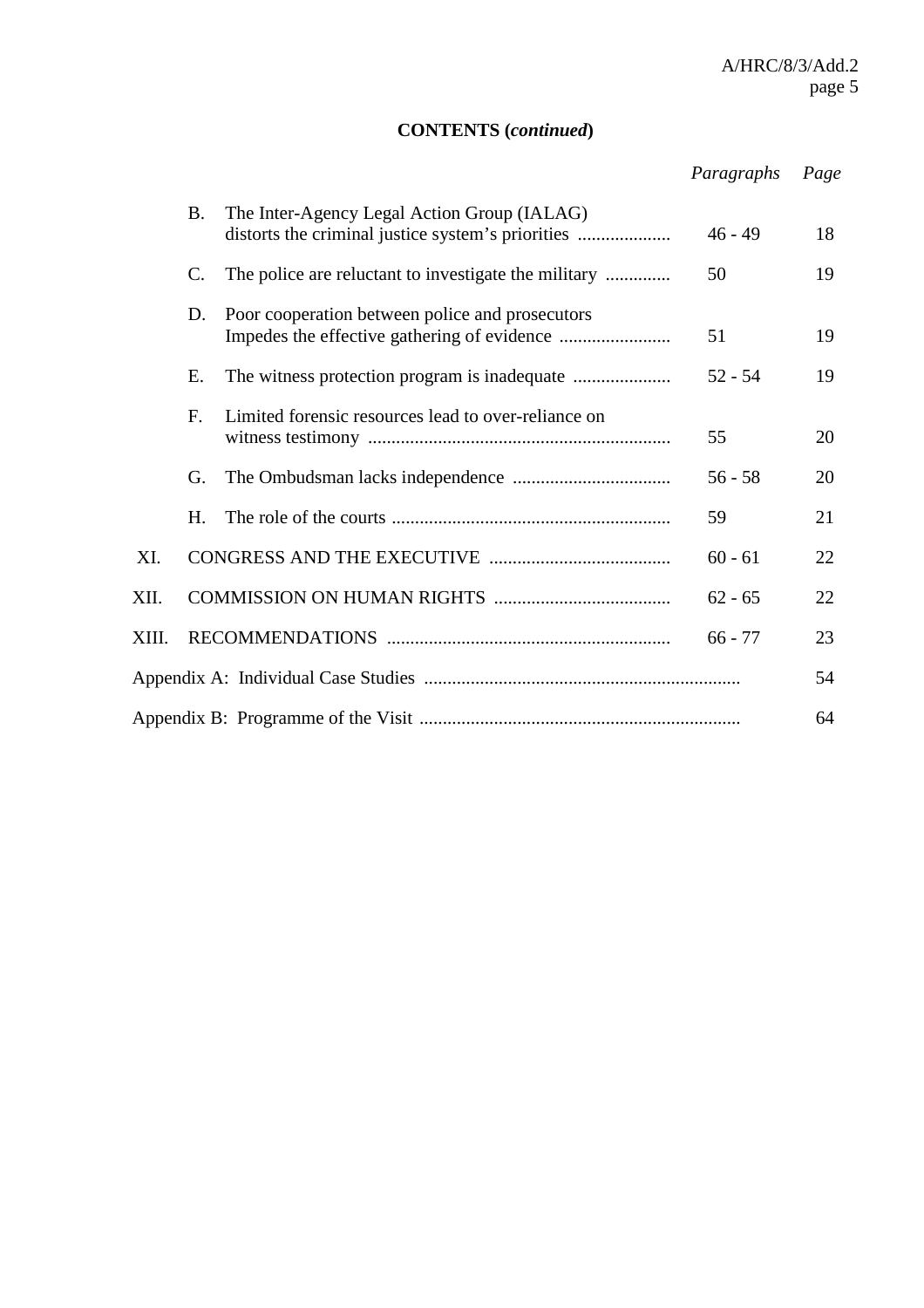## **I. INTRODUCTION**

1. Since 2001 the number of politically motivated killings in the Philippines has been high and the death toll has mounted steadily. These killings have eliminated civil society leaders, including human rights defenders, trade unionists, and land reform advocates, as well as many others on the left of the political spectrum. Of particular concern is the fact that those killed appear to have been carefully selected and intentionally targeted. The aim has been to intimidate a much larger number of civil society actors, many of whom have, as a result, been placed on notice that the same fate awaits them if they continue their activism. One of the consequences is that the democratic rights that the people of the Philippines fought so hard to assert are under serious threat.

2. I visited the Philippines from 12 to 21 February 2007 and traveled to Manila, Baguio, and Davao and I spoke with a wide range of actors to clarify responsibility for these killings and to formulate recommendations to bring them to an end. I also looked at selected other issues of unlawful killing, including the use of a death squad in Davao City. I was aware when I arrived that the international community's concern at the wave of killings was seen by some as the outcome of a successful propaganda campaign by leftist activists rather than as a proportionate response to the problem's actual dimensions and causes. I came with an open mind, and I succeeded in speaking candidly and often constructively with a very broad range of interlocutors. The success of my visit owes much to the full cooperation shown to me by the Government and to the active and energetic efforts made by civil society to inform me.

3. I met with key Government officials, including the President, the Cabinet Secretary, the Secretaries of Foreign Affairs, Justice, Defense, and the National Security Adviser. I also spoke with the Chief Justice, the Ombudsman, the Chairperson of the Human Rights Commission, among many others, and with numerous members of the Armed Forces of the Philippines (AFP) and of the Philippines National Police (PNP) in Baguio and Davao as well as Manila. In addition to meetings with many civil society representatives from across the political spectrum, I conducted in-depth interviews with witnesses to 57 incidents involving 96 extrajudicial executions.<sup>1</sup> I also received detailed dossiers regarding 271 extrajudicial executions. As a result I interviewed many more witnesses than any of the previous investigations (See Appendix B).

# **II. INTERNATIONAL LEGAL FRAMEWORK**

4. The Philippines is party to the International Covenant on Civil and Political Rights (ICCPR), the Geneva Conventions of 1949 and the Second Additional Protocol thereto.**<sup>2</sup>**

5. All parties to the armed conflicts are bound by customary and conventional international humanitarian law and are subject to the demand of the international community that every organ of society respect and promote human rights. In addition, some of the parties have made other formal commitments to respect human rights.<sup>3</sup> Within this legal framework, both state and nonstate actors can commit extrajudicial executions.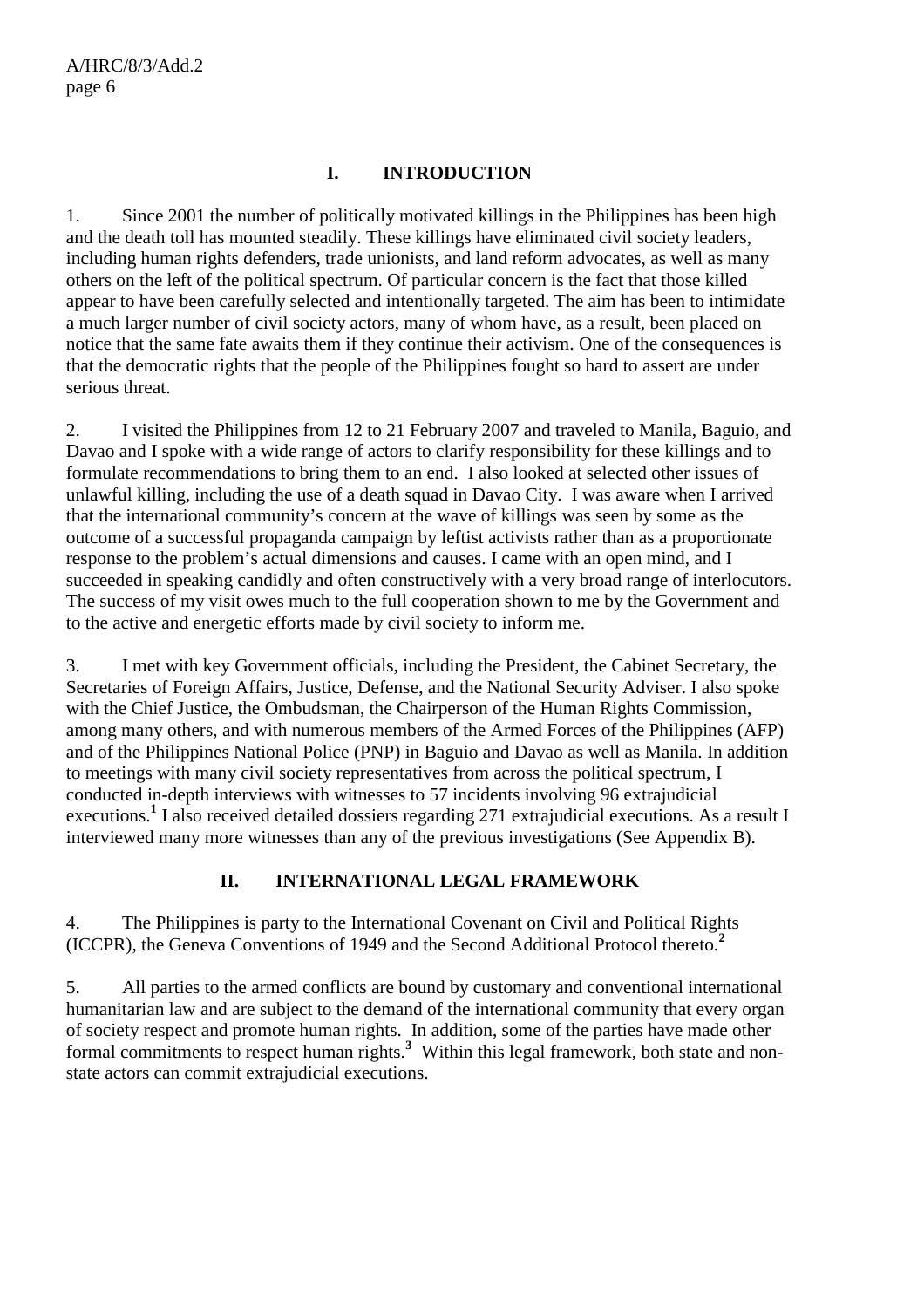#### **III. HISTORICAL BACKGROUND**

6. Human rights abuses are taking place in a context in which the Government faces not only normal law and order challenges but also multiple armed conflicts that have persisted for decades.

7. The Communist Party of the Philippines (CPP) seeks to revolutionize what it characterizes as the Philippines' "semifeudal" society. The CPP controls an armed group, the New People's Army (NPA), and a civil society group, the National Democratic Front (NDF).**<sup>4</sup>** Founded in 1968, the CPP grew in strength and popularity during the years of martial law (1972– 1981), but the return to democracy in 1986 produced internal divisions culminating in a split between "reaffirmist" and "rejectionist" factions in the early 1990s, with the former left in control of the CPP/NPA/NDF and the latter fragmenting into smaller armed and unarmed groups. Due to its sophisticated political organization, some 7,160 fighters, and an archipelagowide presence, Government officials consider the CPP/NPA/NDF the "most potent threat" to national security.**<sup>5</sup>** While the peace process has resulted in several agreements, it is largely inactive today.

8. In western Mindanao and the islands stretching toward Borneo, the Government faces a number of insurgent and terrorist groups. Those with a political agenda seek autonomy or secession for the historically Muslim areas. In 1996, the Government reached a peace agreement with the Moro National Liberation Front (MNLF) and, while hostilities have restarted with some factions of the MNLF, they remain at a relatively low level, and the parties continue to talk.**<sup>6</sup>** The ceasefire between the Government and the Moro Islamic Liberation Front (MILF) has largely held, and the parties are now actively engaged in peace negotiations.**<sup>7</sup>** The Government also confronts the Abu Sayyaf Group (ASG), which has been implicated in several major bomb attacks on civilian targets. These groups have many fighters — 700 (MNLF), 11,770 (MILF), and 400 (ASG), respectively — but their distance from the capital and relatively modest aims have limited the extent to which they are considered security threats.**<sup>8</sup>**

9. The Government has also faced a series of attempted coups d'état, many of them carried out by the same organized groups of officers. The failure to punish and deter such attempts, and the Government's resulting reliance on the goodwill of military has eroded civilian control of the armed forces.**<sup>9</sup>**

10. The global context of the "war on terror" has affected the Government's approach to these security threats. On the one hand, it has shown its willingness to compromise with the MILF in exchange for cooperation against the ASG and foreign terrorists.<sup>10</sup> On the other hand, Government officials have begun referring to the CPP/NPA/NDF as the "Communist Terrorist Movement" (CTM), legitimizing a turn from negotiation to counterinsurgency.

## **IV. THE KILLING OF LEFTIST ACTIVISTS**

#### **A. Introduction**

11. Over the past six years, there has been a spate of extrajudicial executions of leftist activists, including human rights defenders, trade unionists, land reform advocates, and others.**<sup>11</sup>** The victims have disproportionately belonged to organizations that are members of Bagong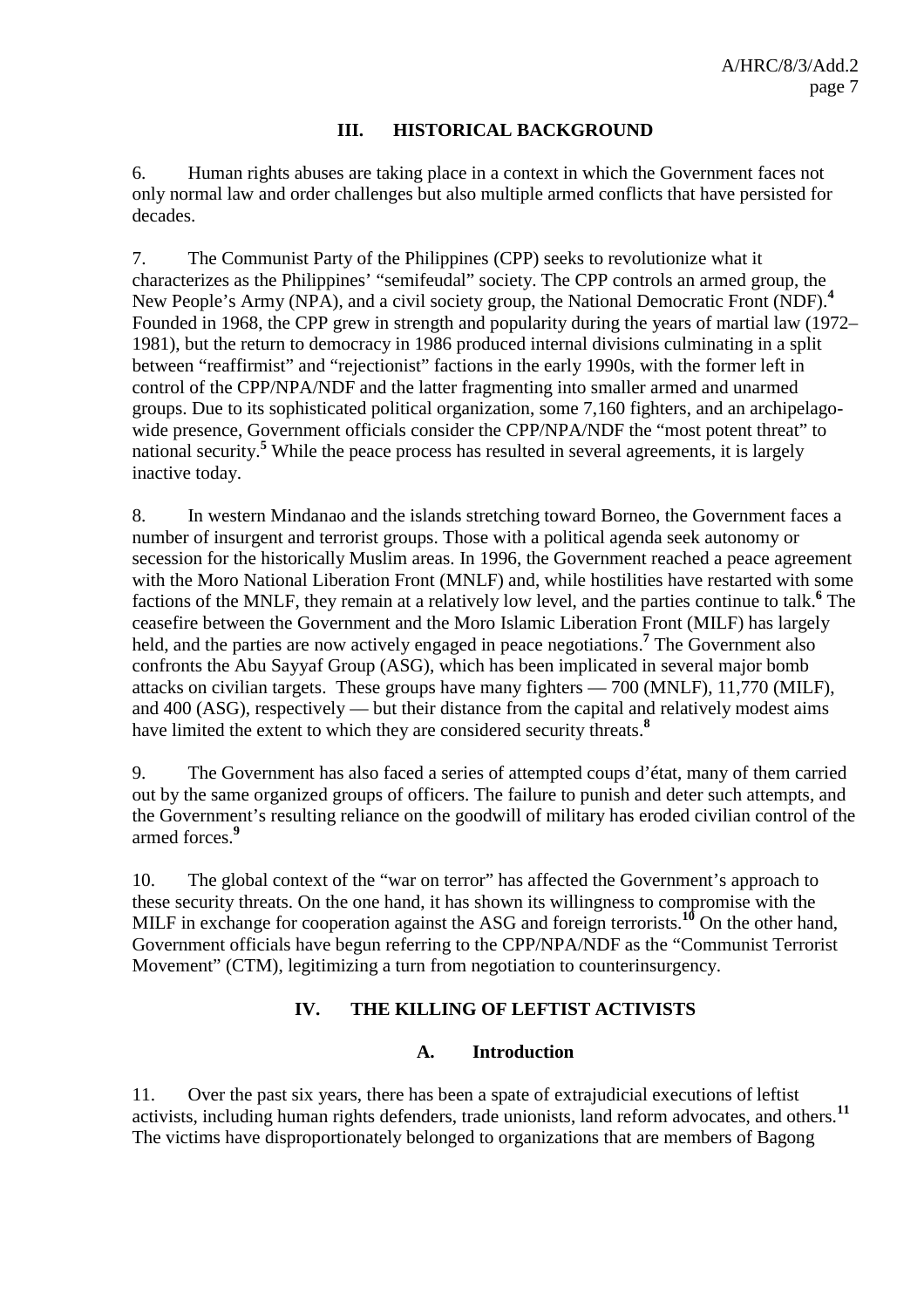Alyansang Makabayn (Bayan), or the "New Patriotic Alliance", or that are otherwise associated with the "national democratic" ideology also espoused by the CPP/NPA/NDF.<sup>12</sup> These killings have eliminated civil society leaders, intimidated a vast number of civil society actors, and narrowed the country's political discourse. Responses to the problem have been framed by lists produced by civil society organizations. The most widely cited list is that of Karapatan, which contains 885 names.**<sup>13</sup>** Task Force Detainees of the Philippines (TFD-P) has compiled a shorter list, but the different numbers indicate differences in the geographical coverage of their activist networks more often than disagreement about particular cases.**<sup>14</sup>** Due to a narrow definition of the phenomenon and its uncertainty regarding some cases, Task Force Usig, the PNP group charged with ensuring the effective investigation of these incidents, has a list of 116 cases that it is attempting to resolve.**<sup>15</sup>**

12. Two policy initiatives are of special importance to understanding why the killings continue. First, the military's counterinsurgency strategy against the CPP/NPA/NDF increasingly focuses on dismantling civil society organizations that are purported to be "CPP front groups". Part IV(B) below examines the general approach and its national scope. Part IV(C) looks at the regional variation in how this strategy has been implemented. Second, as examined in Part X, the criminal justice system has failed to arrest, convict, and imprison those responsible for extrajudicial executions. This is partly due to a distortion of priorities that has law enforcement officials focused on prosecuting civil society leaders rather than their killers.

#### **B. Counterinsurgency Strategy: A Nationwide Focus on CPP "Front Groups" in Civil Society**

13. Senior Government officials in and out of the military believe that many civil society organizations are fronts for the CPP and that the CPP controls these groups to instrumentalize popular grievances in the service of revolutionary struggle, forge anti-Government alliances, and recruit new party members. While greatly overstated, these views are not entirely baseless. It is the self-professed policy of the CPP to engage in united front politics for the purpose of promoting its views among those who are dissatisfied with the status quo but would be disinclined to join the CPP.**<sup>16</sup>** Similarly, the CPP has publicly stated that its members engaged in such organizing and mobilization are subject to the principle of democratic centralism and, thus, ultimately to the direction of the Central Committee of the CPP. There is no reason to doubt that the CPP expects those of its members who occupy leadership positions within civil society organizations to promote its strategic priorities. This does not, however, warrant the approach of many officials who characterized alleged front groups as if they were simply branches of the CPP. More objective interlocutors recognized that the term "front" encompasses many gradations of control, some very tenuous, and that in virtually any front organization most members will not belong to the CPP and will likely be unaware of the organization's relationship to the CPP. Relatively little is known about the extent of the CPP's influence within civil society organizations, and it would be naïve to assume that the CPP is as powerful as it would like to present itself as being.

14. The rhetoric of many officials moves too quickly from the premise that there are some front organizations to the assertion, usually unsubstantiated, that particular organizations are indeed fronts. During the martial law period, the CPP developed a network of underground civil society groups, which were united under the umbrella of the NDF. These groups remain covert, but their names are a matter of public record. It is not, for example, controversial that the NDF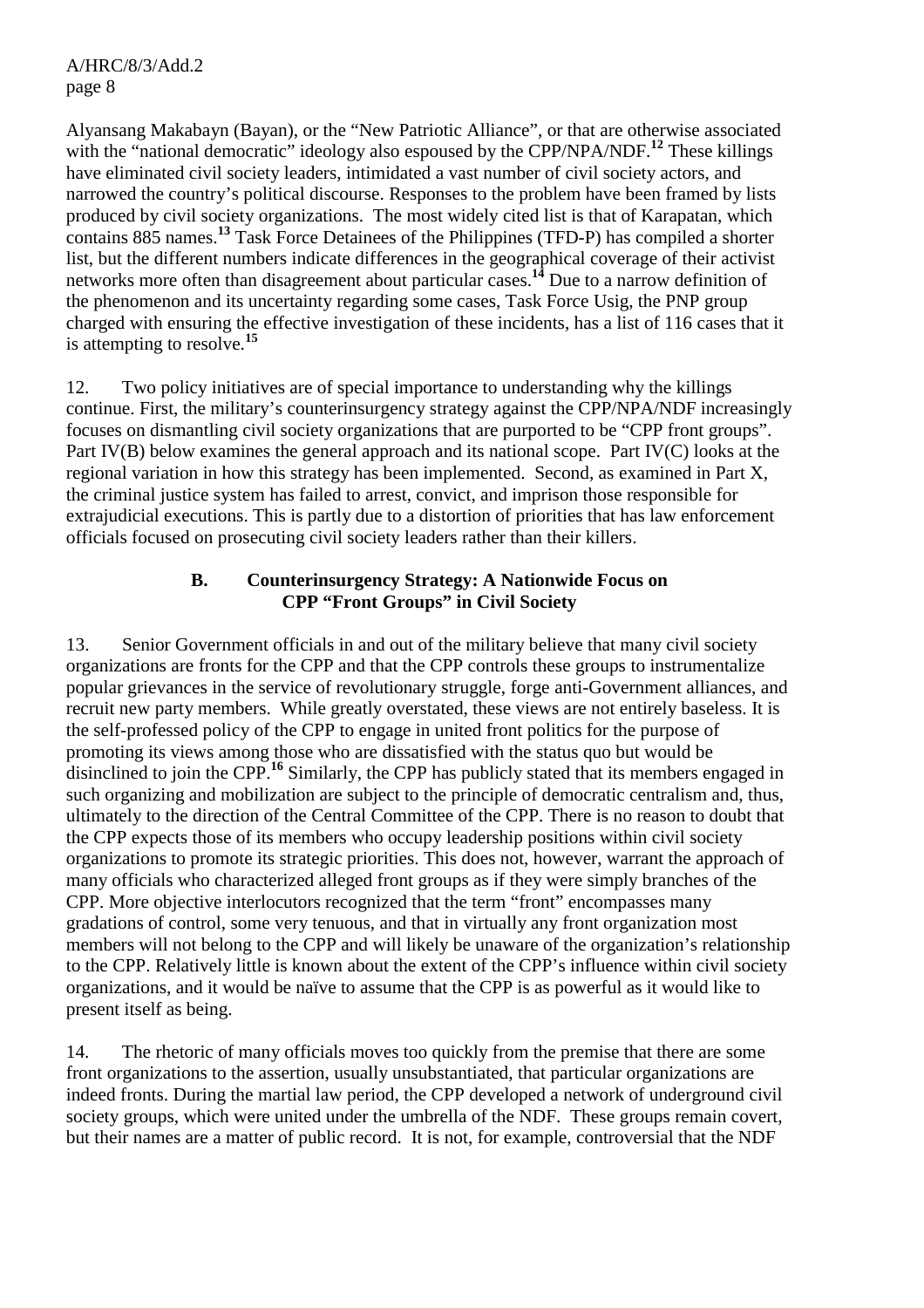includes, among other groups, the Christians for National Liberation (CNL) and the Revolutionary Council of Trade Unions (RCTU).**<sup>17</sup>** What is controversial is the thesis of many officials that the organizations associated with Bayan are overt counterparts to covert NDF organizations.**<sup>18</sup>** When officials claim that "Christians for National Liberation (CNL) . . . controls the Promotion of Church People's Response (PCPR), whose members man the KARAPATAN Human Rights Alliance" or that "[t]he RCTU controls the leadership of the aboveground militant labor center, Kilusang Mayo Uno (KMU), through a core group composed of party members," little if any evidence is given.**<sup>19</sup>** Assertions that the CPP "fielded" such party-list groups as Bayan Muna, Anakpawis, and Gaberiela are similarly vague and speculative.**<sup>20</sup>** These assertions are based on circumstantial evidence — the personal histories of some leaders, apparent sympathies manifested during the CPP's split in the early 1990s, the perceived political function of a group's positions, etc. — read in light of the CPP's avowed organizational techniques.

15. Membership in the CPP is legal, and has been since 1992 when Congress repealed the Anti-Subversion Act.**<sup>21</sup>**And nearly all my interlocutors acknowledged the principle that citizens should be permitted to support communist and national democratic ideas. Similarly, the party list system — whereby some members of the House of Representatives are elected nationwide rather than from a particular district — was established by Congress in 1995 for the purpose of encouraging leftist groups to enter the democratic political system.**<sup>22</sup>** Characterizing such elected Congressional representatives and much of civil society as "enemies" is thus completely inappropriate. Unsurprisingly, it has encouraged abuses.

16. Newspapers routinely carry reports of senior military officials urging that alleged CPP front groups and parties be neutralized. Often, prominent political parties and established civil society groups are named specifically. The public is told that supporting their work or candidates is tantamount to supporting "the enemy". This practice was openly and adamantly defended by nearly every member of the military with whom I spoke. When I suggested to senior military officials that denunciation of civil society groups should only be done according to law and by the Government, the response was that civilian authorities are in no position to make such statements because they might be assassinated as a result. On another occasion, I asked a senior civilian official whether the Government might issue a directive prohibiting such statements by military officers. He expressed vague sympathy for the idea, but his subordinate — a retired military commander — promptly interjected that such a directive would be "impossible" because "this is a political war". When political "warfare" is conducted by soldiers rather than civilians, democracy has been superseded by the military.

17. The public vilification of "enemies" is accompanied by operational measures. The most dramatic illustration is the "order of battle" approach adopted systematically by the AFP and, in practice, often by the PNP. In military terms an order of battle is an organizational tool used by military intelligence to list and analyze enemy military units. The AFP adopts an order of battle in relation to the various regions and sub-regions in which it operates. A copy of a leaked document of this type, from 2006, was provided to me, and I am aware of no reason to doubt its authenticity. The document, co-signed by senior military and police officials, calls upon "all members of the intelligence community in the [relevant] region ... to adopt and be guided by this update to enhance a more comprehensive and concerted effort against the CPP/NPA/NDF". Some 110 pages in length, the document lists hundreds of prominent civil society groups and individuals who have been classified, on the basis of intelligence, as members of organizations which the military deems "illegitimate". While some officials formalistically deny that being on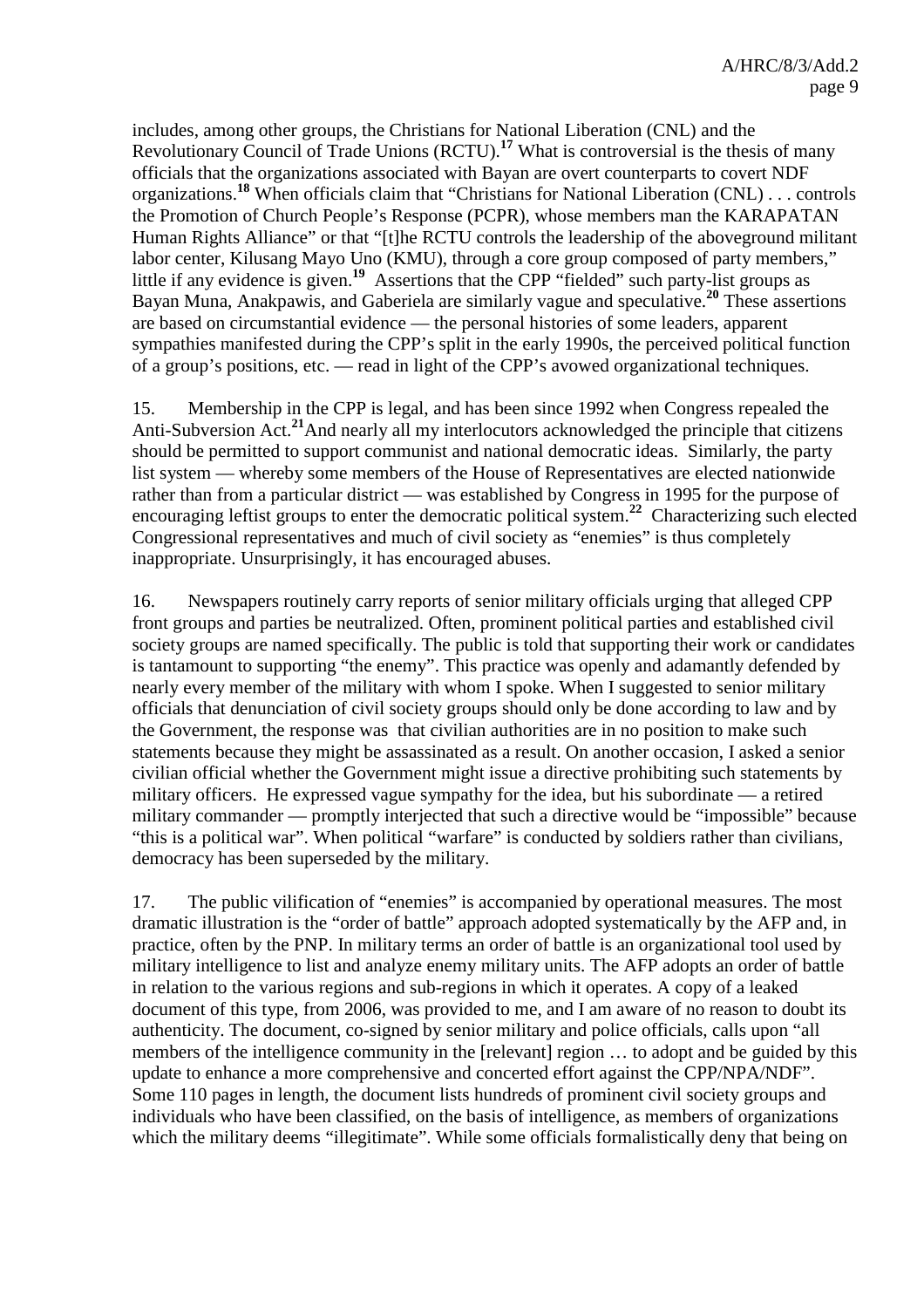A/HRC/8/3/Add.2 page 10

the order of battle constitutes being classified as an enemy of the state, the widespread understanding even among the political elite is that it constitutes precisely that.**<sup>23</sup>**

# **C. Case Studies**

18. Counterinsurgency operations throughout the country reveal a focus as much on the leaders of front groups as on NPA fighters. But there is regional variation in how that strategic focus is implemented.**<sup>24</sup>** This report focuses on two regions about which I was able to gather extensive evidence. These case studies demonstrate the concrete ways in which a counterinsurgency focus on civil society leads to extrajudicial executions and tempts commanders to make such abuses routine and systematic.

## **1. Counterinsurgency Strategy in the Cagayan Valley Region (with a focus on Cagayan province)**<sup>25</sup>

19. In the Cagayan Valley Region, the AFP's approach to counterinsurgency starts by sending a detachment to a barangay or sometimes to a somewhat larger area.<sup>26</sup> What happens next varies across municipalities and barangays. In some, the soldiers hold a barangay-wide meeting revealing the treachery of the CPP/NPA/NDF, alleging that various mass organizations are fronts of the CPP/NPA/NDF, and vilifying them. At these meetings, the soldiers collect the names and occupations of the residents and attempt to glean an understanding of the power structure of the community and the political alignments of its members. In others, the soldiers conduct a house-to-house census.

20. The information gathered through the meeting or census is used either to identify NPA fighters and members of leftist civil society organizations or as a starting point for conducting individual interviews to elicit that information. These interviews generally take place at persons' homes. (In contrast to the interrogations in Nueva Ecija, below, these do not systematically involve torture.) Attempts are generally made to get the persons identified to "surrender". Some of these are suspected of being NPA fighters; others belong to civil society organizations or socalled sectoral fronts (of the CPP). The vilification and intimidation of persons who do not "surrender" too often escalates into extrajudicial executions; however, these do not appear fundamental to the strategy.

21. The other use that is made of the information gathered is to recruit or assign residents to a Citizens Armed Forces Geographical Unit (CAFGU) that, it is hoped, will "hold" the barangay once it has been "cleared".**<sup>27</sup>** A CAFGU is a paramilitary organization that works closely with the AFP and is subordinate to its command-and-control structure.**<sup>28</sup>** CAFGU members accompany AFP units on operations and also serve, in effect, as armed informants, permitting the military to pull-back and focus on other barangays.

## **2. Counterinsurgency Strategy in the Central Luzon Region (with a focus on Nueva Ecija province)**<sup>29</sup>

22. In parts of Central Luzon, the leaders of leftist organizations are systematically hunted down. Those who may know their whereabouts may be interrogated and tortured. A campaign of vilification designed to instill fear into the community follows, and the individual is often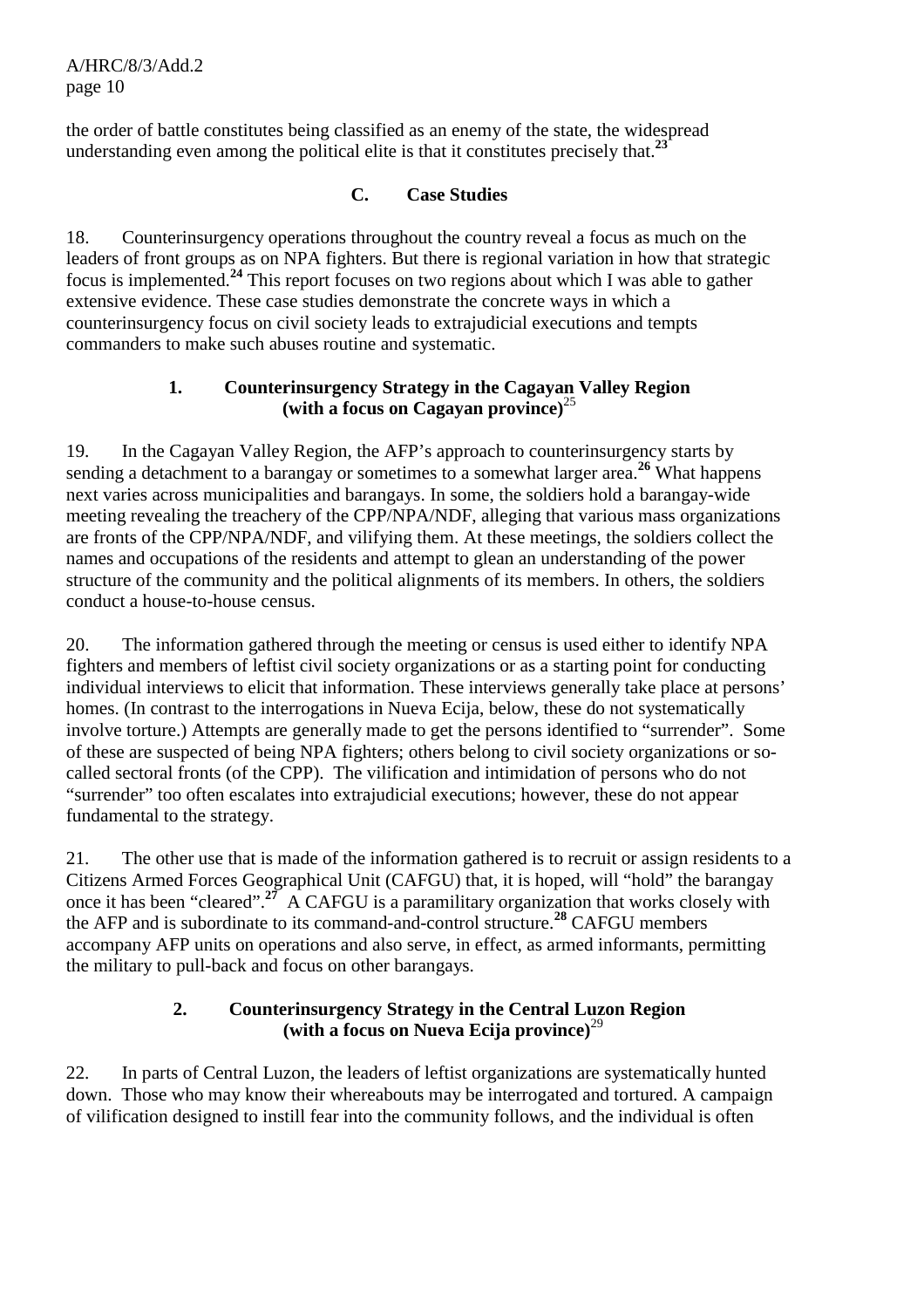killed as a result. Such attacks and the attendant fear can lead to the disintegration of organized civil society. One person I met called the result "the peace of the dead".

23. This practice reflects more than the mere "excesses" of a particular commander. Rather, it is a deliberate strategy in keeping with the overall trajectory of counterinsurgency thinking at the national level. While the prosecution of responsible individuals is essential, such efforts in relation to one or a handful of people will make little overall difference. It is, instead, essential to identify and decisively reject at an institutional level those innovations in counterinsurgency strategy that have resulted in such a high level of political killings. Moreover, it is essential to prevent the replication of this strategy in other regions.

24. There is considerable local variation in counterinsurgency strategy within Central Luzon, and this account draws especially on testimony concerning the province of Nueva Ecija:

(a) The military establishes a detachment of roughly 10 soldiers in a barangay hall or other public building.

(b) These soldiers move about, showing that they are part of the community, playing sports, hearing grievances, and undertaking small development projects.

(c) After a short period, they take a door-to-door census. One explanation of the census is that it is used to determine medical and other basic needs to guide development projects. The better explanation appears to be that the census is for identifying members of civil society organizations and current and former NPA fighters. The private setting encourages some to provide information on others in the community.

(d) The census results allow the detachment to draft a provisional order of battle of civil society leaders and former or suspected NPA fighters. Soldiers make the fact that this has been drafted known to the community.

(e) The soldiers call those on the order of battle to the site of their detachment to be interrogated for information on civil society leaders, NPA fighters, etc. If they do not cooperate, they are tortured.**<sup>30</sup>** Any names provided are added to the order of battle, and the process repeated. Over a relatively brief time the military develops a fairly detailed understanding of the local structure of leftist civil society.

(f) A "Know Your Enemies" seminar is held and "communist terrorist movement" front organizations are listed.**<sup>31</sup>** (Sometimes such meetings also precede the census.) Members of what soldiers call the "speakers bureau" tell those assembled about CPP lies, its true aims, and its use of fronts. The purpose of this meeting would appear to be to encourage "surrender" and to lay the groundwork for making killings of civil society members appear justified and legitimate.

(g) Individuals identified as leaders of civil society organizations or NPA fighters are encouraged to "surrender". In some areas of Central Luzon, such as Tarlac, as well as in the Bohol and Southern Tagalog regions, posters or leaflets vilifying them personally as communist terrorists will be distributed if they resist surrendering. Then their houses are placed under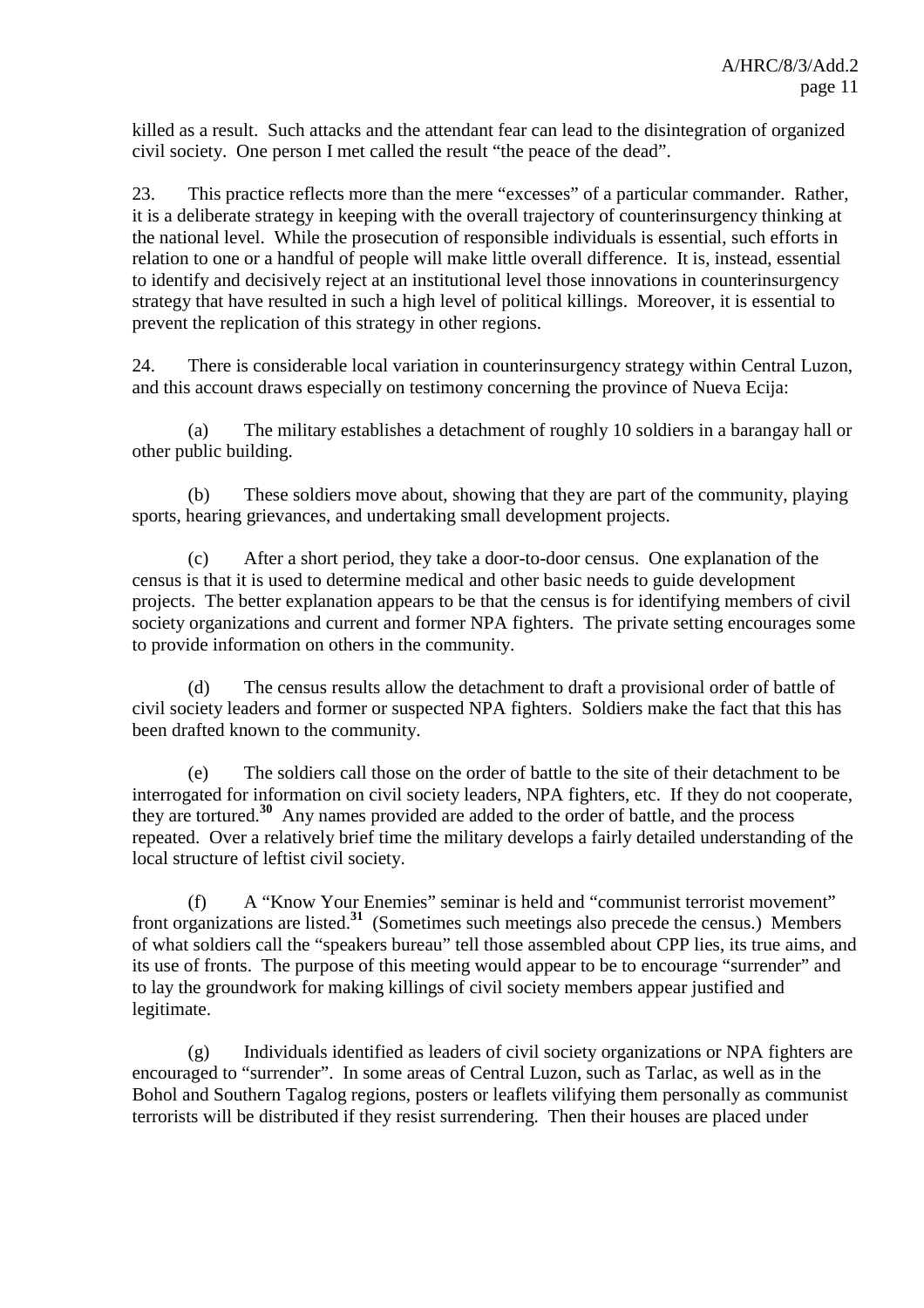surveillance.<sup>32</sup> If the person flees, his or her house may be burned to the ground. This serves as a signal that refusing to "surrender" is a grave and irreversible choice.

(h) Then such individuals begin to get killed. The connection between organization membership and death is made unambiguous for community members. While I do not fully understand the community-level dynamics, it would appear that one or two such killings will greatly encourage "surrenders".

(i) Finally, a Barangay Defense System (BDS) is established. Every household in the community is made to contribute members.<sup>33</sup> A BDS is a post that serves as a checkpoint of sorts. At least in Nueva Ecija, each sitio of a barangay has had its own BDS. When strangers or anyone who does not live in the sitio comes in, their name and reason to visit is recorded in a log. The contents of this log are regularly communicated to the barangay captain and the military. I received conflicting reports on whether the BDS are armed. My tentative conclusion would be that the AFP has no general practice of providing the BDS arms, but some BDS arm themselves, and sometimes AFP soldiers may help them to do so.

(j) Once the BDS is established, the military detachment moves on to another barangay. The BDS is expected to "hold" the barangay "cleared" by the military. (It is not that the BDS is expected to literally, physically defend the barangay but that it will provide sufficiently solid intelligence as to make the military's constant presence unnecessary.)

25. While denying the use of executions or torture, a former military commander confirmed most aspects of this account. He also provided a rationale for this strategy and an alternative explanation of the executions that have followed the deployment of AFP detachments. On his account, when the CPP/NPA/NDF moves into a barangay, it organizes sectoral front organizations (i.e., civil society organizations), and the chair and vice-chair of each sectoral front together comprise the local CPP central committee. In addition to administering the CPP's work in the barangay, that committee and, in particular its chair, serves as an intelligence service for the NPA, providing it with information on persons who cause problems for the residents (e.g., usurers) and on AFP informants. This intelligence is used by the NPA — or, less often, by a barangay militia organized by the NPA — to intimidate or execute the identified individuals. This account of the CPP/NPA/NDF's approach to establishing its control at the barangay level was largely confirmed by NDF representatives.**<sup>34</sup>**

26. One important aspect of this counterinsurgency strategy should be noted. Specific barangays are targeted because they have active civil society organizations, not because such organizations are thought to be proxies for NPA presence. On all accounts, an NPA group will move around quite a few barangays and may or may not even be present when the AFP comes. The evidence I received suggests that the entrance of the AFP into a barangay is generally sufficient to keep the NPA away.**<sup>35</sup>** The civil society organizations are the targets, because the AFP considers them the political infrastructure of the revolution and the NPA's intelligence network. Attacking them is designed to blind the NPA and undermine the CPP's political progress.

27. The former commander's explanation of the killings that have accompanied the AFP's presence in a barangay was that residents whose relatives were killed by the NPA take advantage of the new situation to retaliate against members of the local CPP committee who are suspected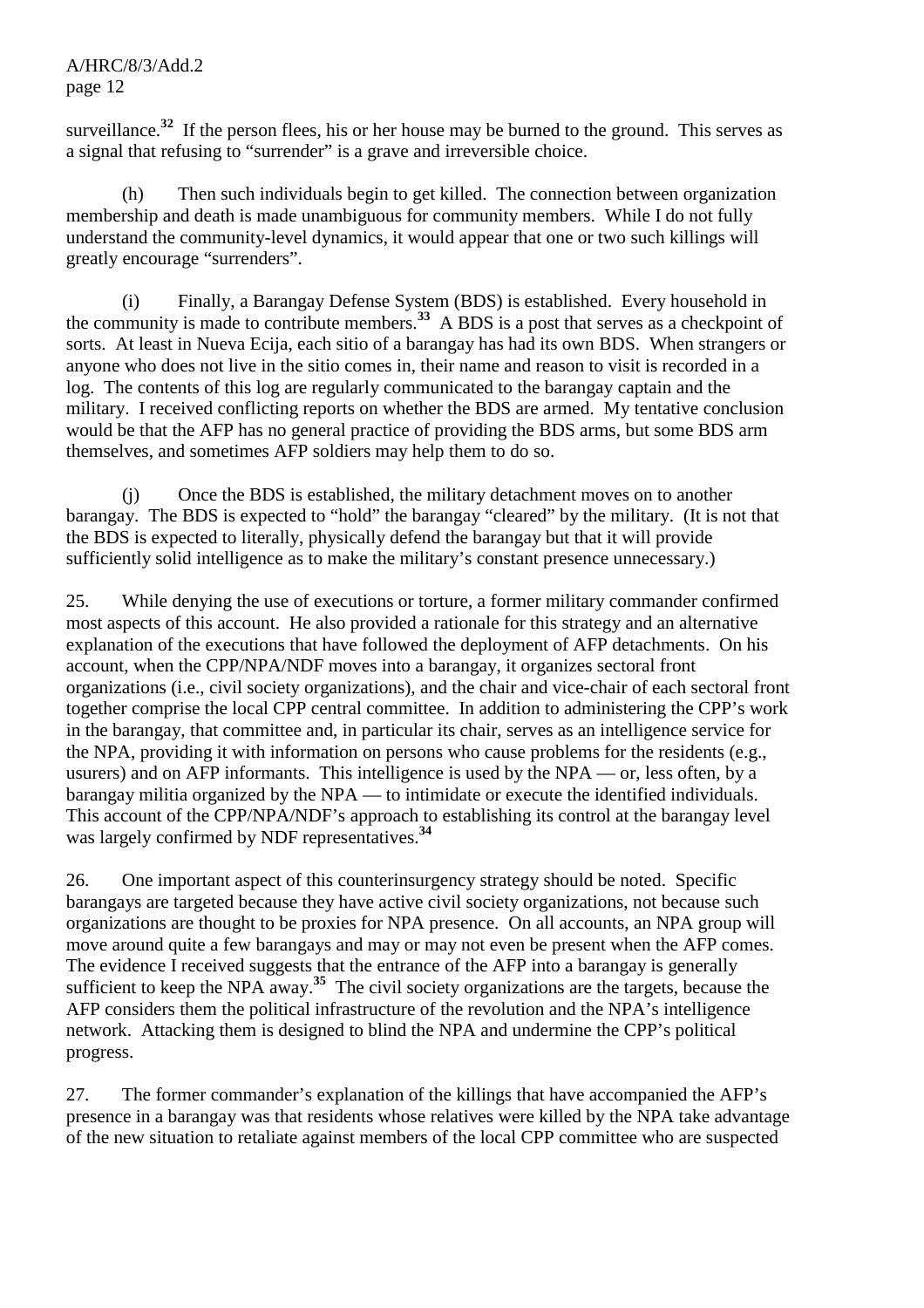of having fingered their relatives. This private retaliation explanation is facially plausible; however, it does not align with accounts provided by any witness. It would appear that, at least in the areas from which I interviewed numerous individuals, retaliation against other residents is carried out simply by informing on them to the AFP.

## **D. The "Purge Theory" of a Military in Denial**

28. The military is in a state of denial concerning the numerous extrajudicial executions in which its soldiers are implicated.<sup>36</sup> Some military officers would concede that a few killings might have been perpetrated by rogue elements within the ranks, but they consistently and unequivocally reject the overwhelming evidence regarding the true extent of the problem. Instead, they relentlessly pushed on me the theory that large numbers of leftist activists are turning up dead because they were victims of internal purges within the CPP and NPA.I repeatedly sought evidence from the Government to support this contention. But the evidence presented was strikingly unconvincing.

(a) The military noted that the CPP/NPA/NDF publicly claims responsibility for killing some current and former members. This is true, as anyone can validate by reading the CPP/NPA/NDF's publications online, but irrelevant to the broader theory.

(b) The military noted that the CPP/NPA/NDF has conducted large scale internal purges of members suspected of being government informants. This is a matter of public record — but these events took place roughly 20 years ago.

(c) The list of 1,335 individuals allegedly killed by the NPA was casually adduced as evidence not only that the NPA kills people but as evidence of a purge. However, only 44 of the persons alleged by Karapatan to have been extrajudicially executed were even included in this list, and I was unable to obtain any information from the Government that would indicate that any particular one of these individuals was killed as part of a purge.**<sup>37</sup>**

(d) I was provided with a document captured from the rebels in May 2006 describing an "Operation Bushfire" in which the rebels would purge CPP/NPA/NDF members who were acting as deep penetration agents for the military and make it look as if the military was responsible.**<sup>38</sup>** In the absence of strong supporting evidence, which I requested, this document bears all the hallmarks of a fabrication and cannot be taken as evidence of anything other than disinformation.**<sup>39</sup>**

29. These pieces of evidence do not begin to support the contention that the CPP/NPA/NDF is engaged in a large-scale purge. Indeed, I met no one involved in leftist politics — whether aligned with the CPP, opposed to the CPP, or following an independent course — who believed that such a purge was currently taking place. The military's insistence that the "correct, accurate, and truthful" reason for the recent rise in killings lies in CPP/NPA/NDF purges can only be viewed as a cynical attempt to displace responsibility.**<sup>40</sup>**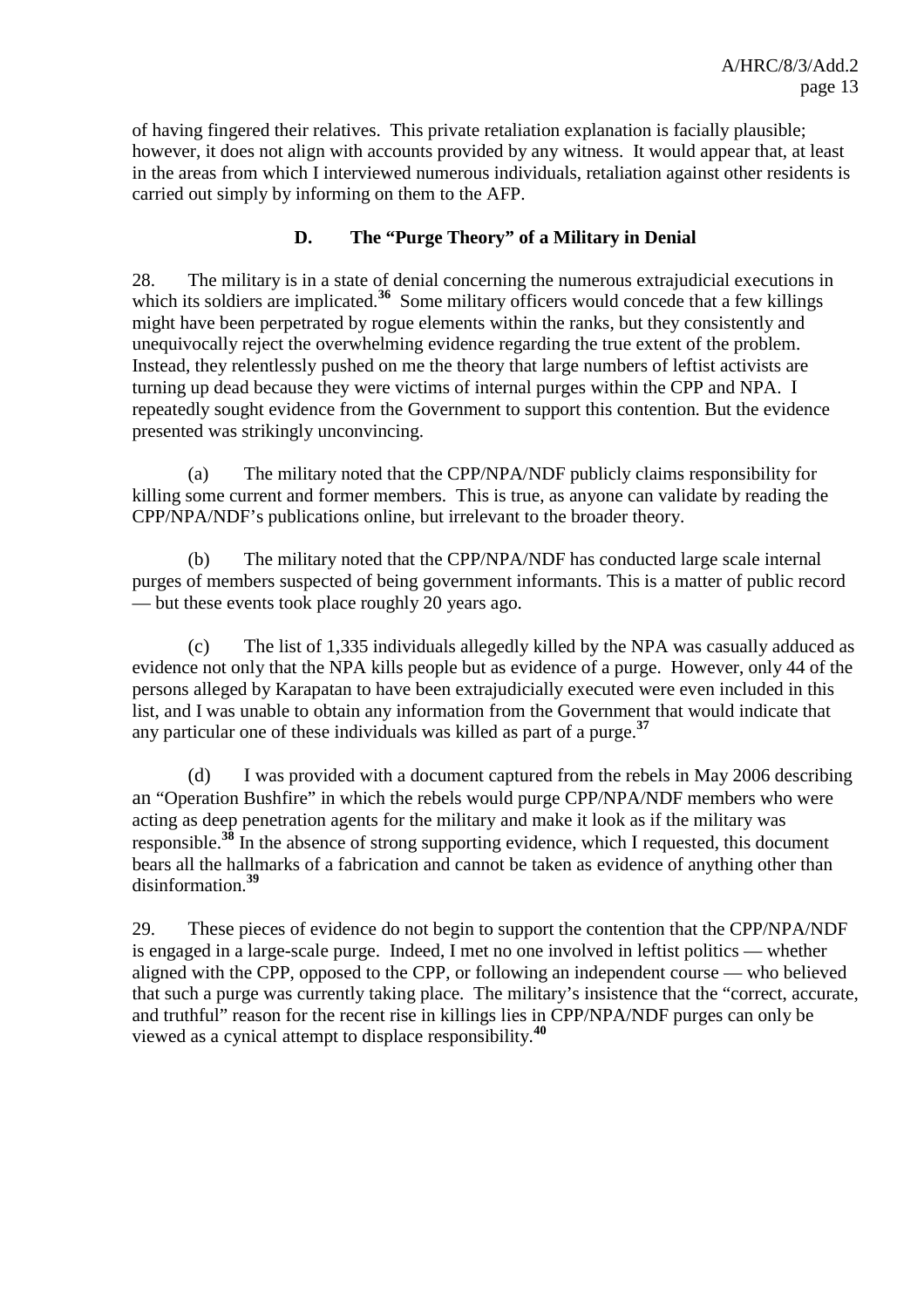## **V. KILLINGS BY THE NEW PEOPLE'S ARMY**

30. The Government provided a list of 1,335 individuals, two-thirds of them civilians, allegedly killed by the NPA.**<sup>41</sup>** Despite numerous requests for any documentation substantiating any of these cases, virtually none was provided. While I have no reason to doubt that the list represents a good faith accounting, without further documentation it is impossible to confirm its reliability or to evaluate which killings violated the humanitarian law of armed conflict.

31. Discussions with NDF representatives and review of published CPP/NPA/NDF documents did, however, reveal several practices that are inconsistent with international human rights and humanitarian law. First, the CPP/NPA/NDF considers "intelligence personnel" of the AFP, PNP, and paramilitary groups to be legitimate targets for military attack. Some such persons no doubt are combatants or civilians directly participating in hostilities; however, the CPP/NPA/NDF defines the category so broadly as to encompass even casual Government informers, such as peasants who answer when asked by AFP soldiers to identify local CPP members or someone who calls the police when faced with NPA extortion.<sup>42</sup> Killing such individuals violates international law.

32. Second, the CPP/NPA/NDF's system of "people's courts" is either deeply flawed or simply a sham. The question whether the Comprehensive Agreement on Respect for Human Rights and International Humanitarian Law (CARHRIHL) can be interpreted to affirm the CPP/NPA/NDF's contention that it has a right to constitute courts and conduct trials is a matter of controversy.**<sup>43</sup>** However, insofar as the CPP/NPA/NDF does conduct trials, international humanitarian law (IHL) unambiguously requires it to ensure respect for due process rights. One telling due process violation is that, while a people's court purportedly requires "specification of charges . . . prior to trial", the CPP/NPA/NDF lacks anything that could reasonably be characterized as a penal code.**<sup>44</sup>** It is apparent that the CPP/NPA/NDF does impose punishments for both ordinary and counterrevolutionary crimes in areas of the country that it controls. But NDF representatives were unable to provide me with any concrete details on the operation of the people's court system. This suggests that little or no judicial process is involved. In some cases, the use of people's courts would appear to amount to little more than an end run around the principle of non-combatant immunity. In other words, it seeks to add a veneer of legality to what would better be termed vigilantism or murder. Failure to respect due process norms constitutes a violation of IHL for the NPA/CPP/NDF and may constitute a war crime for participating cadres.**<sup>45</sup>**

33. Third, public statements by CPP/NPA/NDF representatives that opponents owe "blood debts", have "accountabilities to the people", or are subject to prosecution before a people's court, are tantamount to death threats.**<sup>46</sup>** Issuing such threats under the guise of revolutionary justice is utterly inappropriate and must be decisively repudiated.

# **VI. KILLINGS RELATED TO THE CONFLICTS IN WESTERN MINDANAO**

34. Human rights abuses related to the conflicts in western Mindanao and the Sulu archipelago have received less attention than those related to the conflict with the CPP/NPA/NDF. I did, however, receive various such allegations, and these warrant more attention.**<sup>47</sup>**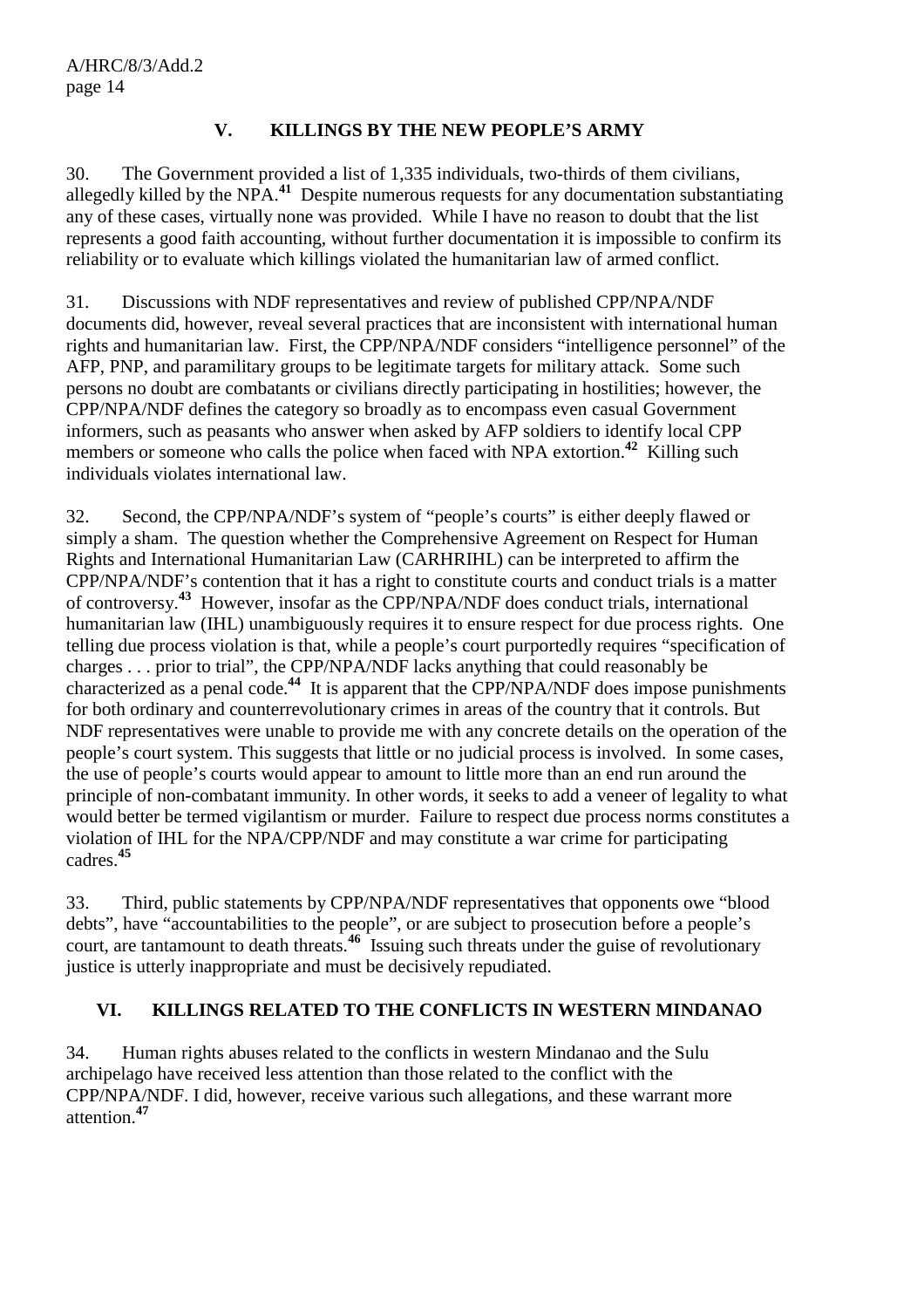35. I received numerous well-substantiated allegations of extrajudicial executions on Jolo island. Three factors distinguished these from executions in other areas. First, the violence was relatively indiscriminate. The conflict between the Government and the NPA involves precisely targeted violence. Civilians are killed, but seldom by accident. In contrast, on Jolo, persons are abducted or arrested, and sometimes extrajudicially executed, for little or no apparent reason. In addition, military operations involve inherently indiscriminate tactics, such as aerial bombardment, artillery shelling, and helicopter strafing. Second, witnesses live in even more fear than in other parts of the country, and I received information regarding cases that had never been reported to the PNP. Third, responsibility for abuses is often difficult to assign. It is not uncommon for the Government to blame the ASG or MNLF and for victims to blame the AFP. In the absence of effective investigations, the truth is often difficult to determine. Regardless of which group is to blame for particular abuses, it is clear that abuses increase dramatically during major AFP operations against the ASG or MNLF. The CHRP has done excellent reporting work in the Sulu archipelago, and it should improve its capacity to deploy personnel for monitoring and protection as soon as military operations commence.

36. I received fewer allegations of extrajudicial executions in Maguindanao and other areas of western Mindanao. It is possible that there are fewer such abuses. The Government and MILF are engaged in an active peace process and have even cooperated in operations against terrorists. However, the allegations that I did receive, together with the enormous population displacements that have been caused by ongoing fighting, tentatively suggest that the relative absence of reported human rights abuses in this area may not reflect the true situation. Consideration should be given to establishing within the framework of the Government–MILF peace process a mechanism for monitoring and publicly reporting on the human rights situation.**<sup>48</sup>**

## **VII. KILLINGS RELATED TO AGRARIAN REFORM DISPUTES**

37. Peasants claiming land rights through the Government's agrarian reform program find themselves implicated in conflicts among the Government, the CPP/NPA/NDF, and large landowners.**<sup>49</sup>** The Government established the Comprehensive Agrarian Reform Program (CARP) in 1988 to redistribute land to peasants.**<sup>50</sup>** The CPP/NPA/NDF views CARP as a "divide and rule scheme" to prevent the "genuine land reform of the revolutionary movement".**<sup>51</sup>** Landowners generally oppose all redistribution programs, although the possibility of exploiting tensions between Government and CPP/NPA/NDF efforts has sometimes led to alliances of convenience. The options facing peasants are perhaps the most fraught, for even if they support the CPP's long-term program, they may wish to avail themselves immediately of CARP's benefits. This choice has, however, been discouraged by the CPP/NPA/NDF as well as by landowners. For their part, local Government officials are often more interested in protecting the holdings of local elites than the lives and land rights of peasants, and PNP protection for peasants attempting to take possession of land that has been awarded to them has often been strikingly inadequate in practice.

#### **VIII. KILLINGS OF JOURNALISTS**

38. Journalists are killed with increasing frequency. From 1986 to 2002, the number killed averaged between 2 and 3 per year, depending on how one counts.**<sup>52</sup>** During 2003-2006, the number killed averaged between 7 and 10. However, while the trends coincide and the two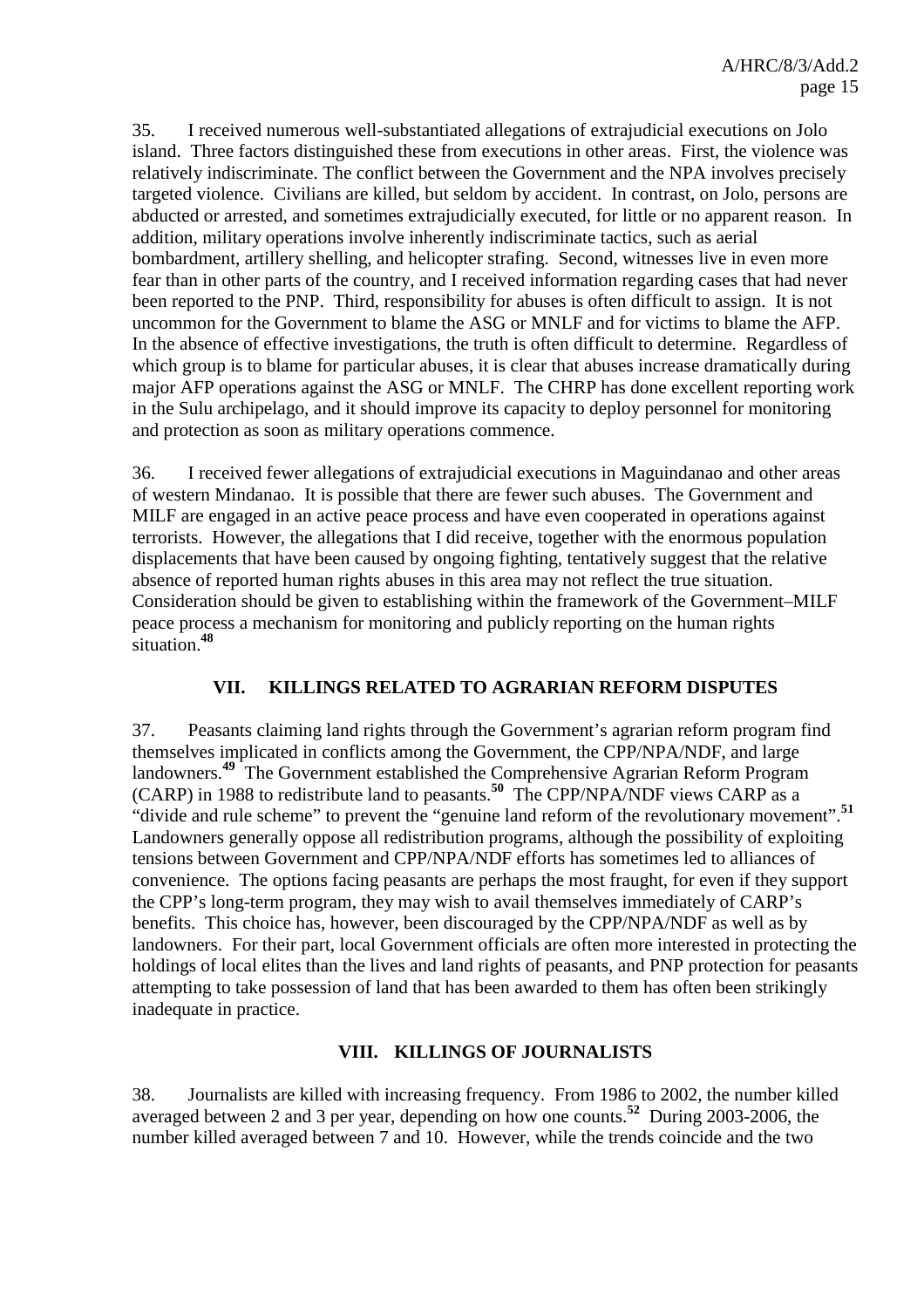phenomena are often joined in the public mind, the killings of journalists appear to have different causes than the killings of leftist activists. The views of journalists and organizations for the protection of journalists with whom I spoke were that most of these killings had local roots.**<sup>53</sup>** Some killings had been perpetrated to prevent journalists from exposing information related to the crimes and corruption of powerful individuals. Other killings resulted from local disputes in which the journalists had participated by publicly promoting one side or the other. This problem is exacerbated by the structure of the media industry. Many broadcasters are "block-timers" who purchase airtime and then pay for this airtime and seek a profit by selling advertising. Sometimes they also earn money through so-called "AC/DC" journalism — "attack, collect; defend, collect". Approximately three quarters of journalists killed are broadcasters, and nearly half of these are block-timers.<sup>54</sup> Needless to say, however questionable the practices of some journalists may be, these do not justify murder. There is a lamentable degree of impunity for murders of journalists.

## **IX. DAVAO: VIGILANTISM OR DEATH SQUAD?**

39. It is a commonplace that a death squad known as the "Davao Death Squad" (DDS) operates in Davao City. However, it has become a polite euphemism to refer vaguely to "vigilante groups" when accounting for the shocking predictability with which criminals, gang members, and street children are extrajudicially executed. One fact points very strongly to the officially-sanctioned character of these killings: No one involved covers his face. The men who warn mothers that their children will be the next to die unless they make themselves scarce turn up on doorsteps undisguised. The men who gun down or, and this is becoming more common, knife children in the streets almost never cover their faces. In fact, for these killers to wear "bonnets" is so nearly unheard of that the witnesses I interviewed did not think to mention the fact until I asked.**<sup>55</sup>** None of those with whom I spoke had witnessed such persons covering their faces, and one knowledgeable advocate informed me that they do so in no more than two cases out of one hundred.

40. The mayor is an authoritarian populist who has held office, aside from a brief stint as a congressman, since 1988. His program is simple: to reach a local peace with the CPP/NPA/NDF and to "strike hard" at criminals. When we spoke, he insisted that he controls the army and the police, saying, "The buck stops here." But, he added, more than once, "I accept no criminal liability." While repeatedly acknowledging that it was his "full responsibility" that hundreds of murders committed on his watch remained unsolved, he would perfunctorily deny the existence of a death squad and return to the theme that there are no drug laboratories in Davao. The mayor freely acknowledged that he had publicly stated that he would make Davao "dangerous" and "not a very safe place" for criminals, but he insisted that these statements were for public consumption and would have no effect on police conduct: "Police know the law. Police get their training." The mayor's positioning is frankly untenable: He dominates the city so thoroughly as to stamp out whole genres of crime, yet he remains powerless in the face of hundreds of murders committed by men without masks in view of witnesses.

41. It is a reality that when the major was first elected, the NPA routinely killed policemen. It is also a reality that Davao has a problem with youth gangs. These are primarily *ad hoc* social groups for street children aged 10-25, but use of drugs and involvement in petty crime is common, and violent gang wars do take place. By all accounts, the mayor has managed to largely insulate his city from the armed conflict and to limit the presence of some kinds of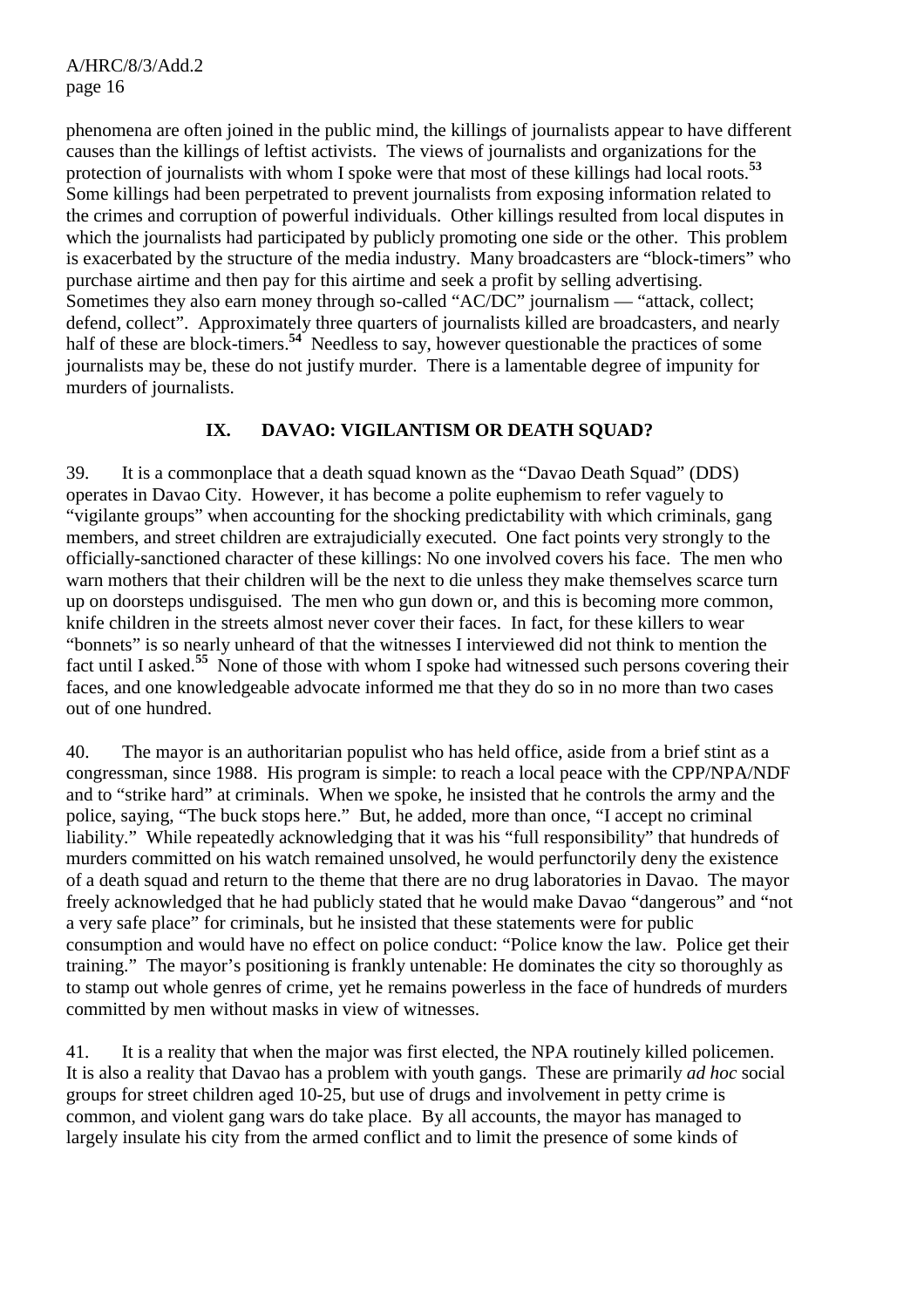criminal activity. These accomplishments appear to have bought acquiescence in the measures he takes, and the public remains relatively ignorant of the human cost of death squad "justice".

42. The human cost is very high. Since 1998, when civil society organizations began keeping careful records, over 500 people have been killed by the death squad.**<sup>56</sup>** Up until 2006, these victims were generally shot; since then, stabbings have become more common. I spoke with witnesses and family members of 8 victims and 1 survivor, and I reviewed the case files of an additional 6 victims and 3 survivors. These interviews gave some insights into how these killings take place and the enormous emotional damage they inflict on family and friends.**<sup>57</sup>** The executions generally respond to suspicions of petty crimes, are preceded by warnings or notifications that clarify their significance, and are carried out publicly and with methodical indifference.

43. How does the death squad operate? The inquiries I made do not provide a complete picture, but they do indicate two starting points for investigation and reform. First, it would appear that the "assets" who identify targeted individuals for the death squad are often suspected criminals who are recruited after being arrested, with an early release as inducement.**<sup>58</sup>** Second, it would appear that barangay officials are sometimes involved in selecting targets for the death squad, a practice perhaps originating in the role barangay officials have played in naming suspected drug dealers for inclusion in PNP watch lists.**<sup>59</sup>** Insofar as prison officials and barangay councils help the death squad function, they can be reformed.**<sup>60</sup>** The intelligencegathering role played by barangay officials can be limited, and the processing of inmates can be more tightly restricted. To shut the death squad down will, however, ultimately require following the evidence upward to the handlers who task "assets" to provide the location of persons on watch lists and who direct hit men to kill them. If it were not for the fact that the local office of the CHRP denies the existence of a death squad, it should be capable of conducting an effective investigation. There are many witnesses who would provide information anonymously or who would testify were they to receive a credible protection arrangement.**<sup>61</sup>**

44. Defending the rights of street children may be unpopular, but no one deserves to be stabbed to death for petty crimes. There are already preliminary indications that these practices are being replicated in other parts of Mindanao and in Cebu, and this trend needs to be halted immediately.

## **X. THE CRIMINAL JUSTICE SYSTEM**

#### **A. Overview**

45. There is impunity for extrajudicial executions. No one has been convicted in the cases involving leftist activists,**<sup>62</sup>** and only six cases involving journalists have resulted in convictions.**<sup>63</sup>** The criminal justice system's failure to obtain convictions and deter future killings should be understood in light of the system's overall structure. Crimes are investigated by two bodies: the PNP, which is organized on a national level but is generally subject to the "operational supervision and control" of local mayors; and the National Bureau of Investigation (NBI), which is centrally controlled.**<sup>64</sup>** Prosecutors, who are organized in the National Prosecution Service (NPS) of the DOJ, determine whether there is probable cause and then prosecute the cases in the courts.**<sup>65</sup>** This is the normal process; however, in cases implicating public officials, the Ombudsman should take over the investigation and conduct the prosecution.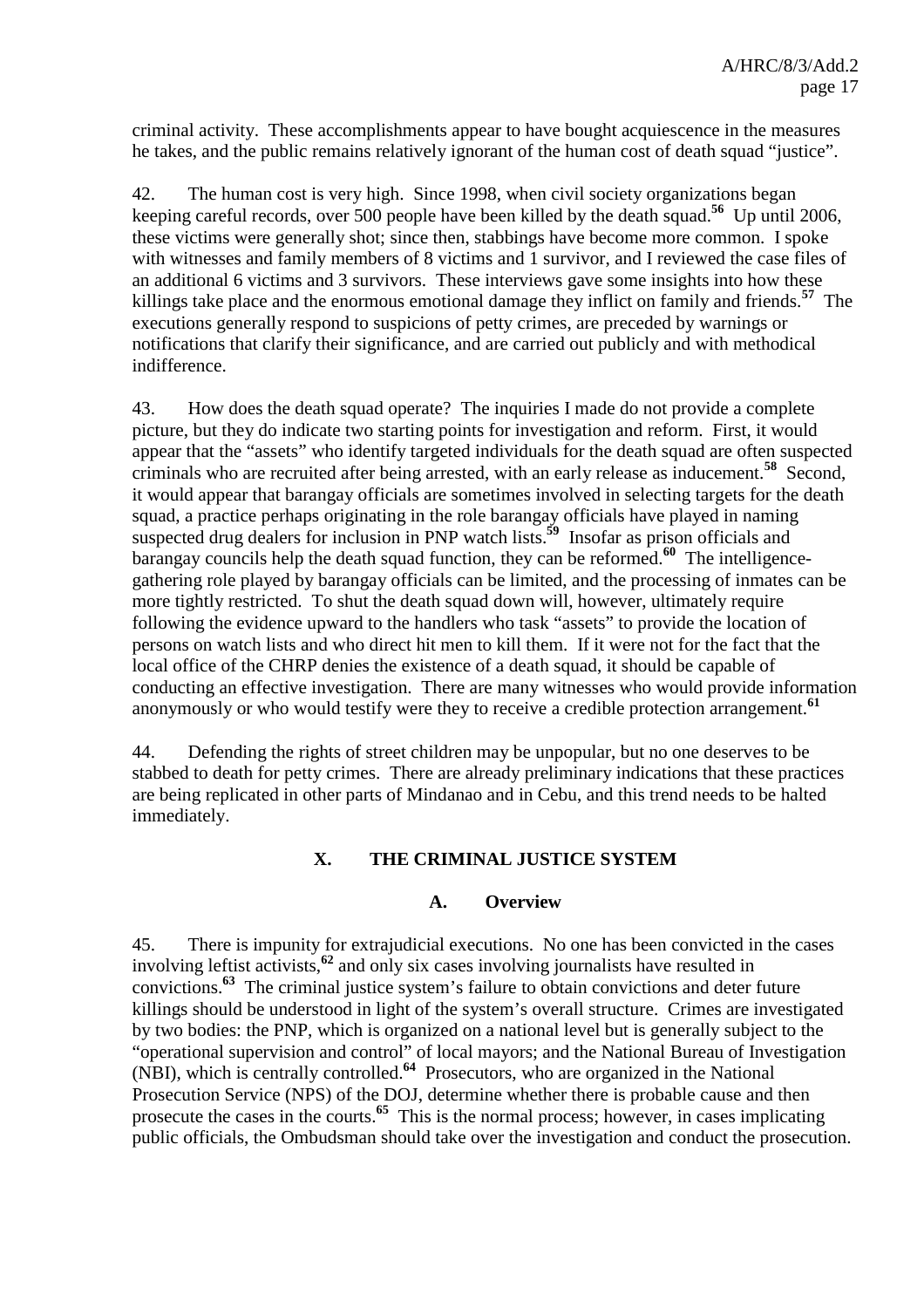A/HRC/8/3/Add.2 page 18

Cases are tried before the courts, with the Supreme Court both administering the judiciary and providing the highest level of appellate review.**<sup>66</sup>** Cases against senior Government officials should be prosecuted by the Ombudsman before the Sandiganbayan**<sup>67</sup>** rather than the ordinary courts, but the Supreme Court still provides the highest level of appellate review. The Inter-Agency Legal Action Group (IALAG) is the latest addition to the system, affecting the operations of the NBI, NPS, and PNP.

#### **B. The Inter-Agency Legal Action Group (IALAG) distorts the criminal justice system's priorities**

46. Senior Government officials are attempting to use prosecutions to dismantle the numerous civil society organizations and party list groups that they believe to be fronts for the CPP. While this project is sometimes discussed as if it were a dark conspiracy, it was explained to me openly and directly by numerous officials as the very function of IALAG, which was established in 2006.**<sup>68</sup>** IALAG is an executive rather than advisory body and, while it includes representatives of various criminal justice, intelligence, and military organs, institutional power and legal authority over its operations is concentrated in the Office of the National Security Adviser.**<sup>69</sup>** At the national level, IALAG meets at least once every other week, discusses the evidence in particular cases and debates whether it is sufficient to file a criminal complaint. There are also regional and provincial IALAG bodies with a similar structure and role. It has been due to the efforts of IALAG that charges have been brought against a number of leftist lawmakers and persons who had been given immunity guarantees to facilitate peace negotiations with the NDF.

47. The reason that such an *ad hoc* mechanism was established for bringing charges against members of these civil society organizations and party list groups is that they have seldom committed any obvious criminal offence. Congress has never reversed its decision to legalize membership in the CPP or to facilitate the entry of leftist groups into the democratic political system.**<sup>70</sup>** But the executive branch, through IALAG, has worked resolutely to circumvent the spirit of these legislative decisions and use prosecutions to impede the work of these groups and put in question their right to operate freely.

48. What justification is given for waging this legal offensive? One explanation that I received was that when membership in the CPP was legalized, the expectation was that its members would lay down their arms and participate in the parliamentary struggle. On this interpretation, the CPP has instead sought to pursue simultaneously the armed and parliamentary struggles. Many senior government officials stated unequivocally that they consider the party list groups in Congress as part of the insurgency. It is evidently the case that there are persons in Congress as well as in the hills who adhere to a "national democratic" ideology, but when I would ask interlocutors in what respect party list members of Congress belonging to the most criticized parties — Bayan Muna, Anakpawis, and Gabriela — had gone beyond expressing sympathy for the armed struggle to actually supporting it, I was repeatedly provided the same unsubstantiated allegation, that these congresspersons provide their "pork barrel" to the NPA.**<sup>71</sup>** Cases filed against several congresspersons on these grounds have failed. This has not discouraged senior government officials. One insisted that although the publicly available evidence might be inadequate, the charges were amply supported by intelligence information that could not be disclosed. Another informed me simply that warrants had been issued based on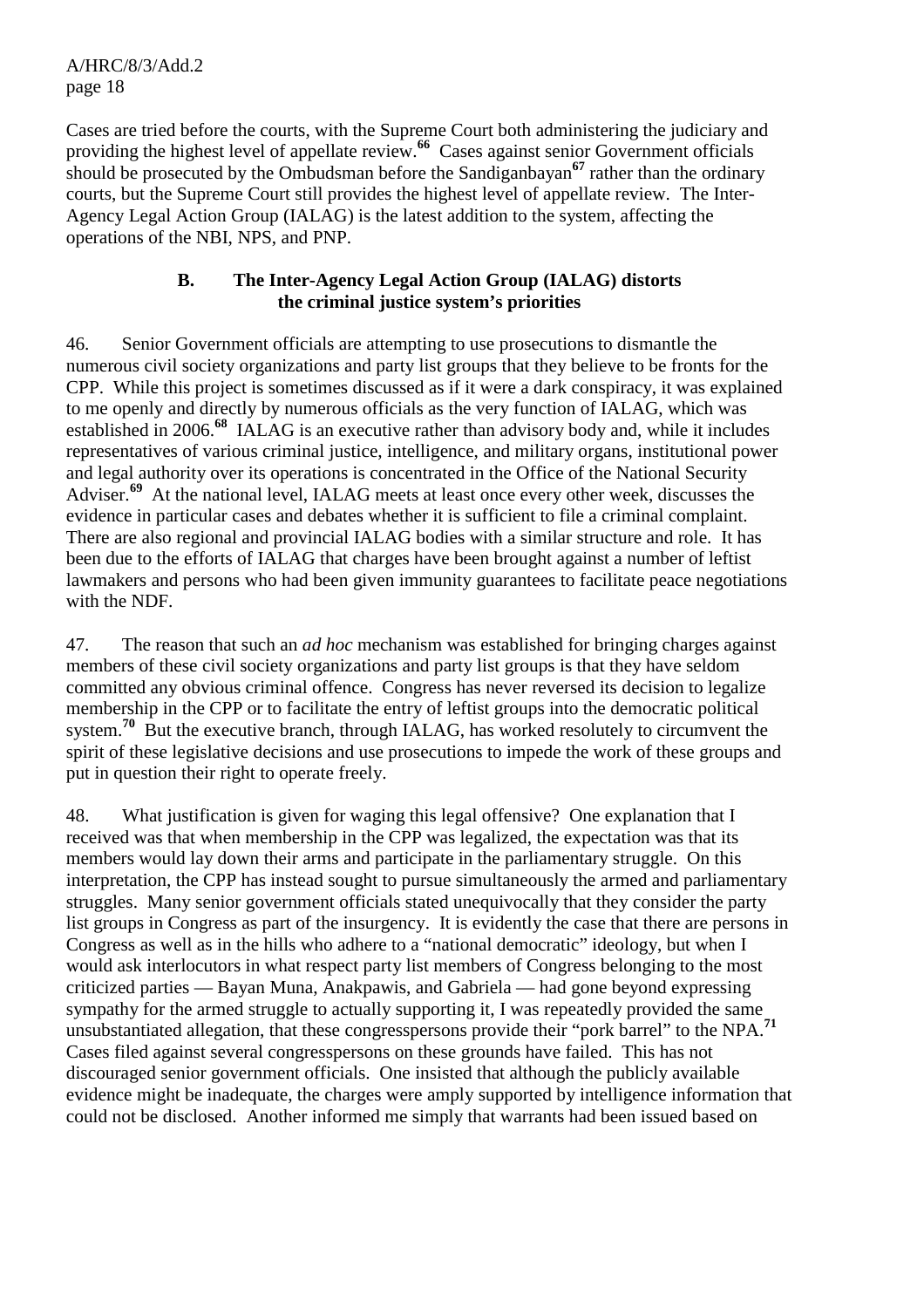probable cause and that he would not stop treating the congresspersons as criminals simply because no conviction had yet been achieved.

49. The central purpose of IALAG is to prosecute and punish members of the CPP and its purported front groups whenever there is any legal basis for doing so. I received no evidence that it was designed or generally functions to plan extrajudicial executions. However, IALAG's proactive legal strategy requires drawing up lists of individuals who are considered enemies of the state but many of whom will not be reachable by legal process. The temptation to execute such individuals is clear, representatives of the AFP and PNP with the capacity to do so participate in IALAG bodies at all levels, and there is circumstantial evidence that this has sometimes occurred.<sup>72</sup> The most deleterious role played by IALAG bodies may, however, be to encourage prosecutors to act as team players with the AFP and PNP in counterinsurgency operations and to de-prioritize cases involving the deaths of leftist activists.

## **C. The police are reluctant to investigate the military**

50. No one I spoke with questioned the PNP's authority and duty to investigate crimes allegedly committed by the AFP. However, in practice, it does so in only a perfunctory manner. Plausible explanations for this reticence include fear, a tacit understanding that crimes by the AFP should not be investigated, the personal bonds felt among senior AFP and PNP officers,**<sup>73</sup>** and the solidarity fostered by current cooperation in counterinsurgency operations.**<sup>74</sup>**

## **D. Poor cooperation between police and prosecutors impedes the effective gathering of evidence**

51. The current system so discourages cooperation between prosecutors and police that each is tempted to simply blame the other for failing to achieve convictions. Prosecutors rather than judges make the determination whether the evidence provides probable cause for the charges to be brought. During this preliminary hearing, prosecutors are expected to show absolute impartiality. Prosecutors thus perceive themselves unable to guide the police with respect to the testimony and physical evidence that must be obtained to make a case. Even when prosecutors find the evidence presented by the police at the preliminary hearing insufficient, they seldom provide a reasoned explanation for that insufficiency for fear of appearing biased. Police thus lack expert guidance in building cases. While this problem is deeply embedded in the culture of the criminal justice system, changes in the role of the prosecutor could be effected by amending the Rules of Criminal Procedure, which are promulgated by the Supreme Court.**<sup>75</sup>** The Supreme Court should use this power to require prosecutors to provide reasoned decisions for probable cause determinations and to insist that prosecutors take a more proactive role in the ensuring the proper investigation of criminal cases.

## **E. The witness protection program is inadequate**

52. The absence of witnesses is a key explanation for why extrajudicial executions hardly ever lead to convictions. One expert suggested to me that the absence of witnesses results in 8 out of 10 cases involving extrajudicial killings failing to move from the initial investigation to the actual prosecution stage. In a relatively poor society, in which there is heavy dependence on community and very limited geographical mobility, witnesses are uniquely vulnerable when the forces accused of killings are all too often those, or are linked to those, who are charged with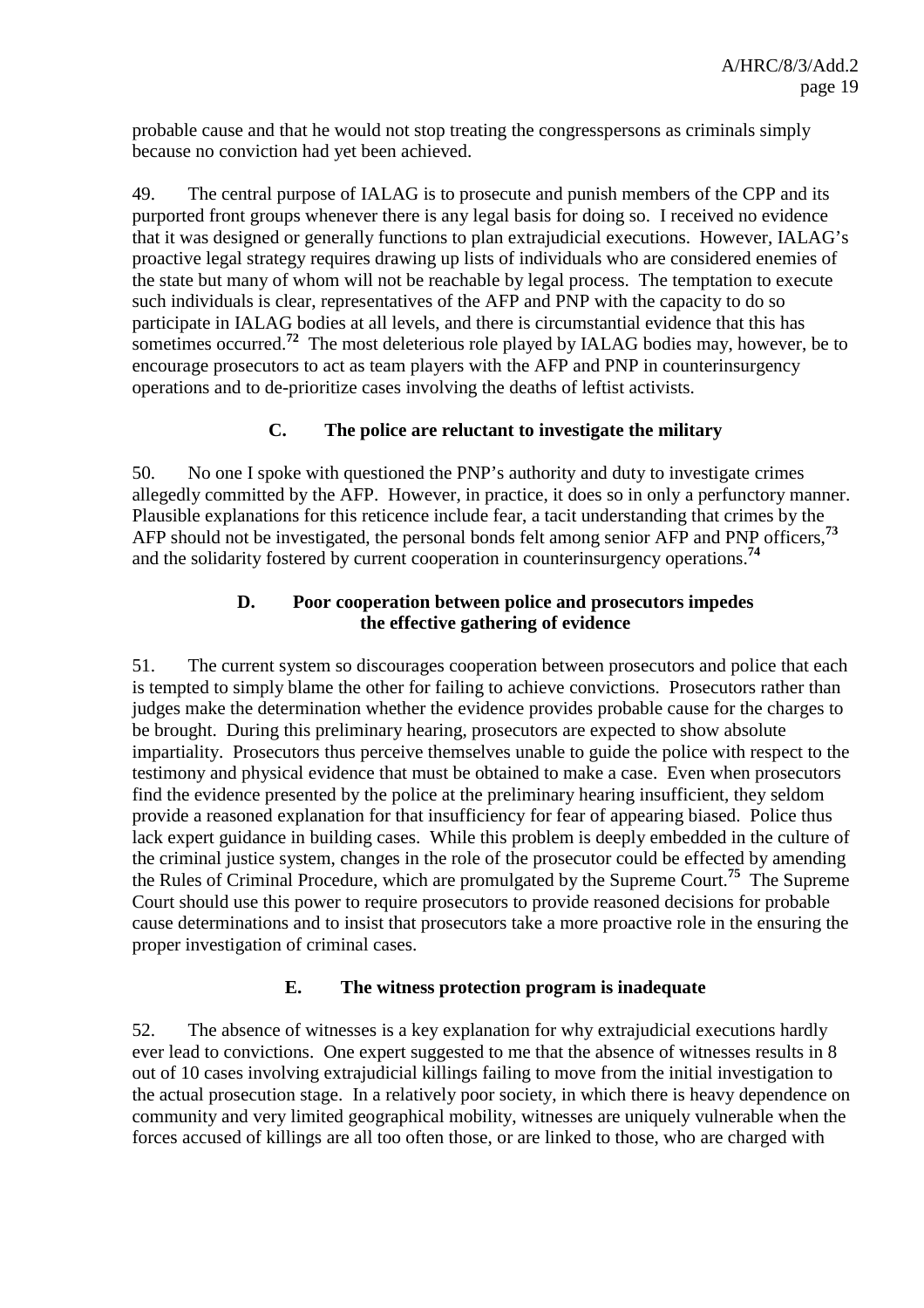ensuring their security. The present message is that if you want to preserve your life expectancy, don't act as a witness in a criminal prosecution for killing.

53. The witness protection program is administered by the NPS. This is problematic only because the impartial role prosecutors are expected to play in the early phases of a criminal case can make them loath to propose witness protection. This problem might be remedied by establishing a separate witness protection office independent of the prosecutors but still within the Department of Justice (DOJ).<sup>76</sup> That office would then be free to take a proactive role in providing witness protection.

54. Implementation of the statute establishing the witness protection program is deeply flawed.**<sup>77</sup>** It would seem to be truly effective in only a very limited number of cases. The rights and benefits mandated by law are too narrowly interpreted in practice to make participation possible for some witnesses.**<sup>78</sup>** Another widely-cited shortcoming, likely caused by inadequate resources, is that at-risk family members are not admitted into the program, although in theory "any member of his family within the second civil degree of consanguinity or affinity" who is at risk may be admitted.<sup>79</sup> A more fundamental problem is that, even when a witness is available, cases seldom move quickly through the justice system,**<sup>80</sup>** and when a case fails to prosper, the witness is expelled from the program, although he or she may still be at risk.

# **F. Limited forensic resources lead to over-reliance on witness testimony**

55. A greater capacity to use physical evidence would allow more cases to go forward without witness testimony. The information that I received from officials was that, while there are some forensic laboratories and experts in Manila, there is very limited access to these resources throughout most of the country.

# **G. The Ombudsman lacks independence**

56. The Office of the Ombudsman is responsible for investigating and prosecuting crimes and other misconduct committed by public officials.**<sup>81</sup>** However, the Ombudsman's office has done almost nothing in recent years to investigate the involvement of Government officials in extrajudicial executions. Despite having received a significant number of complaints alleging extrajudicial executions attributed to State agents, no information was provided by the Ombudsman's office indicating that it had undertaken any productive investigations.

57. The Office of the Ombudsman has surrendered its constitutionally-mandated independence from the executive branch. First, it has adopted an untenably narrow interpretation of its jurisdiction, choosing not to initiate an investigation into an extrajudicial execution unless there is already very strong evidence that a public official was responsible in the particular case. Second, the Office of the Ombudsman often operates as a *de facto* subsidiary of the Department of Justice. The NBI conducts most of its investigations. Pursuant to a Memorandum of Agreement between the DOJ and the Office of the Ombudsman, the relevant Regional State Prosecutor and other senior members of DOJ's NPS monitor and oversee the "successful prosecution and speedy disposition of Ombudsman cases". "Deputized prosecutors" from the NPS "have the primary responsibility of prosecuting Ombudsman cases", and prosecutorinvestigators from the Office of the Ombudsman "assist, if practicable, the Deputized Prosecutor in the prosecution of the case" and "may, with prior clearance from the Ombudsman or his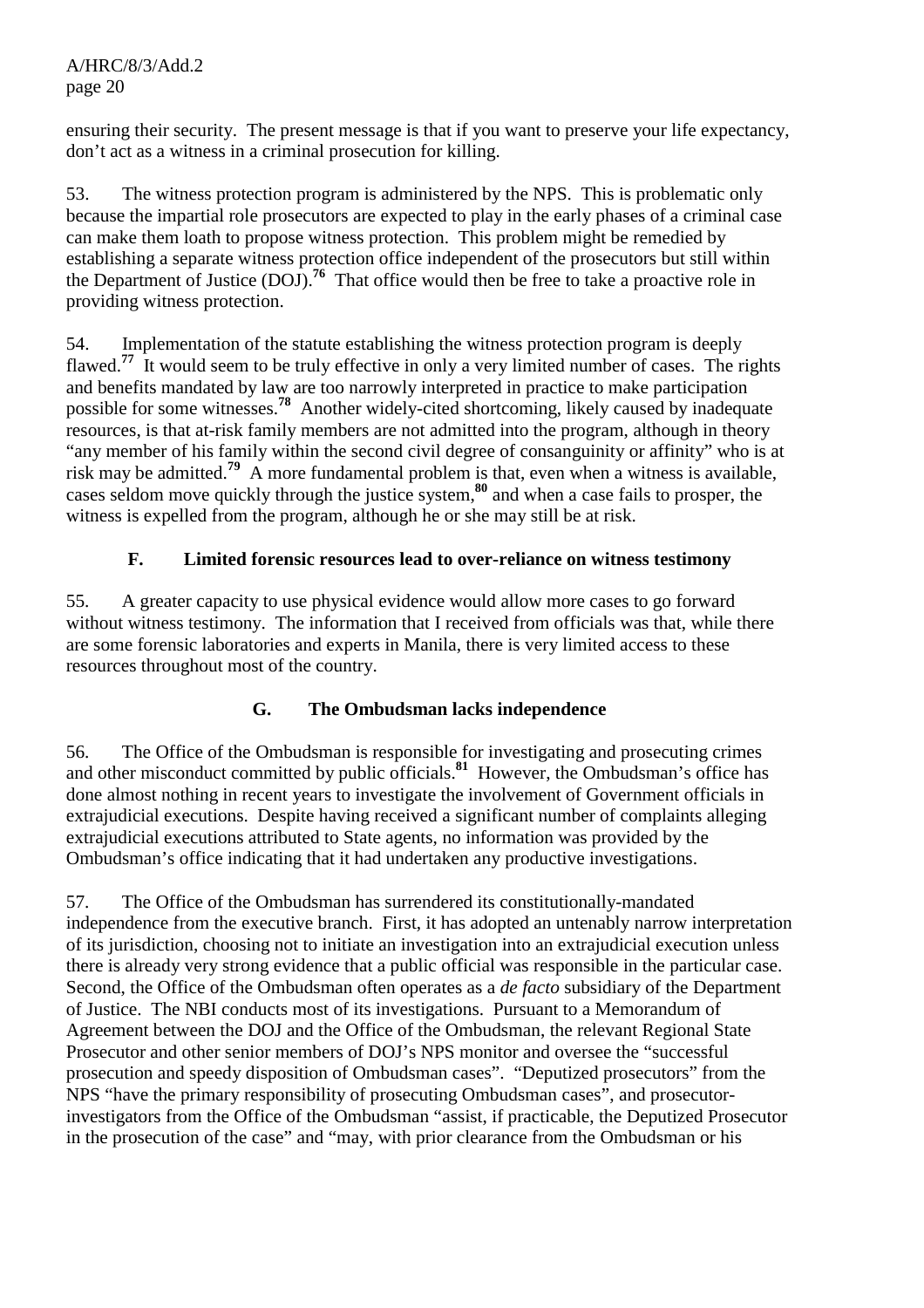Deputy, take over the prosecution of the case at any stage".**<sup>82</sup>** As a practical matter, these arrangements serve to all but completely subordinate the Ombudsman to the DOJ.

58. The Ombudsman insists that her office can take over a case being handled by the DOJ at any time, but it is unclear how the Ombudsman would even be aware that such a measure was necessary given her Office's lack of involvement. One NPS prosecutor at the local level explained that, in his locality, the local representative of the Ombudsman sits in the DOJ office, reviews the work of DOJ prosecutors and passes this on to the Ombudsman in Manila. It is, in his words, a "chummy" relationship, because the person from the Office of the Ombudsman is disinclined to criticize the conduct of what are, in effect, his colleagues.

#### **H. The role of the courts**

59. When most cases stall at the investigation or prosecution stage, it is difficult to evaluate the effectiveness of the judiciary. Two issues specific to the judiciary were, however, raised by my interlocutors. First, trials are routinely delayed and are generally not held on consecutive days, increasing the opportunities for witness intimidation. If fully implemented, the Supreme Court's decision to establish "special courts" for "cases involving killings of political activists and members of the media" should remedy this problem for those cases.**<sup>83</sup>** Second, witnesses often relocate to avoid retaliation, but judges seldom grant a change of venue on that basis.**<sup>84</sup>** The judiciary should ensure that docket management and venue decisions facilitate witness participation and protection.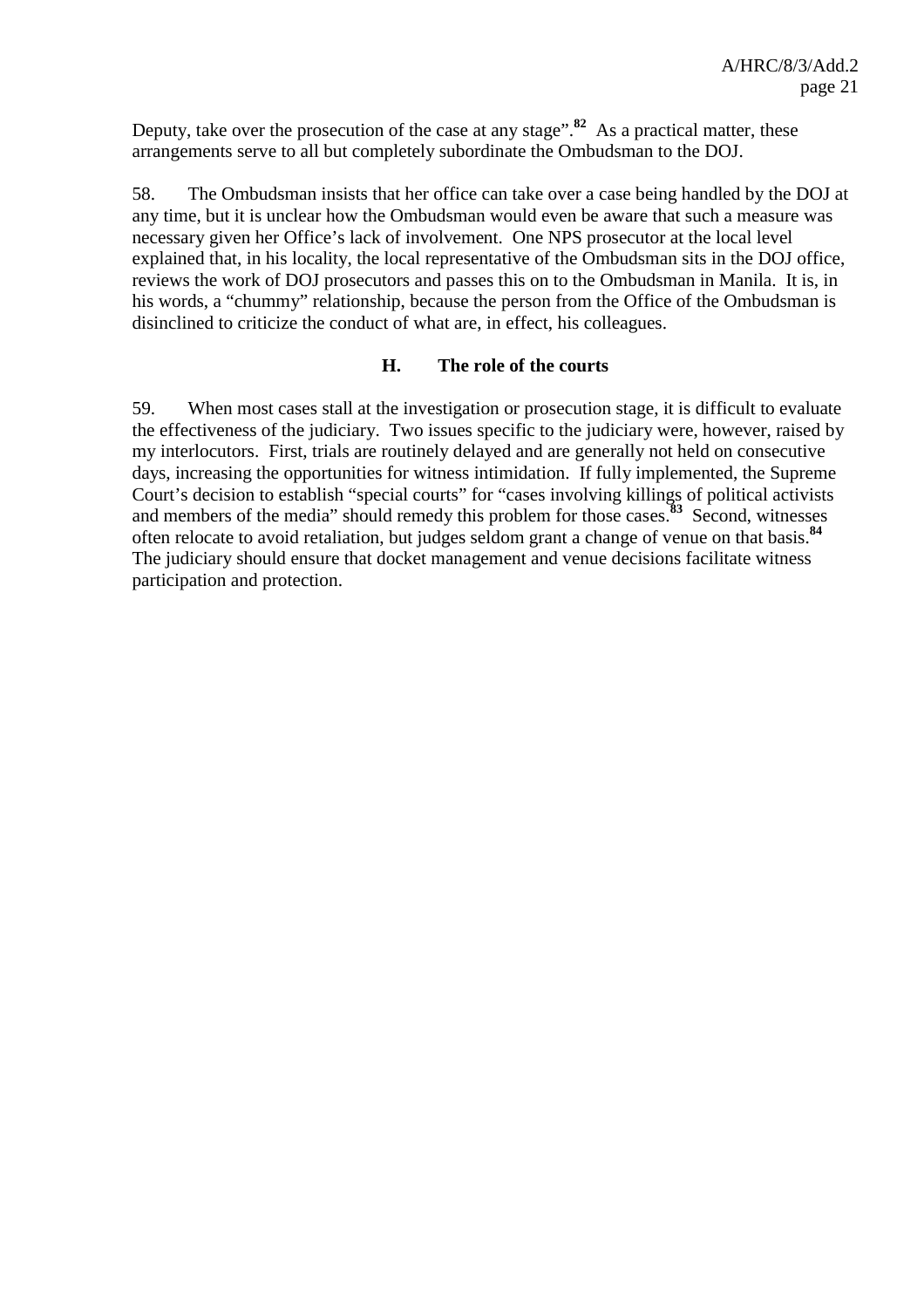#### **XI. CONGRESS AND THE EXECUTIVE**

60. The executive branch has stymied the legislature's efforts to oversee the execution of laws. Military officers are seldom permitted to appear before Congress other than at budget hearings. A high-ranking government official recounted with genuine puzzlement the efforts of the Committee on Human Rights of the House of Representatives to obtain the testimony of senior military officers. This was considered self-evidently preposterous and was "successfully avoided". Official policy, now in the form of a "memorandum circular" provides that any official requested to "appear before either House of Congress" shall "forward the request . . . to the President through the Executive Secretary" who "shall consider whether the subject matter of the inquiry is in aid of legislation and/or falls within the scope of executive privilege".**<sup>85</sup>** Some in Congress have acquiesced in this arrangement. The then Chair of the Senate Committee on Justice and Human Rights said that he could not recall having held any hearing relevant to the ongoing extrajudicial killings but maintained that this was not a problem, because killing was already a punishable offence, so there was no need for further legislation.

61. The legislature has also failed to exercise its constitutional authority to block the promotion of military officers implicated in human rights abuse. Appointment as an officer "from the rank of colonel or naval captain" is by the President with the consent of the Commission on Appointments, a body comprising members of the House and Senate.**<sup>86</sup>** (The AFP controls promotion to lower-ranking posts.) It is also the express policy of the executive branch that soldiers must receive a human rights "clearance" from the CHRP prior to any promotion.<sup>87</sup> Congressmen, military officers, and CHRP staff repeatedly affirmed to me that this is the policy, and that the AFP, the CHRP, and the Commission on Appointments all participate. However, I can only conclude that it is an empty formality. I asked repeatedly, but no one could recall any particular instances in which a promotion had been blocked. To provide more accountability, the CHRP should follow-up on clearance decisions by publicly tracking the subsequent promotion decisions of the AFP and the Commission on Appointments.

## **XII. COMMISSION ON HUMAN RIGHTS**

62. The Philippines Commission on Human Rights (CHRP) stands out as an oversight mechanism that has safeguarded its independence and mandate. However, more resources must be devoted to ensure the effectiveness of its investigations.

63. The CHRP was established by the Constitution as an independent body charged with investigating human rights violations, providing preventive measures and legal assistance to victims, recommending reforms, and monitoring the Government's compliance with its human rights treaty obligations.**<sup>88</sup>**

64. In my discussions with CHRP commissioners, CHRP staff, and civil society advocates, they all expressed that the CHRP's highest priority must be to increase its investigative capacity. This requires hiring and training more investigators, devoting greater resources to investigations, and increasing investigators' capacity to make use of physical evidence.**<sup>89</sup>** With this in mind, I was pleased to learn that in March the Government provided the CHRP significant additional funding.**<sup>90</sup>**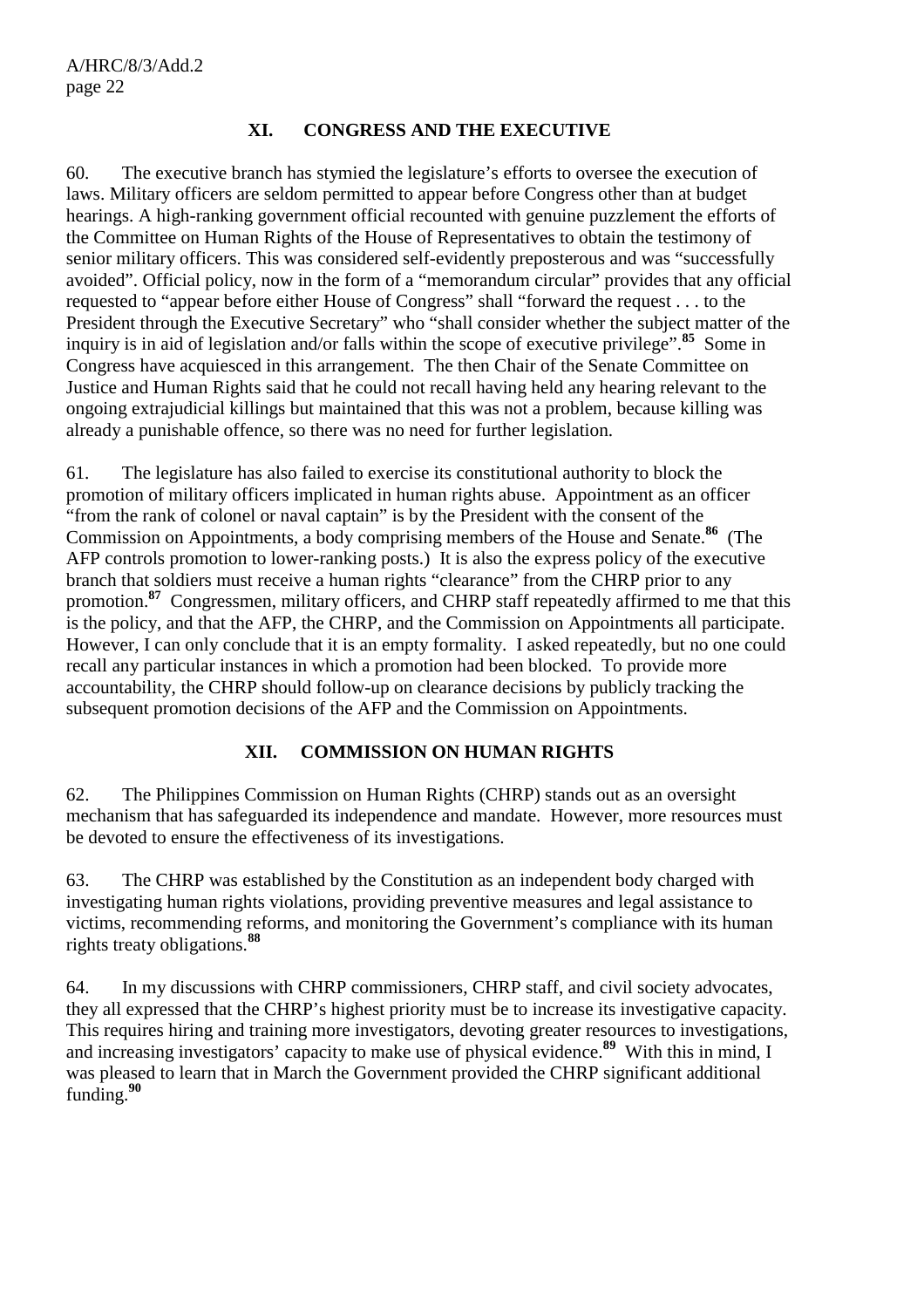65. Many advocates and, indeed, many CHRP staff call for the CHRP to be given prosecutorial powers. This is a very tempting proposition: Today, CHRP investigators can submit cases to a prosecutor or ombudsman, but these cases seldom prosper. However, the proposal's risks outweigh its benefits. First, there are already other organs responsible for prosecuting cases, including one (the Ombudsman) that is independent of the executive. To give the CHRP prosecutorial powers would not only be redundant but would compromise a responsibility held solely by the CHRP: to monitor all of these other organs for human rights compliance. Second, while a grant of prosecutorial powers might give the CHRP more teeth, it would also increase the security risks faced by its investigators and witnesses. Today, the CHRP has the potential to publicly and authoritatively reveal the reality of widespread abuse despite the near absence of criminal convictions.

#### **XIII. RECOMMENDATIONS**

**66. I am encouraged by the many measures recently taken by the Government,**<sup>91</sup> **and I have found instructive the many recommendations made in other reports.**<sup>92</sup> **Based on my own observations, I believe that the following measures are essential.** 

**67. Extrajudicial executions must be eliminated from counterinsurgency operations:** 

**(a) As Commander-in-Chief of the armed forces, the President must take concrete steps to put an end to those aspects of counterinsurgency operations which have led to the targeting and execution of many individuals working with civil society organizations.** 

**(b) The necessary measures should be taken to ensure that the principle of command responsibility, as it is understood in international law, is a basis for criminal liability within the domestic legal order.** 

**(c) The Government should immediately direct all military officers to cease making public statements linking political or other civil society groups to those engaged in armed insurgencies. Any such characterizations belong solely within the power of the civilian authorities. They must be based on transparent criteria, and conform with the human rights provisions of the Constitution and relevant treaties.** 

**(d) Transparency must be introduced to the "orders of battle", "watch lists", and similar list of individuals and organizations maintained by the AFP, PNP, and other elements of the national security system. While their contents might justifiably be considered secret, which lists exist, their purposes, the criteria for inclusion, and the number of names on each should be made public.** 

**68. The use of a death squad in Davao City must end:** 

**(a) NAPOLCOM should withdraw the mayor of Davao City's powers of supervision and control of PNP units within his jurisdiction and should hold the officers commanding those units accountable for shutting down the death squad.**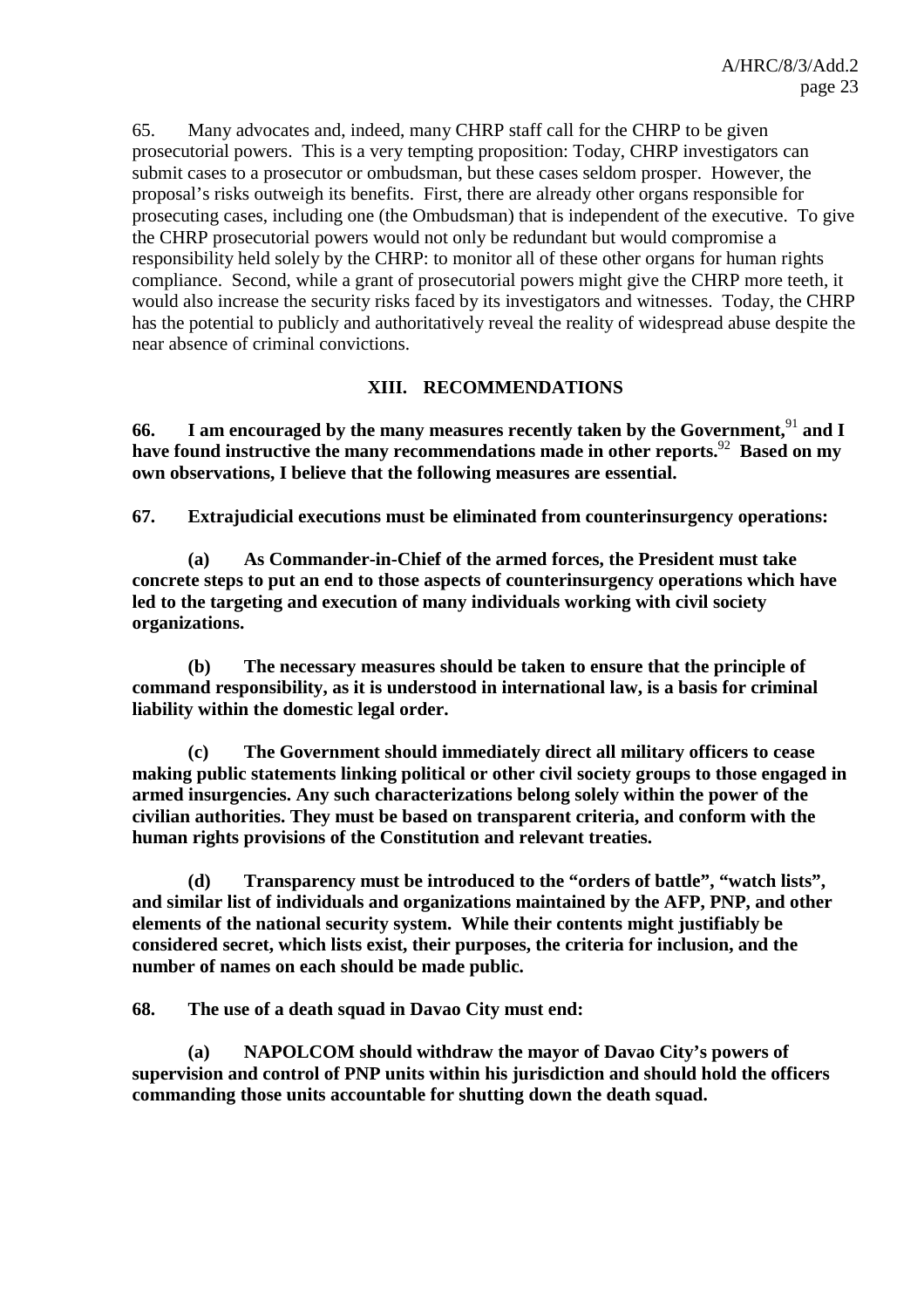**(b) While particular crimes should be reported, laws and practices in which barangay councils or captains submit names (e.g., of drug pushers) for inclusion on law enforcement watch lists should be abolished.** 

**(c) An independent investigation should be conducted to identify the persons directing the death squad's "assets" and hit men.** 

**69. Convictions in a significant number of extrajudicial executions must be achieved. Appropriate institutional arrangements exist but they must be more transparent if they are to be effective. Thus:** 

**(a) CHRP should issue a monthly report listing allegations of extrajudicial executions that it has received together with the current status of its investigations.** 

**(b) Members of the public should be able to submit cases to be overseen by Task Force Usig. If it concludes that a case does not fall within its mandate, it should provide a reasoned explanation in writing.** 

 **(c) Task Force Usig should issue a monthly report on the status of all cases it is attempting to resolve.** 

**(d) The Supreme Court should issue a monthly report on the status of all cases before the special courts.** 

**70. IALAG should be abolished, and the criminal justice system should refocus on investigating and prosecuting those committing extrajudicial executions and other serious crimes.** 

**71. The witness protection program should be reformed and fully implemented:** 

 **(a) It should be proactively administered by an office independent of the NPS.** 

 **(b) Witness protection should be unstintingly provided to all those who will be put at risk by an individual's testimony.** 

 **(c) Individuals should be permitted to remain in the witness protection system for as long as they are at risk, even if a case stalls.** 

 **(d) Housing and other benefits provided under the witness protection program should ensure the security and comfort of those protected.** 

**72. The Supreme Court should take all available measures to ensure the effective prosecution of extrajudicial executions. Among other measures:** 

 **(a) The system of special courts for killings of political activists and members of the media should be fully implemented so as to improve the efficiency of trials, and the judiciary should take all other measures necessary to facilitate the participation of**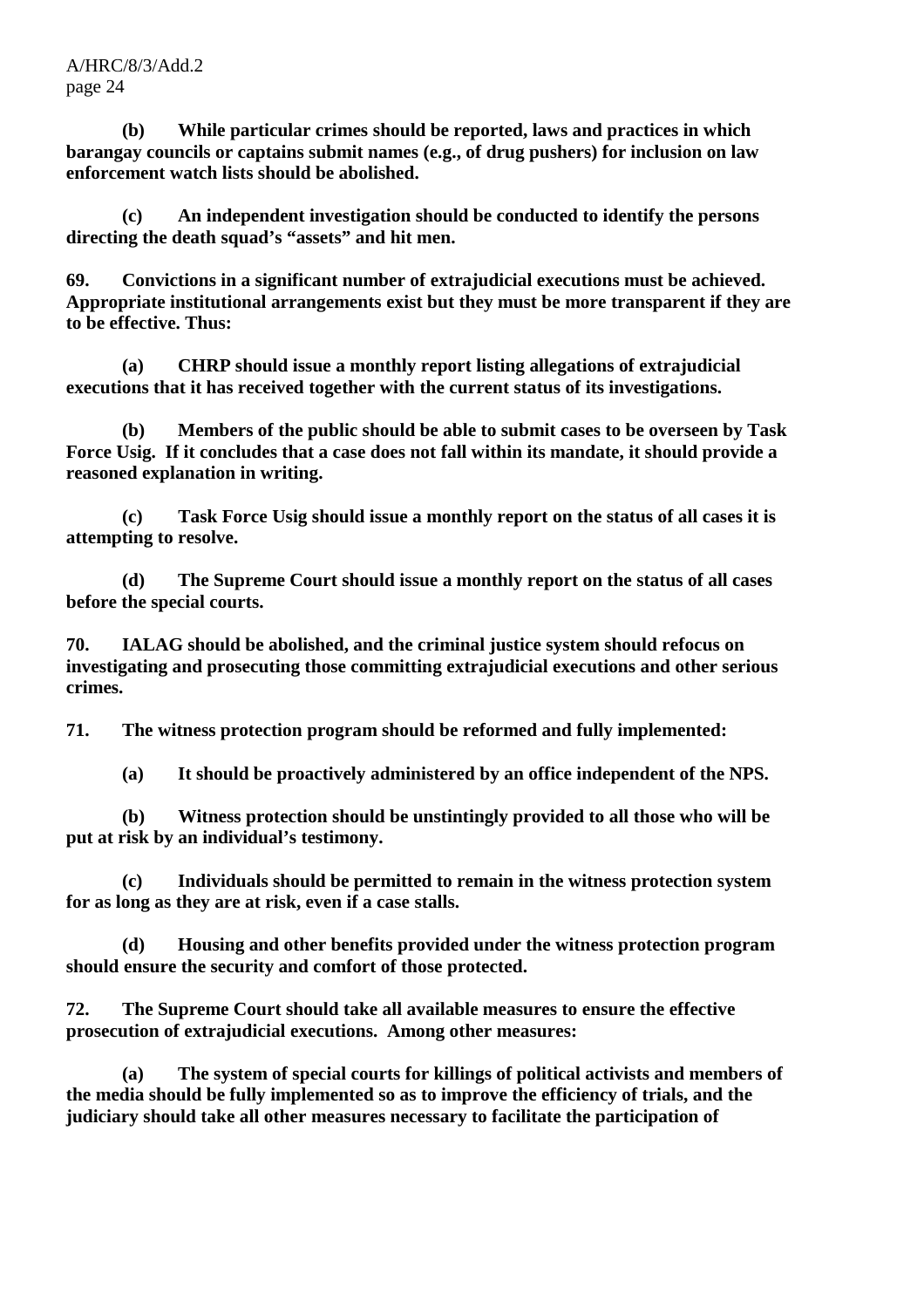**witnesses, including sympathetic consideration of requested venue changes and docket management decisions that facilitate witness participation and protection.** 

 **(b) In conjunction with the executive branch of Government, the Supreme Court should use its constitutional powers over the practice of law to impress upon prosecutors that they have a duty to the public to uphold and protect human rights by acting to ensure the effective investigation of cases and protection of witnesses and that they should provide reasoned decisions for probable cause determinations.** 

**73. Human rights should be safeguarded within the peace processes:** 

 **(a) The JMC should meet and fulfill its mandate under the CARHRIHL.** 

 **(b) Consideration should be given to establishing a mechanism for monitoring human rights abuses within the framework of the Government – MILF peace process.** 

**74. The Commission on Human Rights (CHRP) should guard its independence and increase its effectiveness:** 

 **(a) CHRP should hire and train more investigators and provide them with the resources necessary for effective investigations.** 

 **(b) CHRP should increase the resources available for victim assistance to ensure that witnesses are sufficiently secure as to enable the non-judicial clarification of their cases.** 

 **(c) To provide more accountability in the AFP promotions process, CHRP should follow-up on its human rights clearance decisions by publicly tracking the subsequent promotion decisions of the AFP and the Commission on Appointments.** 

 **(d) CHRP should consider measures to more effectively protect as well as monitor human rights during military operations throughout the country.** 

**75. The Ombudsman's office should begin to fulfill effectively its independent constitutional role in responding to extrajudicial killings plausibly attributed to public officials.** 

**76. The Government should reinstate a policy of facilitating the constitutionallymandated role of Congressional oversight in relation to the AFP and the PNP, starting by rescinding all directives, memoranda, and orders that impede such oversight.** 

**77. The CPP/NPA/NDF should stop using people's courts that do not comply with human rights and humanitarian law standards and should ensure that lethal force is directed only against combatants and civilians directly participating in hostilities.** 

**78. The CPP/NPA/NDF should repudiate statements that persons owe "blood debts", have "accountabilities to the people", or are subject to prosecution before people's courts.**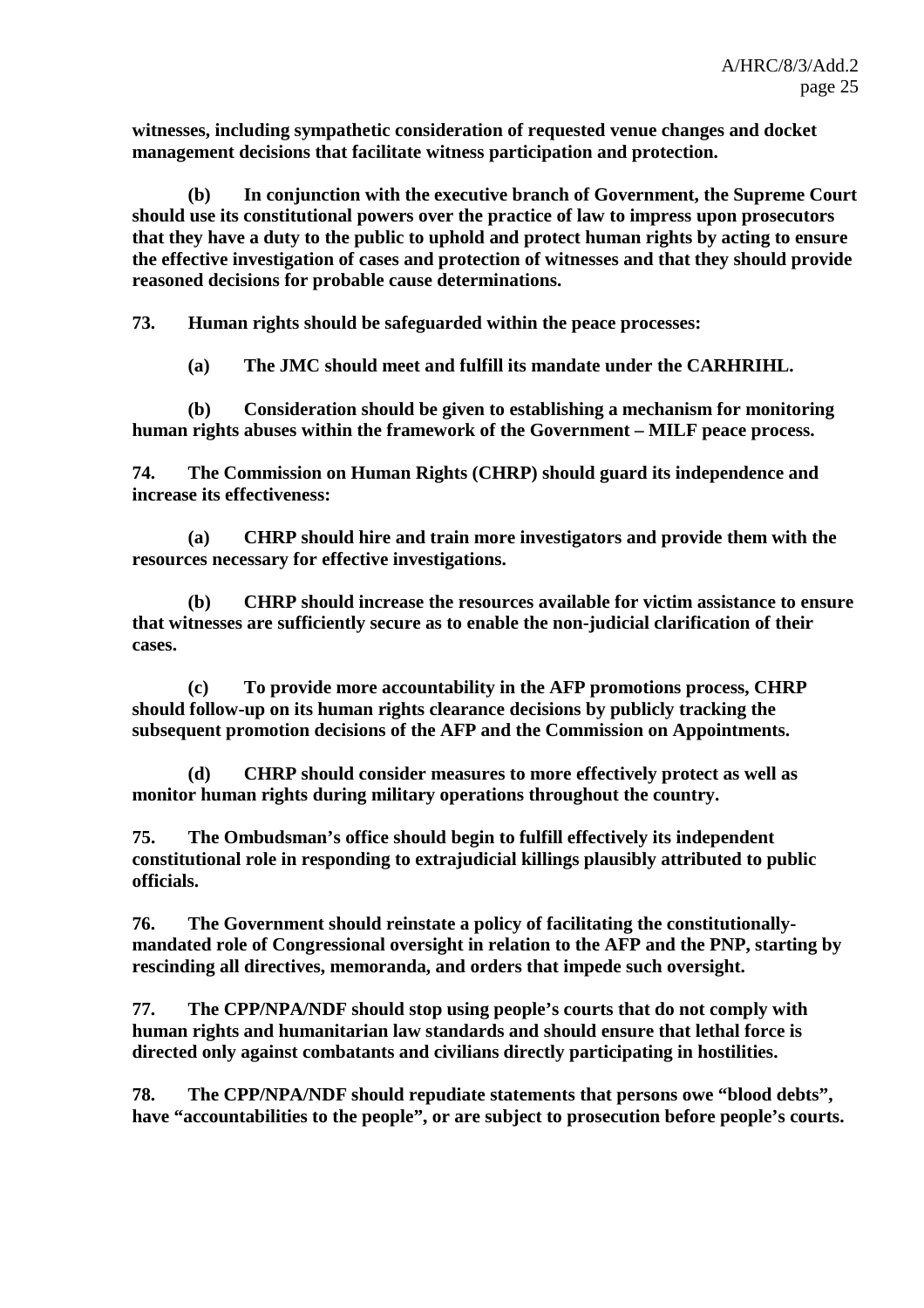#### **Notes**

<sup>1</sup> I should note that some of my interlocutors suggested that these witnesses were feeding me propaganda. The issue of extrajudicial executions in the Philippines is undeniably politicized, and those who have witnessed the killing or steps leading up to the killing of leftist activists are not infrequently themselves sympathetic toward the left. I took this concern about bias seriously. However, the existence of a propaganda dimension in accusations that the military is extrajudicially executing leftist activists does not, in itself, destroy the credibility of the information and allegations. I proposed, instead, the need to apply several tests of credibility.

First, is it only NGOs from one part of the political spectrum which are making these allegations? The answer is clearly "no". Human rights groups in the Philippines range across the entire spectrum in terms of their political sympathies, but I met no groups who challenged the basic fact that large numbers of extrajudicial executions are taking place, even if they disagreed on precise figures.

Second, how compelling is the actual information presented? I found there was considerable variation ranging from submissions which were entirely credible and contextually aware all the way down to some which struck me as superficial and dubious. But the great majority is closer to the top of that spectrum than to the bottom.

Third, has the information proved credible under "cross-examination"? My colleagues and I heard a large number of cases in depth and we probed the stories presented to us in order to ascertain their accuracy and the broader context. We spoke with some witnesses for over an hour, and we reviewed sometimes copious documentation, often including affidavits, firearms identification reports, autopsy reports, and police reports. I developed doubts about a handful of cases but found the vast majority to be highly credible.

Fourth, did the fact that a few of the persons who had been listed by one civil society organizations as victims of extrajudicial executions were actually alive indicate that the allegations were fabricated? Obviously, such mistakes do not enhance an organization's credibility. However, when the PNP introduced me to two such individuals, I was informed that they had been detained — one for one week and one for three months — and I received conflicting information on how promptly their families had been notified. (At the time of my visit, Task Force Usig had identified two individuals included in Karapatan's list who were still alive: Renato Bugtong and Edwin Mascariñas. My understanding is that that number has since risen to five. (Letter from the Philippine Mission to the United Nations, dated 23 May 2007.)) Under these circumstances, the misreporting of what appear to have been (happily, temporary) disappearances as extrajudicial executions does very little to discredit the vast number of remaining allegations.

<sup>2</sup> The Philippines ratified the ICCPR on 23 October 1986, ratified the Geneva Conventions of 1949 on 6 October 1952, and acceded to the Second Additional Protocol to the Geneva Conventions of 1949 on 11 December 1986.

<sup>3</sup> On 5 July 1996, the NDF addressed the "NDFP Declaration of Understanding to Apply the Geneva Conventions on 1949 and Protocol I of 1977" to the Swiss Federal Council (the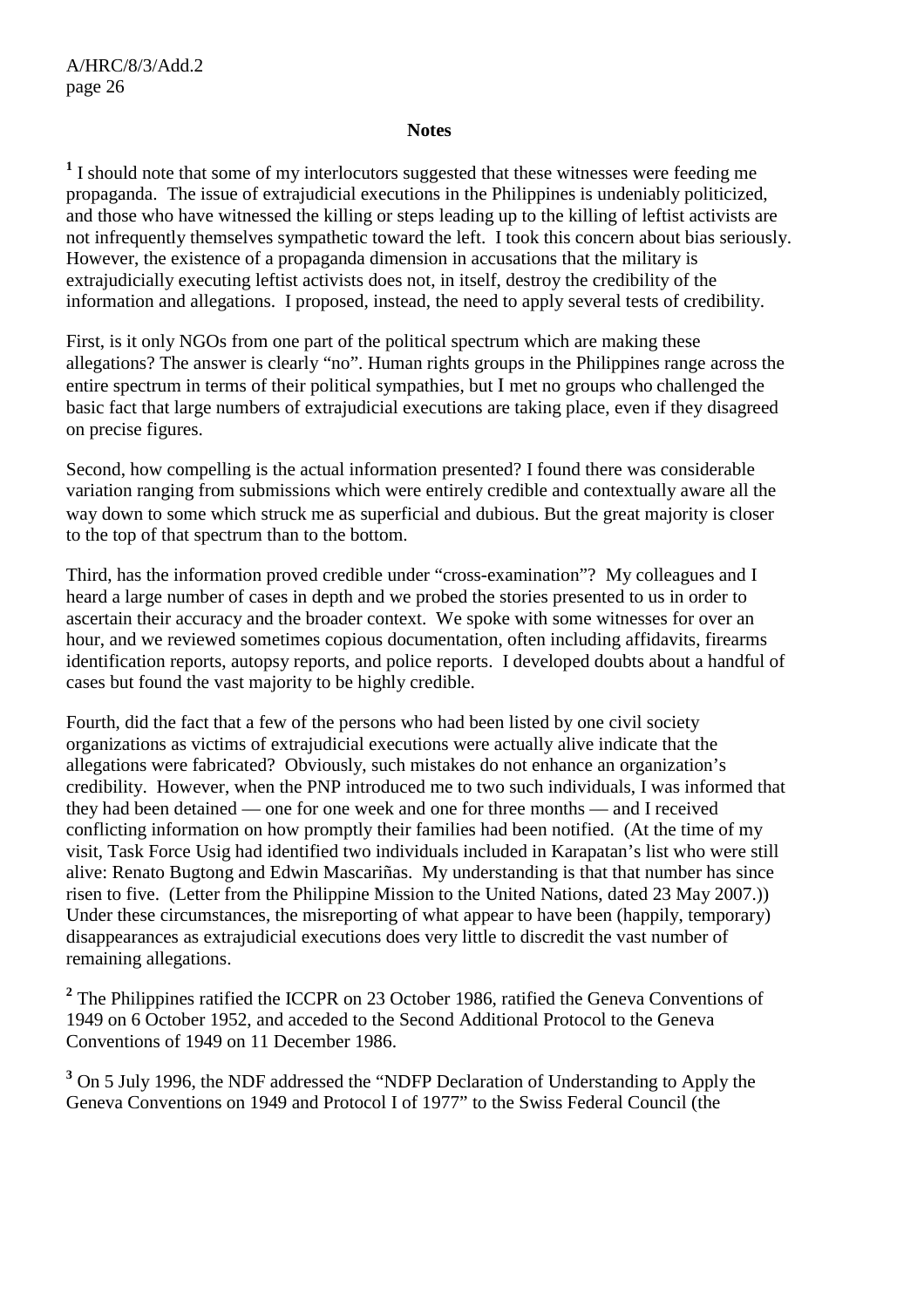depositary for the Geneva Conventions) and to the International Committee of the Red Cross (ICRC), stating that, "We are the political authority representing the Filipino people and organized political forces that are waging an armed revolutionary struggle for national liberation and democracy, in the exercise of the right to self-determination within the purview of Article 1, paragraph 4, of Protocol I against the persistent factors and elements of colonial domination and against national oppression. . . ." In its declaration, the NDFP "solemnly declare in good faith to undertake to apply the Geneva Conventions and Protocol I to the armed conflict" and also affirmed that it was "bound by international customary law pertaining to humanitarian principles, norms and rules in armed conflict". The declaration was signed by representatives of the NDF, CPP, and NPA. Previously, in 1991, the NDF had "formally declare[d] its adherence to international humanitarian law, especially Article 3 common to the Geneva Conventions as well as Protocol II additional to said conventions" ("Declaration of Adherence to International Humanitarian Law" (15 August 1991)).

The Government and the NDF signed the Comprehensive Agreement on Respect for Human Rights and International Humanitarian Law (CARHRIHL) on 16 March 1998. The agreement affirms prohibitions on "summary executions", "involuntary disappearances", "massacres", "indiscriminate bombardments", and the targeting of "civilians or those taking no active part in the hostilities[,] persons who have surrendered[, and] those placed *hors de combat* by sickness, wounds, or any other cause" (Part III, Art. 2(4); Part IV, Arts. 2, 3(1), 4(2)). CARHRIHL also provided for the establishment of a Joint Monitoring Committee (JMC) that would be composed of three members chosen by the Government's negotiating panel and three by the NDF's negotiating panel. (Part V). The JMC was to "receive complaints of violations of human rights and international humanitarian law and all pertinent information and shall initiate requests or recommendations for the implementation" of CARHRIHL (Part V, Article 3). The members have been chosen, so that there are now Government and NDF "sections" of the JMC, but the JMC itself has never met.

The Government and the MILF entered into the "Agreement on peace between the government of the Republic of the Philippines and the Moro Islamic Liberation Front" on 22 June 2001, agreed to "[t]he observance of international humanitarian law and respect for internationally recognized human rights instruments. . . ." This commitment was further elaborated in article IV of the "Implementing Guidelines on the Humanitarian, Rehabilitation and Development Aspects of the GRP-MILF Tripoli Agreement on Peace of 2001" signed on 7 May 2002.

<sup>4</sup> In most contexts, this report will follow the common practice of referring to the CPP/NPA/NDF. However, at least as a formal matter, the CPP, the NDF, and the NPA are distinct organizations with the CPP playing a leadership role.

According to its constitution, the NDF "upholds the program of uniting the democratic classes and special sectors of society for the revolutionary struggle against US imperialism, feudalism and bureaucrat capitalism" (art. IV) and considers that the "Philippine revolution is a nationaldemocratic revolution . . . under the class leadership of the proletariat through the Communist Party of the Philippines (MLMZT)" (art. II). ("Constitution of the Democratic Front of the Philippines" adopted by the NDF National Conference of Representatives, July 1994 (Annex A-2 of *Declaration of Undertaking to Apply the Geneva Conventions of 1949 and Protocol I of*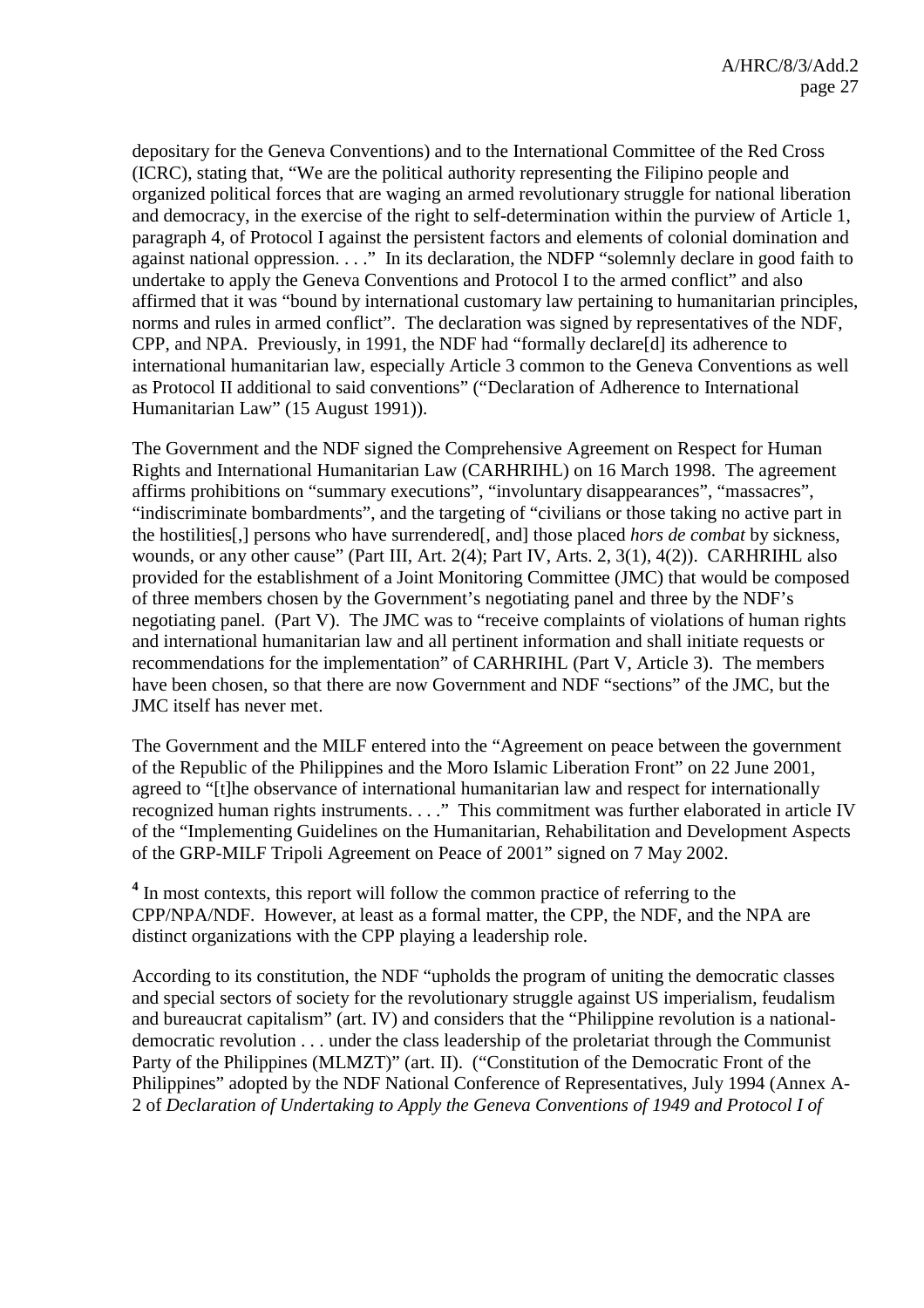## *1977* (NDFP-Nominated Section of the Joint Secretariat of the GRP-NDFP Joint Monitoring Committee (no date)) [*Declaration of Undertaking*].)

In accordance with the "Basic Rules of the New People's Army" (Annex C of *Declaration of Undertaking*), "The New People's Army shall always adhere to the leadership of the Communist Part of the Philippines and thus, it must abide with all decisions orders and directives of the National Congress, Central Committee, Political Bureau and the Military Commission of the Party." (Principle I, Point 1). The Military Commission is an organ of the Central Committee, and is the CPP's primary point of contact with the NPA. (Principle I, Point 2). However, "All non-regular fighting units like the guerrilla, militia, self-defense and armed city partisans are directly under the local Party committee. Nevertheless, they shall receive direct orders from the Military Commission or from the military command to link them with the regular mobile forces." (Principle I, Point 9). The "Basic Rules of the New People's Army" were issued by the Meeting of the Red Commanders and Fighters (29 March 1969) and approved by the Central Committee of the CPP (13 May 1969). (Note also that article V, section 4 of the "Constitution of the Democratic Front of the Philippines" adopted by the NDF National Conference of Representatives, July 1994 provides that, "The multilateral relations within the NDF respect existing bilateral relations of the allied organizations. The New People's Army is under the absolute leadership of the Communist Party of the Philippines." (Annex A-2 of *Declaration of Undertaking*).)

<sup>5</sup> The number of NPA fighters given is an estimate provided by the Government. The CPP/NPA/NDF was described as the "most potent threat" in a briefing given by the Executive Secretary and other senior officials. According to Government records, since 2000, military and law enforcement personnel have been killed by the NPA in every region except the Autonomous Region of Muslim Mindanao (ARMM). However, despite the archipelago-wide reach of the NPA insurgency, major fighting has been far more concentrated, and just 6 of the country's 17 regions account for over 80% of the casualties: Bicol, CALABARZON, Caraga, Central Luzon, Davao, and Eastern Visayas. ("Reference Materials on Unexplained Killings (January 2007)".)

<sup>6</sup> The "Peace Agreement" (signed 2 September 1996) was designed to provide for the "final implementation" of the "Tripoli Agreement" (signed 23 December 1976). These agreements were reached with the participation of the Organization of the Islamic Conference (OIC), and its reports clarify the issues of contention. *See* "Report of the Secretary-General on the Question of Muslims in Southern Philippines" (OIC/33-ICFM/2005/MM/SG/REP.2) (issued June 2006).

<sup>7</sup> The "Agreement for General Cessation of Hostilities" (signed 18 July 1997) broke down in late 2002, but the parties revived the cessation of hostilities on 19 July 2003 and have subsequently made significant progress toward operationalizing the "Agreement on Peace" (signed 22 June 2001).

<sup>8</sup> Statistics on the number of fighters each group commands are estimates provided by the Government. The figure for the MNLF pertains only to those involved in hostilities with Government forces.

<sup>9</sup> The Philippines' problem with coups d'état and other military adventurism has been analyzed by high-profile fact-finding commissions headed by some of the country's most prominent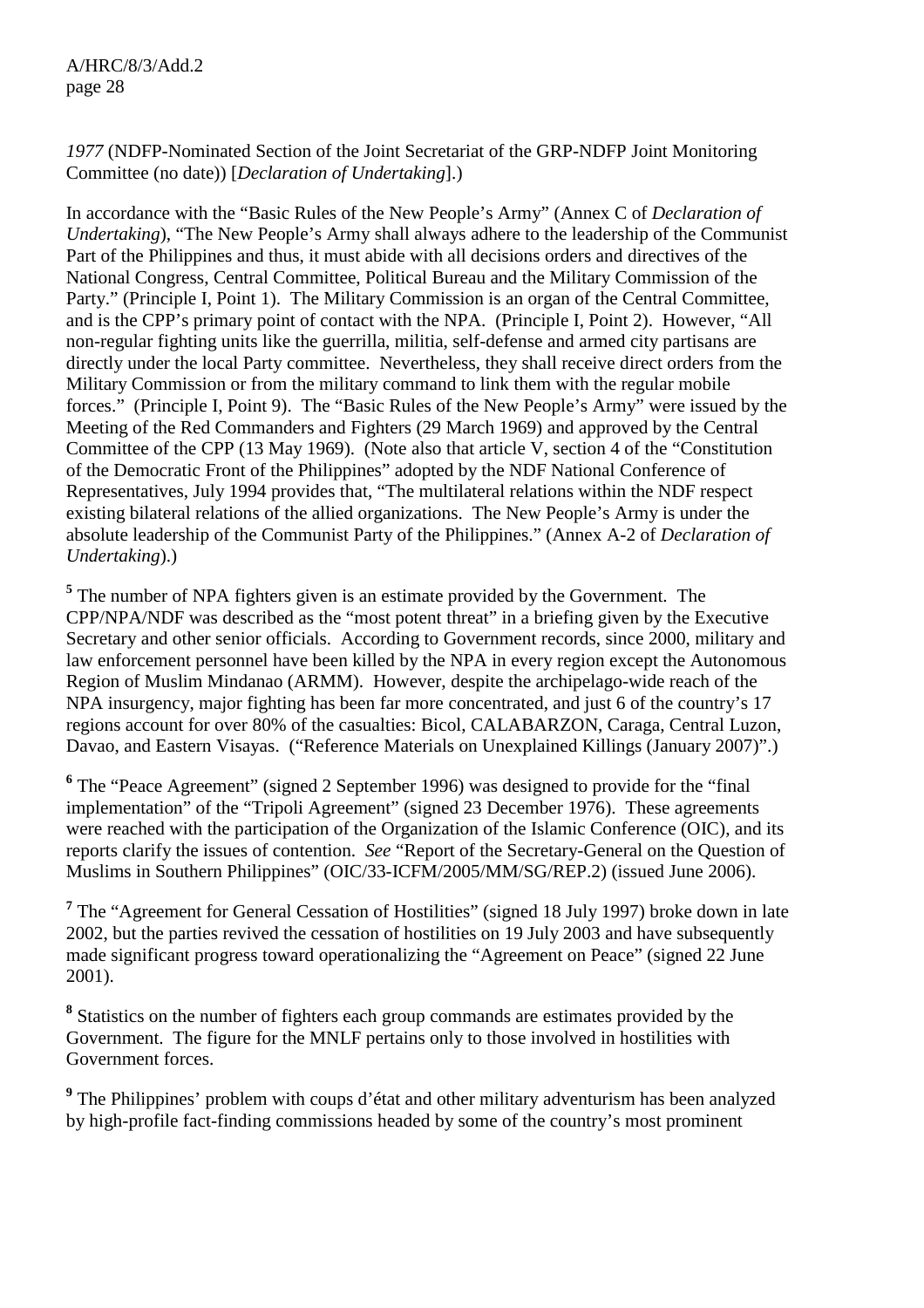jurists, Hilario G. Davide, Jr. ("The Final Report of the Fact-Finding Commission (Pursuant to R.A. No. 6832)" (October 1990)) and Florentino P. Feliciano ("Report of the Fact-Finding Commission" (17 October 2003)).

**<sup>10</sup>** In a joint communiqué signed 6 May 2002, the Government and the MILF "agreed to the isolation and interdiction of all criminal syndicates and kidnap-for-ransom groups, including socalled 'lost commands' operating in Mindanao" and arranged various practical measures to this end, including the formation of "an Ad Hoc Joint Action Group against criminal elements in order to pursue and apprehend such criminal elements".

<sup>11</sup> The category of "leftist activists" is employed due to its explanatory power. Human rights defenders and trade unionists, along with many other civil society leaders, appear to be killed due more to their association with leftist groups than to their particular activities. With respect to trade unionists, for instance, I spoke with representatives of both the Federation of Free Workers (FFW) and the Kilusang Mayo Uno (KMU). Both groups claim several hundred thousand members, but while KMU has lost numerous members to extrajudicial executions, FFW has not lost any. The key distinction appears to be that KMU is commonly cited by Government officials as a CPP front group and FFW is not. To clarify, disputes surrounding organizing campaigns and collective bargaining negotiations appear often to be the motivating factor behind decisions to attack workers and organizers, but the likelihood that such an attack will take the extreme form of an extrajudicial execution appears to be far higher if the worker is associated with what is purported to be a CPP front group. In contrast, the killing of journalists is discussed separately, because it appears to constitute a distinct phenomenon.

**<sup>12</sup>** The list of extrajudicial victims maintained by Karapatan (as of 30 June 2007) provides the political or organizational affiliation of the 390 victims for which they are known. If these are correlated with documents originating in the AFP that list CPP/NPA/NDF front groups, we find that 94% of the victims with known affiliations belonged to alleged front groups.

| Affiliation (*)                   | <b>Characterization</b> | <b>Linked to CPP</b>    | <b>Number of victims</b> |
|-----------------------------------|-------------------------|-------------------------|--------------------------|
|                                   | in Trinity of War       | in "Knowing the"        |                          |
|                                   | **                      | <i>Enemy</i> "? $(***)$ |                          |
| <b>BAYAN MEMBER ORGANIZATIONS</b> |                         |                         |                          |
| ANAKBAYAN (youths)                | KM-controlled           | X                       | 13                       |
|                                   | (****)                  |                         |                          |
| COURAGE (public sector            | MKP-controlled          | X                       |                          |
| unions)                           |                         |                         |                          |
| KMP (peasants)                    | PKM-controlled          | X                       | 102                      |
| KMU (workers)                     | RCTU-controlled         | X                       | 22                       |
| LFS (students)                    | KM-controlled           | X                       | 5                        |
| PAMALAKAYA                        | PKM-controlled          | X                       | 7                        |
| (fisherfolk)                      |                         |                         |                          |
| PCPR (church people's)            | CNL-controlled          | X                       | 2                        |
| <b>SCMP</b> (student Christians)  | KM-controlled           | X                       |                          |
| <b>BAYAN</b> (unspecified         |                         |                         | 3                        |
| organization)                     |                         |                         |                          |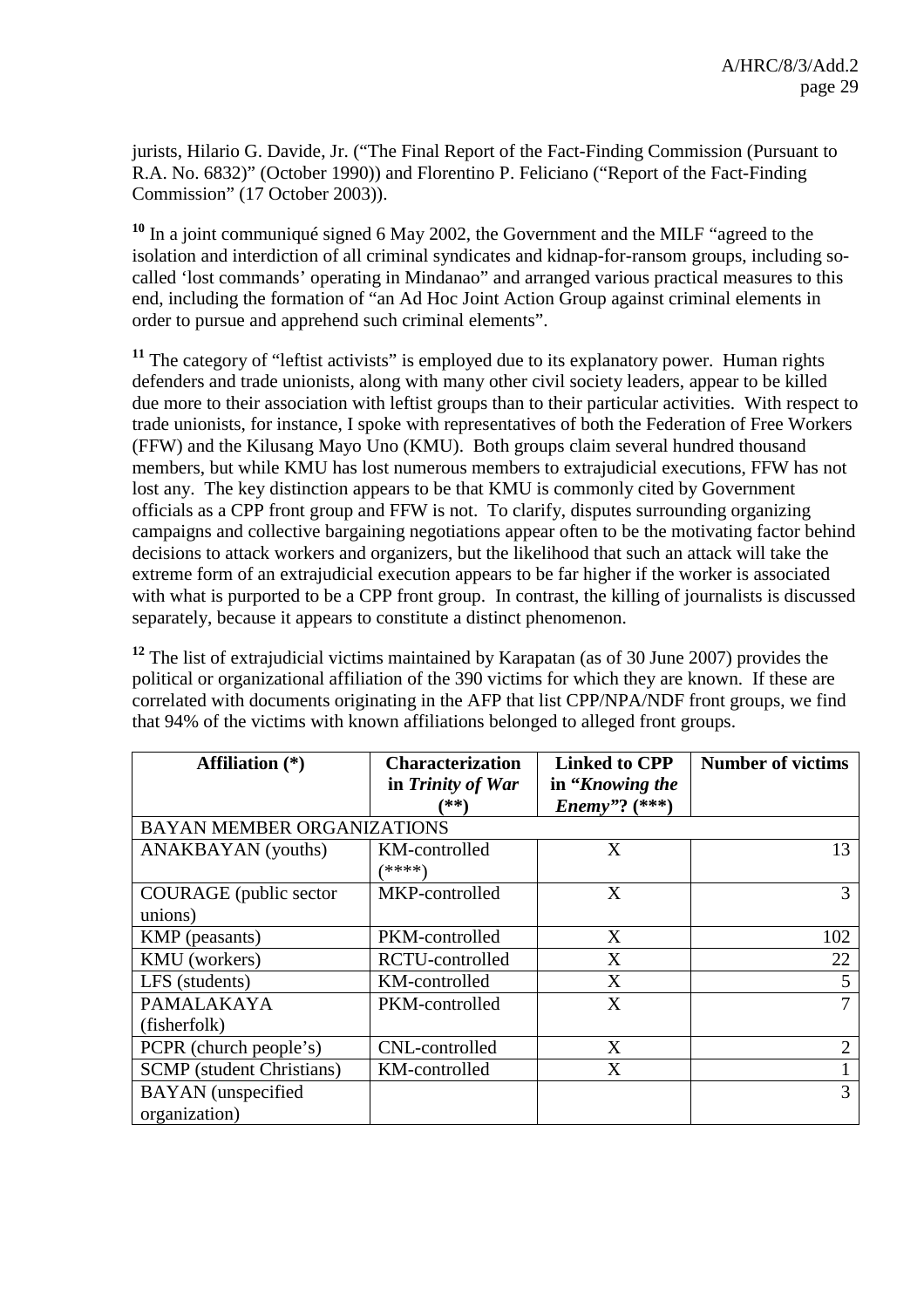| PARTY LIST GROUPS                             |                                                        |   |                |
|-----------------------------------------------|--------------------------------------------------------|---|----------------|
| <b>ANAKPAWIS</b>                              | Directly handled by<br><b>CPP</b> Central<br>Committee | X | 48             |
| <b>BAYAN MUNA</b>                             | (same)                                                 | X | 129            |
| <b>GABRIELA</b>                               | (same)                                                 | X | $\overline{2}$ |
| KABATAAN (was Anak ng<br>Bayan)               | (same)                                                 | X | $\overline{2}$ |
| <b>SUARA</b>                                  | (same)                                                 | X |                |
| OTHER ORGANIZATIONS                           |                                                        |   |                |
| KADAMAY (urban poor)                          | KASAMA-<br>controlled                                  | X | 6              |
| <b>KAMASS</b> (local peasant<br>organization) |                                                        |   |                |
| <b>KARAPATAN</b> (human<br>rights)            | Staffed by members<br>of the CNL-<br>controlled PCPR   | X | 21             |
| KASIMBAYAN (church                            |                                                        |   |                |
| workers)                                      |                                                        |   |                |
| SELDA (former political<br>prisoners)         |                                                        |   |                |
| Others (unspecified)                          |                                                        |   | 20             |

(\*) While some victims did have multiple political or organizational affiliations, the version of the list compiled by Karapatan with which I was provided, selected a primary affiliation for each victim, and the numbers given here do not involve double-counting.

(\*\*) Northern Luzon Command, Armed Forces of the Philippines, *Trinity of War, Book III: The Grand Design of the CPP/NPA/NDF* (2005). See especially pages 122-125.

(\*\*\*) "Knowing the Enemy" is a PowerPoint-based briefing given by the AFP.

(\*\*\*\*) CNL, KASAMA, KM, MKP, PKM, and RCTU are all member organizations of the NDF. (*Declaration of Undertaking*, page 77.)

**<sup>13</sup>** Number from list current as of 30 June 2007. Some comparisons in the report are based on earlier versions of Karapatan's list, as noted.

**<sup>14</sup>** According to a Government analysis of the various lists of "alleged political killings" that was current as of 20 December 2006, while Karapatan's list contained 725 names and TFD-P's list contained 89 names, only 46 names appeared on both lists. ("Report of the Technical Working Group (TWG) on the Alleged Political Killings (Covering the Period 1 February 2001 – 31 October 2006) as of 20 December 2006").

**<sup>15</sup>** In May 2006, the Secretary of the Interior and Local Government ordered the PNP to establish Task Force Usig to investigate and help to resolve the killings of journalists and leftist activists.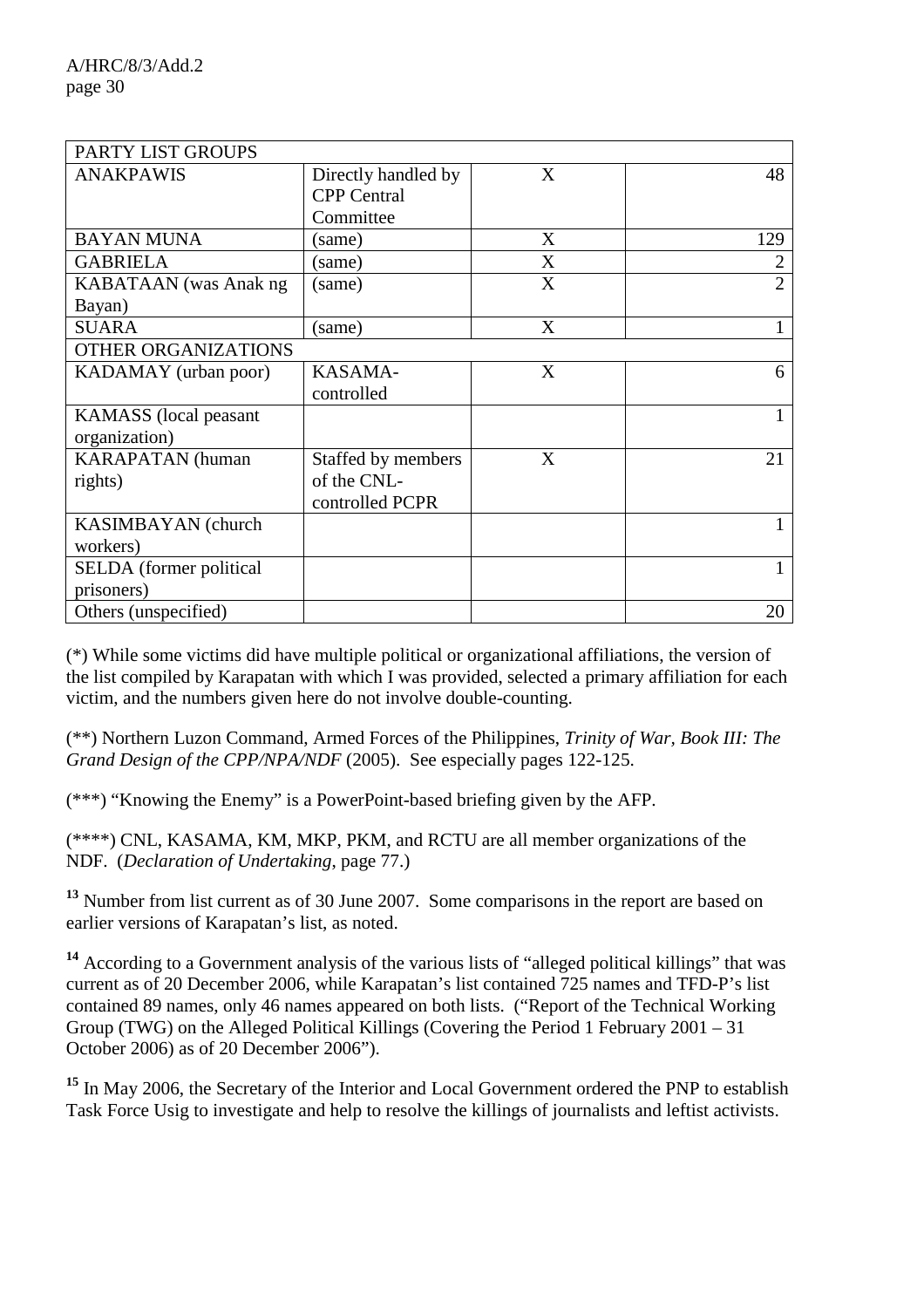The figure of 116 cases was accurate as of 2 April 2007 and refers to "slain party list members / militants"; Task Force Usig maintains a separate list of "slain mediamen". (Letter from the Philippine Mission to the United Nations, dated 23 May 2007.)

Note that the 116 cases that Task Force Usig considers within its remit is not the full number of incidents which human rights groups have alleged to constitute extrajudicial executions. For example, of the 783 such cases enumerated by Karapatan (as of 14 November 2006), Task Force Usig determined that 461 either fell outside of its remit or clearly did not involve a crime, and considers 207 cases still in need of verification. It is worth clarifying that Karapatan has alleged that Government agents — soldiers, police officers, and others — were the perpetrators in many but far from all of the cases that it has recorded. However, this does not explain the extent of the exclusions. I had a lengthy and productive discussion with the members of Task Force Usig regarding the grounds on which cases were excluded. After my visit, Task Force Usig also forwarded me a large quantity of documentation to substantiate the argument that a number of individuals listed by civil society organizations died in legitimate encounters between the NPA and the AFP or PNP. I ultimately concluded that a comprehensive, case-by-case analysis of the excluded cases could not usefully be undertaken by someone in my position. I continue to believe, however, that there is a need for greater transparency with respect to this aspect of Task Force Usig's work if its efforts are to be fully accepted by all concerned, and I make a recommendation to this end in Part XIII.

<sup>16</sup> The CPP is relatively open regarding its doctrine. A number of these issues are, for example, addressed in "Further strengthen the Communist Party of the Philippines to lead the people's democratic revolution", Message of the Central Committee, CPP, *Ang Bayan* (26 December 2006).

*On the united front:* "Aside from waging armed struggle against the enemy, our Party uses the policy and tactics of the united front. In the main, the united front is for the armed struggle. . . . Both the revolutionary armed struggle and the united front have their respective ways of arousing, organizing and mobilizing the broad masses of the people. The revolutionary armed struggle has made possible solid mass organizing and building organs of political power in the countryside. The united front has aroused, organized and mobilized the people in the entire country in order to facilitate their eventual organization by the Party. Legal united front work has directly helped in the organizational work of legal democratic mass organizations." (pp10–11)

*On democratic centralism:* "In our organizational life, we follow the principle of democratic centralism. The essence of centralism is Marxism-Leninism-Maoism. It guides democracy within our Party and is in turn based on it. The democratic process allows our leading organs to gather facts and ideas from the corresponding organization and to deliberate on them freely in order to arrive at policies and decisions. Individuals and the minority are subject to the will of the majority. The lower organ or organization is subject to the higher organ or organization. The Central Committee is the highest organ, while the Congress is not in session. . . . Our Party organization is of national scale and is deeply rooted among the masses of workers and peasants. The Party branches are in communities, factories, plantations, transport lines, schools and offices. Our Party groups or cells are at various levels of various types of organizations and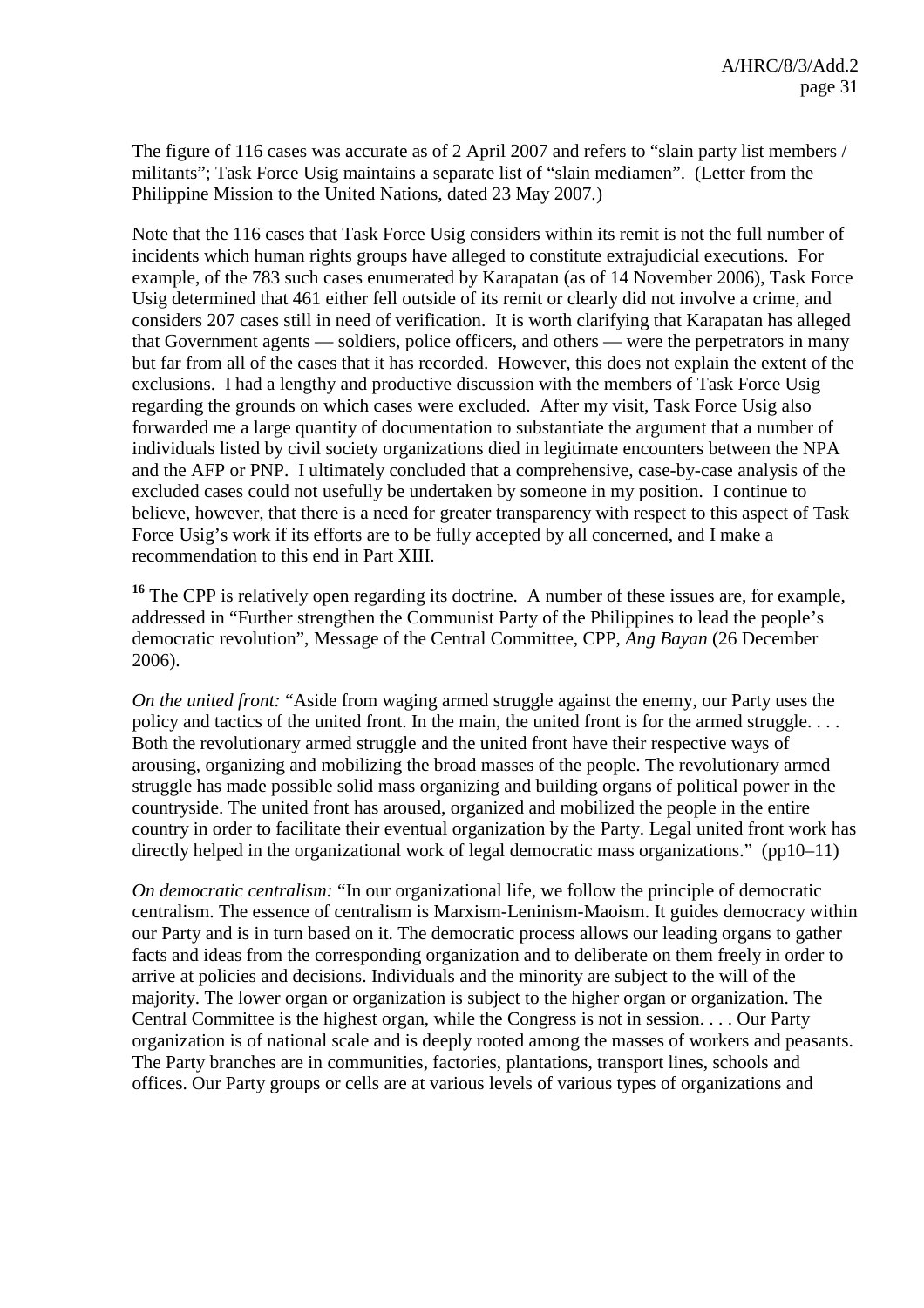A/HRC/8/3/Add.2 page 32

institutions, progressive or reactionary. We have Party elements and cells even within the military and police forces of the enemy." (p11)

*On recruitment:* "We recruit our Party members from the armed revolutionary movement and the legal democratic mass movement. These have trained and tested so many activists worthy of recruitment into the Party. The intense and widespread armed and legal forms of struggle are providing a continuous flow of fresh highly motivated and militant Party recruits who come from the toiling masses of workers and peasants and the middle social strata and who bring with them rich experience, their closeness to the masses and various types of abilities that are useful for advancing the people's democratic revolution." (p11)

**<sup>17</sup>** *See*, *e.g.*, *Declaration of Undertaking*, pages 10, 77.

**<sup>18</sup>** Some Government officials made this contention in conversations; it can also be found in Northern Luzon Command, Armed Forces of the Philippines, *Trinity of War, Book III: The Grand Design of the CPP/NPA/NDF*, page 77 (2005).

**<sup>19</sup>** *Trinity of War, Book III*, pages 122, 124. Similar assertions were made routinely in my conversations with Government officials.

**<sup>20</sup>** *Trinity of War: Book III*, pages 80–81.

**<sup>21</sup>** The Anti-Subversion Act (Republic Act No. 1700) was enacted in 1957 and was repealed by Republic Act No. 7636, which was signed into law on 22 September 1992.

**<sup>22</sup>** The Party-List System Act (Republic Act No. 7941) was signed into law on 3 March 1995. The "declaration of policy" included in section 2 of the Act made its purpose explicit:

"The State shall promote proportional representation in the election of representatives to the House of Representatives through a party-list system of registered national, regional and sectoral parties or organizations or coalitions thereof, which will enable Filipino citizens belonging to the marginalized and underrepresented sectors, organizations and parties, and who lack well-defined political constituencies but who could contribute to the formulation and enactment of appropriate legislation that will benefit the nation as a whole, to become members of the House of Representatives. Towards this end, the State shall develop and guarantee a full, free and open party system in order to attain the broadest possible representation of party, sectoral or group interests in the House of Representatives by enhancing their chances to compete for and win seats in the legislature, and shall provide the simplest scheme possible."

<sup>23</sup> This exchange between Representative Teodoro Casiño and Representative Joey Salceda, who was acting as the sponsor of a budget bill for the Department of National Defense, provides an illustration of how orders of battle are understood:

REP. CASIÑO. Ano po ang, sino po ang nasasama sa isang order pf battle? [What is, who are included in an order of battle?]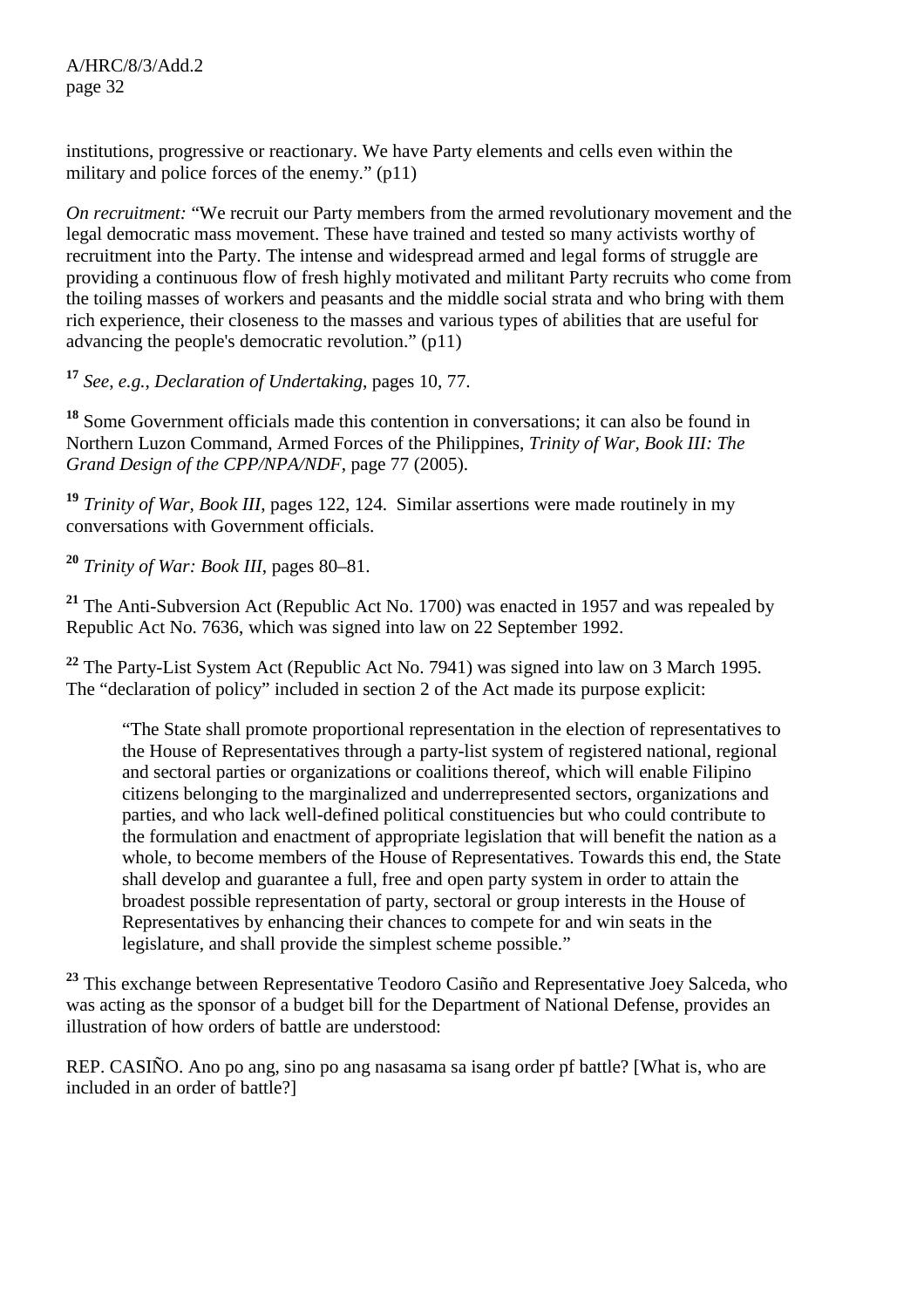REP. SALCEDA. Enemies of the State.

REP. CASIÑO. Enemies of the State. At ano ang batayan sa paglagay ng isang tao sa order of battle? [And what is the basis for including a person in an order of battle?]

REP. SALCEDA. Those who have committed acts punishable under the Revised Penal Code for the crime of rebellion.

REP. CASIÑO. Mayroon po bang due process na ginagawa ang armed forces bago nila ilagay ang isang tao sa order of battle? [Is there due process conducted by the armed forces before including a person in its order of battle?]

REP. SALCEDA. Evidence based decision-making, Your Honor.

(Transcript of Congressional budget deliberations, March 22, 2006, 4:30pm.)

<sup>24</sup> This regional variation in counterinsurgency strategy likely explains some of the regional variation in how common extrajudicial executions are. Note, for instance, that on a per capita basis, extrajudicial executions are nearly twice as common in Central Luzon as in the Cagayan Valley Region. Such disparities would be even more apparent in a province-level analysis.

|                                | <b>Number of</b>  |                  | <b>Executions per</b> |
|--------------------------------|-------------------|------------------|-----------------------|
| <b>Region</b>                  | extrajudicial     | Population (***) | 100,000               |
|                                | executions $(**)$ |                  | population            |
| Autonomous Region of           | 56                | 3,171,100        | 1.8                   |
| Muslim Mindanao                |                   |                  |                       |
| <b>Bicol Region</b>            | 126               | 5,189,900        | 2.4                   |
| Cagayan Valley                 | 28                | 3,086,000        | 0.9                   |
| Caraga                         | 32                | 2,318,200        | 1.4                   |
| Central Luzon                  | 139               | 9,195,600        | 1.5                   |
| Central Visayas                | 20                | 6,357,900        | 0.3                   |
| Cordillera Administrative      | 29                | 1,526,800        | 1.9                   |
| Region                         |                   |                  |                       |
| Davao Region                   | 79                | 4,020,000        | 2.0                   |
| Eastern Visayas                | 87                | 4,020,900        | 2.2                   |
| <b>Ilocos Region</b>           | 6                 | 4,682,700        | 0.1                   |
| <b>National Capital Region</b> | 39                | 10,787,300       | 0.4                   |
| Northern Mindanao              | 7                 | 3,920,600        | 0.2                   |
| <b>SOCCSKSARGEN</b>            | 22                | 3,648,300        | 0.6                   |
| Southern Tagalog (*)           | 162               | 13,304,900       | 1.2                   |
| <b>Western Visayas</b>         | 20                | 6,876,100        | 0.3                   |
| Zamboanga Peninsula            | 33                | 3,154,700        | 1.0                   |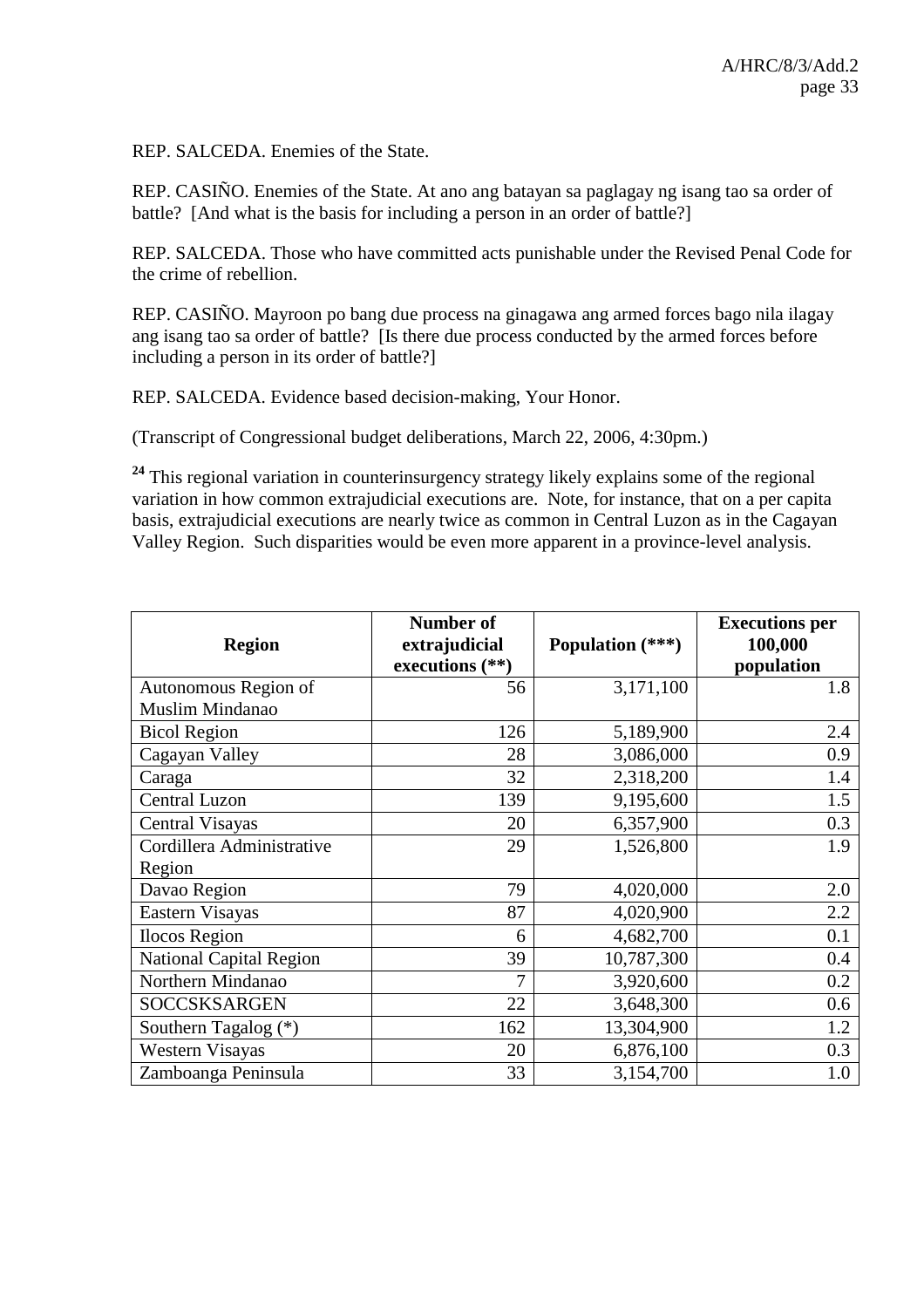(\*) Southern Tagalog comprises the recently created regions of CALABARZON and MIMAROPA.

(\*\*) These data are from Karapatan's list covering 21 January 2001 to 30 June 2007.

(\*\*\*) The population figures are the official 2005 projections based on the 2000 census.

<sup>25</sup> I interviewed witnesses to four incidents that took place in the Cagayan Valley Region; I also reviewed case files concerning two additional incidents. The facts concerning the case of Nelson Asucena are summarized in Appendix A, paras. 1-16.

**<sup>26</sup>** A barangay is the smallest governmental unit. (There are over 40,000 barangays in the Philippines.) Informally, a barangay is typically divided into smaller units called either sitios or puroks. A typical barangay will have three to eight sitios.

<sup>27</sup> According to the briefings I received from the Government, the guiding counterinsurgency strategy for the AFP against the NPA is to "clear", "hold", and "support" areas affected by the insurgency.

**<sup>28</sup>** CAFGUs are also referred to as CAFGU Active Auxiliary (CAA) companies. The Philippines has experimented with a number of forms of militia and paramilitary organization, including, in addition to CAA, Special CAFGU Active Auxiliaries (SCAA), Civilian Volunteer Organizations (CVO), Civilian Home Defense Forces (CHDF), and Barrio Self-Defense Units (BSDU). Officials describe these as "force multipliers" for the AFP. The Barangay Defense Systems (BDS) that have recently been deployed in Bulacan, Nueva Ecija, and perhaps some other areas, appear to be unique, however, in their involvement of most or all of the population.

**<sup>29</sup>** I interviewed witnesses to 13 incidents that took place in Central Luzon, including 6 incidents involving extrajudicial execution (of 7 victims), 3 incidents involving disappearances (of 2 victims), one frustrated killing, and three other incidents. I also reviewed case files concerning an additional 21 incidents of extrajudicial execution. The facts concerning one case, that of James Ayunga, are summarized in Appendix A, paras. 17-26.

**<sup>30</sup>** I received testimony that such forms of torture as forcing people to drink to excess, covering their face with plastic, and punching them in the stomach had been inflicted during these interrogations.

<sup>31</sup> There is a well-known PowerPoint presentation entitled "Knowing the Enemy" that was developed to show to soldiers and includes an explanation of the CPP/NPA/NDF's overall military and political strategies, a list of purported CPP fronts groups, and a proposal for changes in the AFP's counterinsurgency strategies. I have viewed this PowerPoint presentation. While PowerPoint is also sometimes used in community meetings, my understanding is that the version shown is a pared down version with a somewhat different focus.

<sup>32</sup> Sometimes such surveillance simply involves motorcycles passing through the neighborhood. In other instances, a small detachment of two or three soldiers will establish itself for some days in a makeshift hut or an abandoned house in the immediate vicinity of the surveillance target.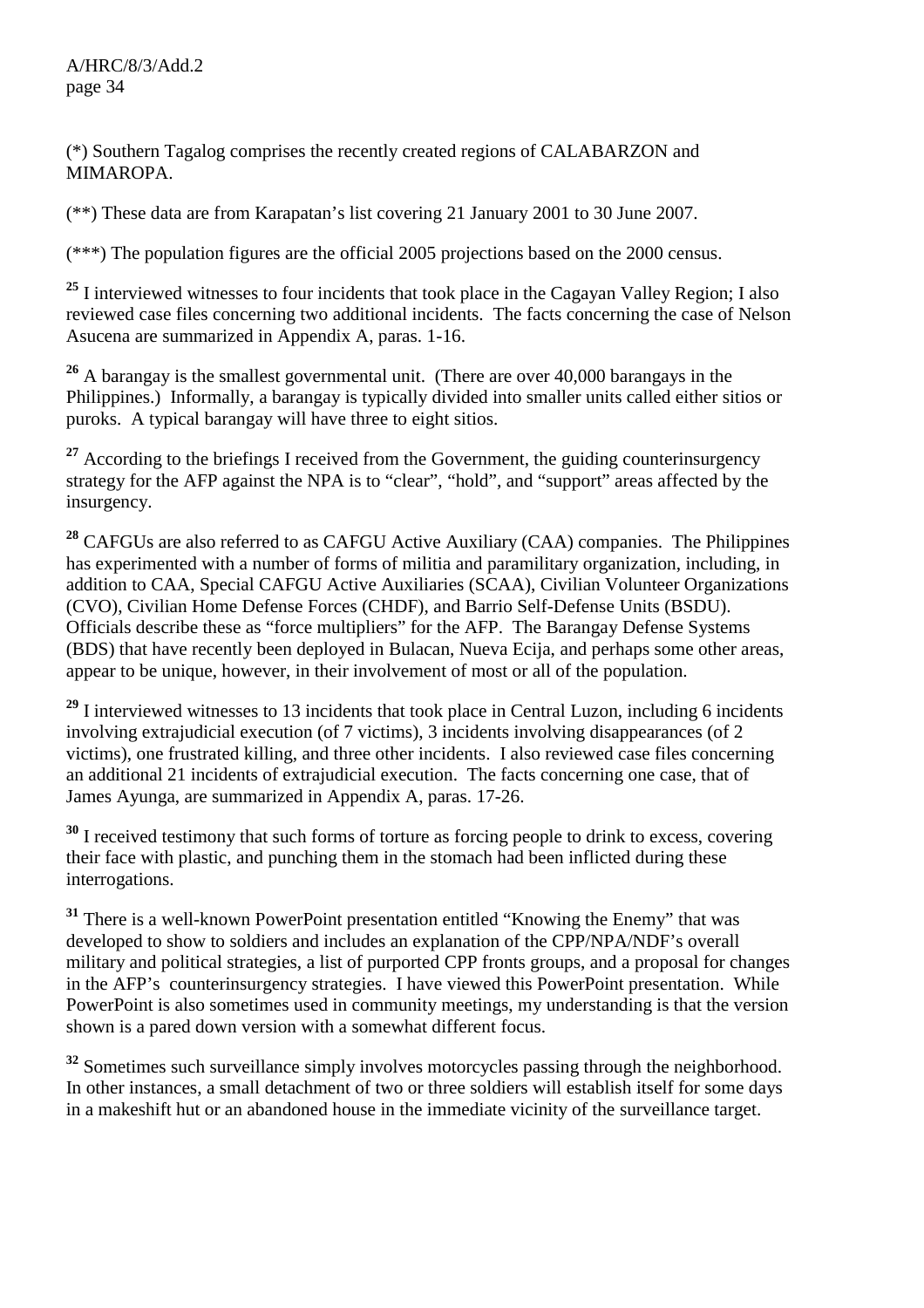**<sup>33</sup>** According to a civil society organization that I consulted, at the time of my visit, BDS had been established in four of Nueva Ecija's municipalities: San Jose City (in 20 of its barangays: Sto. Tomas, Cannawan, Abar 1st, Abar 2nd, Sto. Nino 1st, St. Nino 2nd, Sto. Nino 3rd, Sibut, Palestina, Pinili, Villa Joson, Villa Marina, Culaylay, San Agustin, Kaliwanagan, Kita-Kita, Tayabo, Malasin, Manicla, and Villa Floresta), Lupao Town (in 23 of its barangays: San Isidro, Balbalungao, Parista, Cordero, Namulandayam, Bagong Flores, San Pedro, San Roque, Agupalo Este, Agupalo Weste, Mapangpang, Alalay Chico, Alalay Grande, Talugtog, Maasin, Tienzo Cabangasan, Alo-o, Calsib, Pinggan, Ubboy, Poblacion West, San Antonio South, and San Antonio North), Guimba Town (in 41 of its barangays: Culong, Triala, Cabarusa, Bunol, Sinalatan, Naglabrahan, Consuelo, Naturanok, Tampac 1, Tampac 2, Tampac 3, Sta. Cruz, Caballero, Mancsac, San Bernardino, San Roque, Bantog, Banitan, Balingog East, Balingog West, Bacayao, Pasong Inchik, Manggang Marikit, Bagong Baryo, Galvan, San Agustin, Yuson, Pacac, Narvacan I, Narvacan II, Lennec, Macamias Cavite, Camiing, Ayos Lomboy, Sta. Ana, Nacababillag, San Marcelino, San Andres I, San Andres II, Balbalino, Sto. Cristo, and Cawayan Bugtong), and Cuyapo Town (in 14 of its barangays: St. Clara, San Antonio, Cacapasan, Rizal, Nagmisahan, Tagtagumbao, Malineg, Sta. Cruz, Bambanaba, Bantog, Piglisan, San Jose, Paitan Norte, and Paitan Sur). In addition, the civil society organization reported that BDS were starting to be setup in Carranglan Town (as of February 2007).

A rough statistical analysis provides further evidence of the relationship between extrajudicial executions and the kind of counterinsurgency operation that culminates in a BDS. Of the 30 extrajudicial executions that Karapatan recorded as having taken place in Nueva Ecija (as of November 2006), 10 took place in one of the 98 barangays that has a BDS (not counting any established in Carranglan). In the 751 barangays that do not have a BDS, 20 extrajudicial executions have taken place (including 1 in Carranglan). In other words, an execution was 4 times more likely to have occurred in a barangay in which a BDS was ultimately established than in other barangays. (However, of those 20 executions that took place in barangays without a BDS, 9 occurred in the municipality of Pantabangan, suggesting either that other problematic counterinsurgency methods are being used or that the process leading up to the establishment of a BDS has not been completed.)

**<sup>34</sup>** NDF representatives with whom I spoke said that the CPP/NPA/NDF had established a political infrastructure in approximately 10,000 barangays, 800 municipalities, and more than 70 provinces. When the CPP/NPA/NDF members enter a barangay, they attempt to establish "mass organizations" of peasants, women, workers, etc. These mass organizations belong to the NDF. (Thus, for example, a barangay's peasant organization would form what might loosely be characterized as a local chapter of the National Association of Peasants (PKM), an NDF member organization.)

They said that in each barangay the CPP/NPA/NDF also attempts to establish a "barrio organizing committee" which will be replaced with a "barrio revolutionary committee" once there are no longer Government informers in the barangay and the CPP/NPA/NDF has consolidated its control. In keeping with this difference in the security situation, organizing committees are secretly elected by representatives of the mass organizations; whereas, revolutionary committees are openly elected by the barangay's whole population. A committee will typically have 15 members, approximately one-third of whom will belong to the CPP or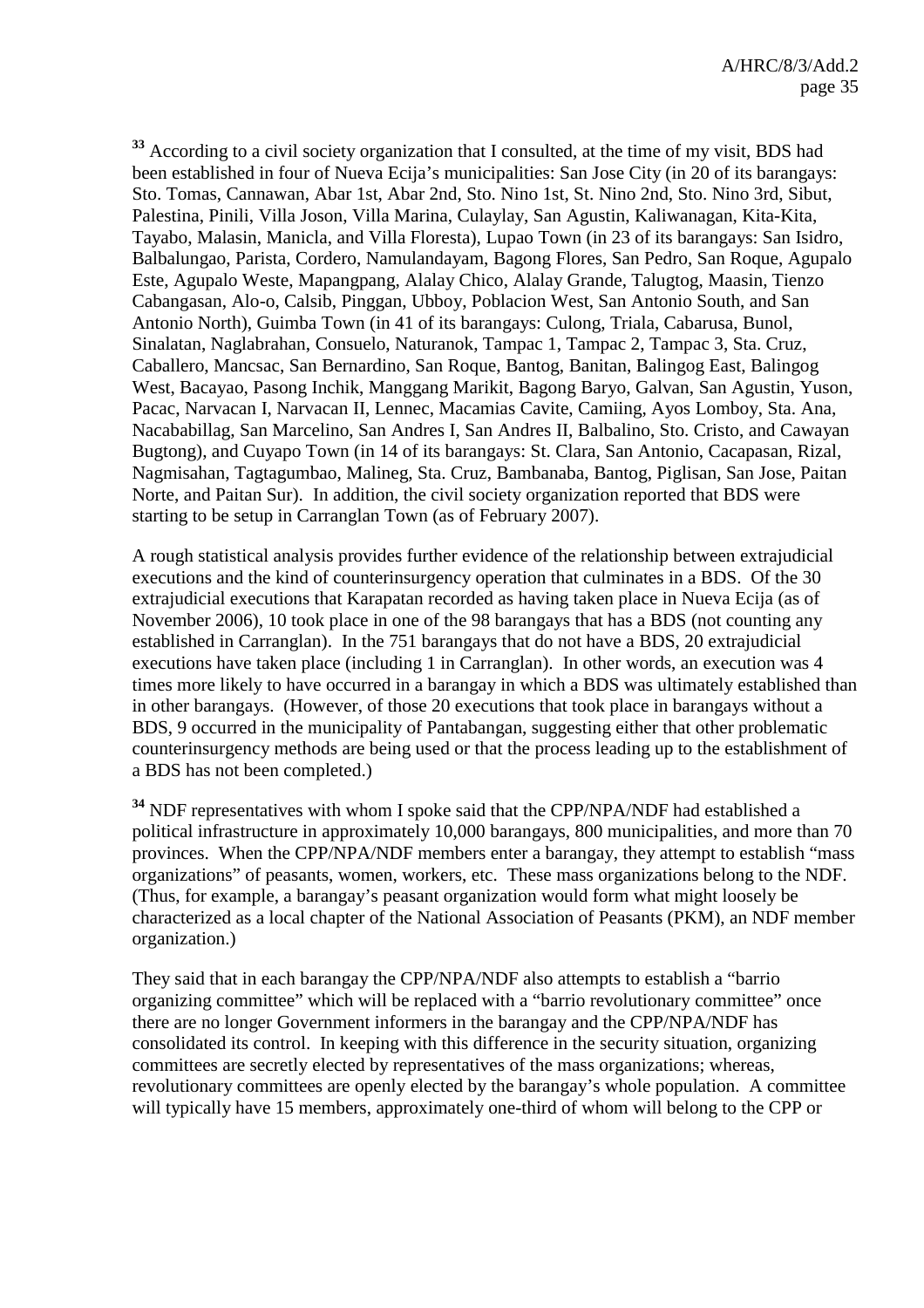NPA, one-third to the "basic" mass organizations (of peasants, workers, etc.), and one-third to other organizations (of teachers, professionals, etc.). NDF representatives described these political structures that are established at the barangay level as "embryos of the People's Democratic Government". They said that in these barangays Government organs, such as the Barangay Council, are rendered non-functional, although if some Government officials are willing to participate in the "new government", they can be accommodated. (The intended structure of the CPP/NPA/NDF's barangay-level political organs can be found in "Guide for Establishing the People's Democratic Government", Chapter II.)

NDF representatives also provided some information on the role such political organs play in providing the NPA intelligence and in countering Government intelligence gathering efforts. They said that the mass organizations can generally identify Government informers and other "unreliable" individuals and that they report these to the barangay's organizing or revolutionary committee. The committee, in turn, provides information about suspected Government informers as well as AFP troop movements to the NPA. (See Part V for information on how suspected informers are dealt with.)

<sup>35</sup> This generalization derives from the testimony of witnesses corroborated by AFP incident data. (See the case studies on Nelson Asucena and James Ayunga in Appendix A, paras. 1-26.)

**<sup>36</sup>** According to a Government analysis, of the 184 incidents reported to the Joint Monitoring Committee established by CARHRIHL between 1 February 2001 and 31 October 2006, the alleged perpetrators were the AFP (88 incidents; 48%), the PNP (7 incidents; 4%), CAFGUs (6 incidents; 3%), private individuals (8 incidents; 4%), the Revolutionary Proletarian Army – Alex Boncayo Brigade (RPA-ABB) (1 incident; 1%), and unidentified persons (74 incidents; 40%). ("Report of the Technical Working Group (TWG) on the Alleged Political Killings (Covering the Period 1 February 2001 – 31 October 2006) as of 20 December 2006").

<sup>37</sup> For a detailed breakdown of the contents of this list, see footnote 41. According to the AFP's tabulation, 44 persons on Karapatan's list were in fact killed by the NPA. These individuals are Amante Abelon (Belon), Juanito (Juan Jr.) Aguilar, Emmanuela (Manuela) Albarillo, Expidito (Expedito) Albarillo, Cathy Alcantara, Edrian (Adrian) Alegria, Adolfo Aquino, Rommel Arcilla, Nestor Arinque, Ernesto Atento, Romeo Atienza, Rodante Bautista, Noli Capulong, Florante Collantes, Tirso Cruz, Peter Dangiwan, Pederico (Federico) De Leon, Abner Delan (Dalan), Jose Doton, Renato Espino, Maximo Frivaldo, Francisco Gandula, Victoria (Victorina) Gomez, Eddie Gumanoy, Cris Hugo, Abelardo Ladera, Armando Leabres, Sotero Llamas, Jose Manegdeg, Eden Marcellana, Rolando Mariano, Alejandre (Alejandro) Martinez, Warlito Nagasao, Soetro Nasal, Vicente Olea, Ricardo Ramos, Irenio Rempello (Rempillo), Francisco Rivera, Teodoro Jr. Segui, Edilfonso (Ildefonso) Serrano, Joaquin (Jake) Soriano, Ave (Abe) Sungit, William cadena, Crisanto Teodoro. Names are from Annex G of "Reference Materials on Unexplained Killings (January 2007)"; these are specified to be accurate as of 12 December 2006. For a subset of these cases, complaints against the NDF have been filed with the JMC. The NDFP Nominated Section of the JMC's Joint Secretariat has issued a report providing its analysis of these cases. ("The Lies of GRP Officials on Extrajudicial Killings: Study by NDFP MC-JS of Twenty-Three (23) Complaints for Extrajudicial Killings Submitted to the GRP-NDFP Joint Monitoring Committee (JMC) that President Gloria Macapagal Arroyo, Task Force Usig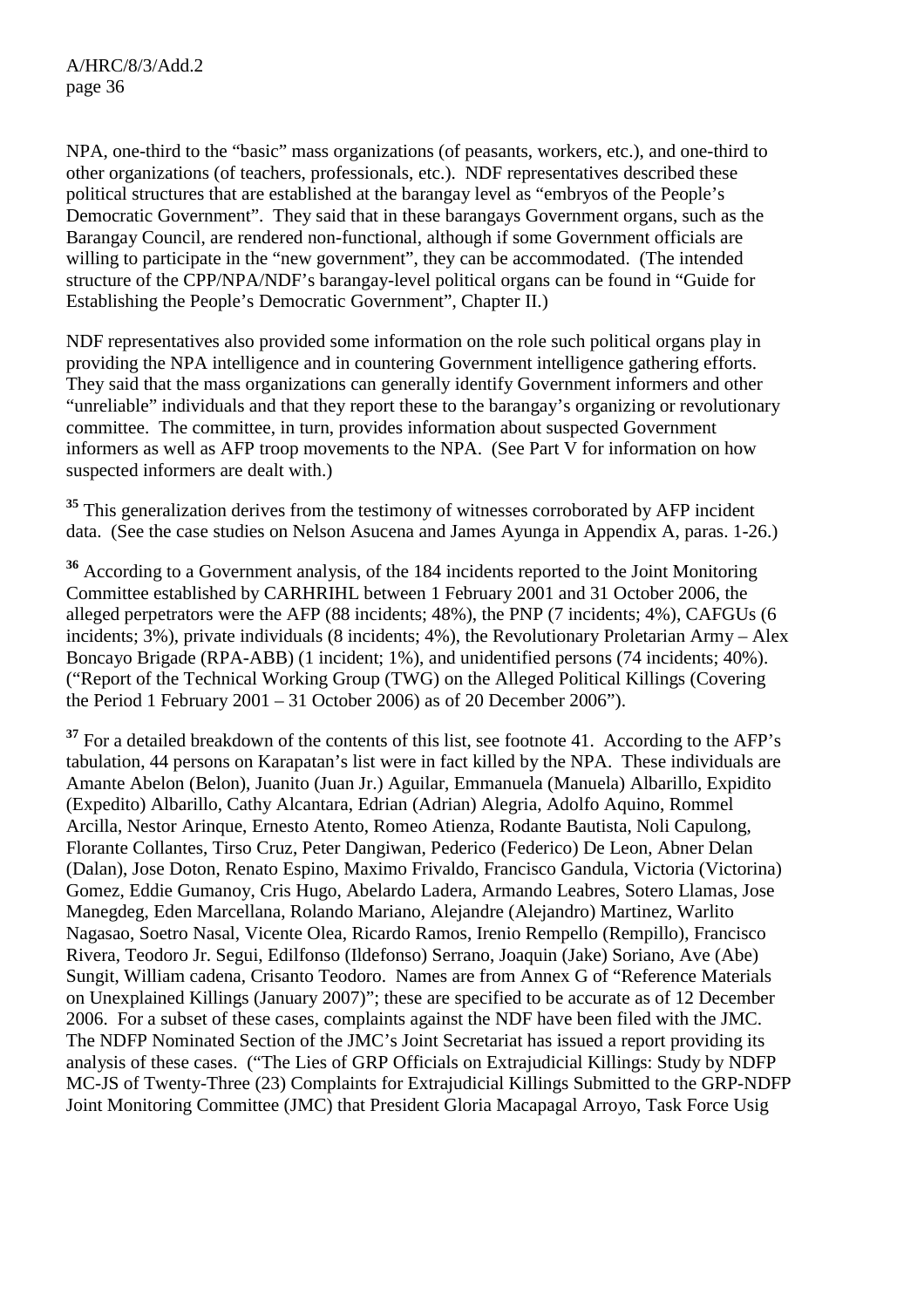and General Hermogenes Esperon are Blaming on the NDFP" (NDFP Human Rights Committee, 19 February 2007)).

**<sup>38</sup>** The AFP provided me with a complete copy of the "Operation Bushfire" ("Cleansing Bushfire") document in Tagalog. (Annex J of "Reference Materials on Unexplained Killings (January 2007)"; first annex to the "AFP Reaction to the Melo Commission's Initial Report".) It is purported to be a CPP Central Committee Directive dated 7 April 2006, and translated excerpts were also provided to me during two PowerPoint presentations. The first of these, given by the Executive Secretary on 12 February 2007, included:

"Together with the launching of tactical offensives will be the launching of special operations that will target government agents who manage to infiltrate our ranks. Special operations will be given emphasis in order to clean the bushfire and other legal organizations of government infiltrators."

The second of these, given by the Secretary of Defense and the Chief of Staff of the AFP on 13 February 2007, included:

"[T]his is the best time to execute this 'special operations'. The Arroyo government is now in the midst of intensifying its counter-insurgency operations. By executing our 'special operations' in conjunction with the heightened COIN efforts of the government, we could portray the killings of members of our front and legal organizations as acts of the Arroyo government. . . ."

**<sup>39</sup>** Purportedly, the document was found on a laptop during a raid, making it difficult to authenticate. My understanding is that no further copies are purported to have been found.

**<sup>40</sup>** On the day that the Melo Commission's report was publicly released, the Chief of Staff of the AFP, General Hermogenes Esperon, issued a letter signed by himself raising the same arguments that he had presented to me in person, and stating that,

"Following on page 56 of the [Melo Commission's report] is the declaration that, except for the reason that the killings were perpetrated by the CPP/NPA to purge its ranks, no other plausible explanation has been given for the rise in extrajudicial killings. To be sure, the AFP need not search for any 'plausible explanation' because the purges conducted by the CPP/NPA are the correct, accurate and truthful reasons that explain the rise in extrajudicial killings."

This letter was provided together with a number of annexes in the document "AFP Reaction to the Melo Commission's Initial Report".

**<sup>41</sup>** In my 21 February 2007 statement, I referred to 1,227 individuals alleged to have been killed by the NPA. This was the figure most commonly cited by Government officials, but the most recent data provided by the Government refers to 1,335 individuals and covers the period of 1 January 2000 to 31 January 2007.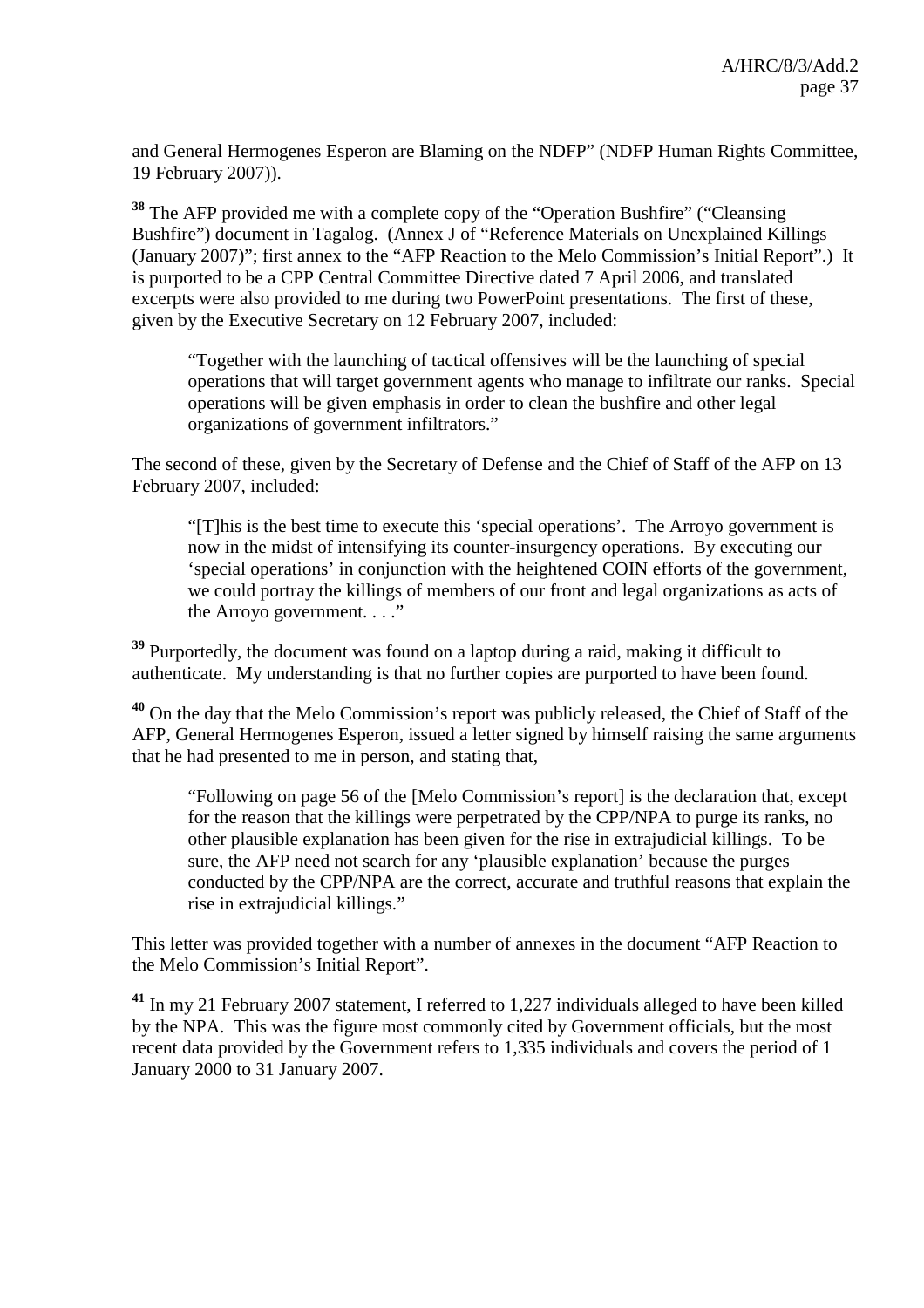The disaggregate data are highly suggestive; however, they did not attempt to clarify key legal issues, such as whether civilians were killed while directly participating in hostilities.

| Alleged NPA killings by victim                   |                            |  |  |
|--------------------------------------------------|----------------------------|--|--|
| <b>Victim</b>                                    | <b>Number</b>              |  |  |
|                                                  | (percent of total victims) |  |  |
| Military or law enforcement personnel            | 415 (31%)                  |  |  |
| Armed Forces of the Philippines (AFP)            | 97                         |  |  |
| Philippine National Police (PNP)                 | 139                        |  |  |
| Citizens Armed Forces Geographical Unit (CAFGU)  | 179                        |  |  |
| <b>Barangay Tanod</b>                            | 34                         |  |  |
| Retired military or law enforcement personnel    | 84 (6%)                    |  |  |
| Government officials                             | 111 (8%)                   |  |  |
| National level                                   |                            |  |  |
| Provincial level                                 | $\overline{2}$             |  |  |
| Municipal level                                  | 14                         |  |  |
| Barangay level                                   | 93                         |  |  |
| Current or former NPA cadres                     | 75 (6%)                    |  |  |
| Rebel "returnees" or current rebels              | 66                         |  |  |
| Members of Rejectionist groups                   |                            |  |  |
| Rebolusyonaryong Gerilya ng Arayat (RGA) members | $\mathfrak{D}$             |  |  |
| Pastors, ministers, and priests                  | $2(1\%)$                   |  |  |
| <b>Businessmen and landlords</b>                 | $10(1\%)$                  |  |  |
| Journalists                                      | $1(1\%)$                   |  |  |
| "Ordinary civilians"                             | 603 (45%)                  |  |  |
| Total                                            | 1335 (100%)                |  |  |

For roughly one quarter of the total cases, the AFP was able to impute a motive for the killing.

| Alleged NPA killings by imputed motive          |                               |  |  |
|-------------------------------------------------|-------------------------------|--|--|
| <b>Imputed motive</b>                           | <b>Number</b>                 |  |  |
|                                                 | (as percent of total victims) |  |  |
| Suspected as Government informants or assets    | 184 (55%)                     |  |  |
| Non-compliance to extortion demands             | 18 (5%)                       |  |  |
| Malversation of funds                           | 12(4%)                        |  |  |
| Rebel returnees accused of being traitors       | 55 (16%)                      |  |  |
| Agaw-armas (to take the victim's weapon)        | 51 (15%)                      |  |  |
| Armed Forces of the Philippines (AFP)           | 11                            |  |  |
| Philippine National Police (PNP)                | 35                            |  |  |
| Citizens Armed Forces Geographical Unit (CAFGU) | 3                             |  |  |
| Local officials                                 | 2                             |  |  |
| "Actively involved in COIN"                     | 12(4%)                        |  |  |
| Witnesses in CPP/NPA atrocities                 | $2(1\%)$                      |  |  |
| Land dispute                                    | $2(1\%)$                      |  |  |
| Total                                           | 336 (100%)                    |  |  |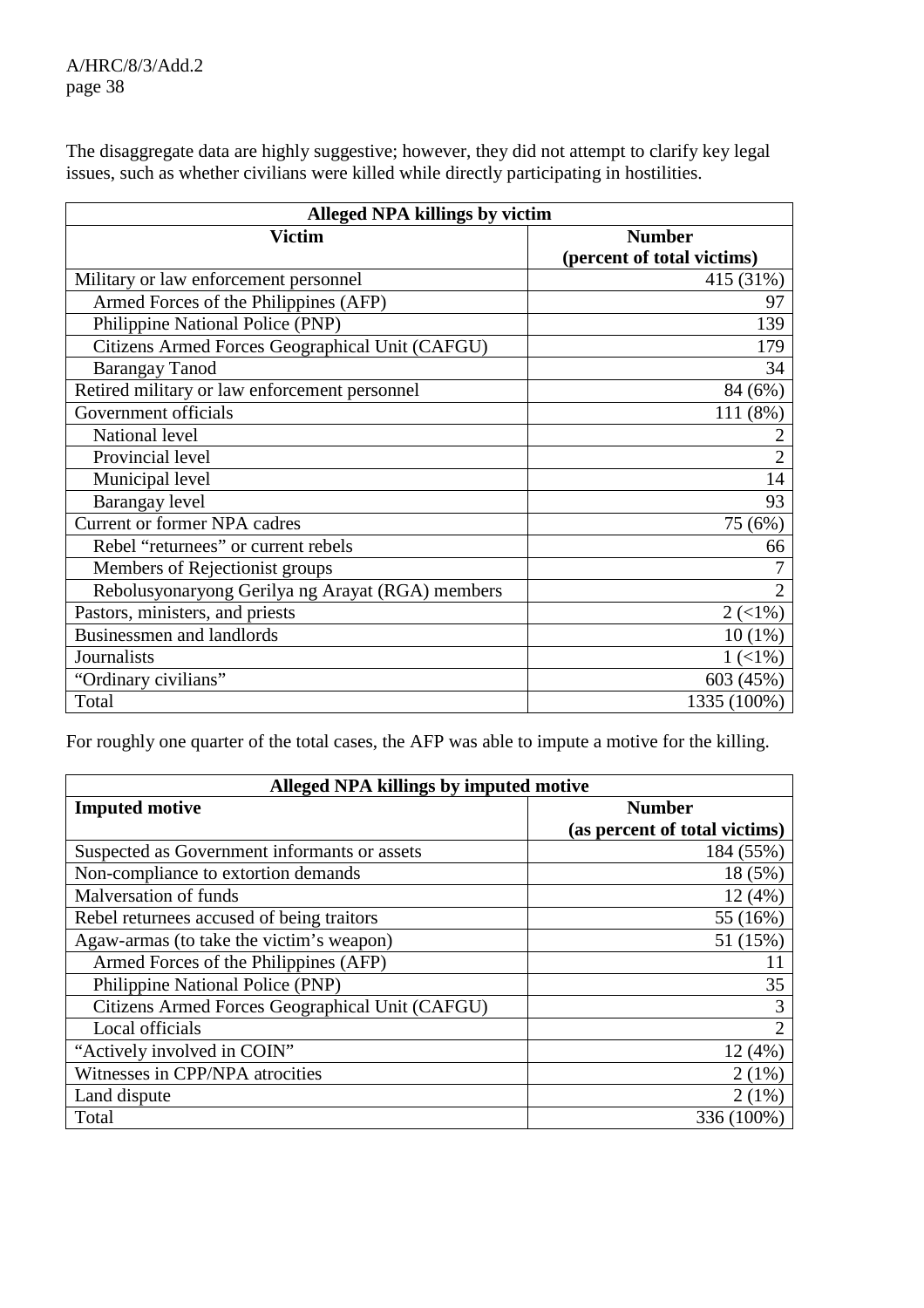The data for these tables were taken from Annexes B and D of "Reference Materials on Unexplained Killings (January 2007)", a document provided by the AFP.

In addition, the Mindanao Indigenous Peoples Conference for Peace and Development (MIPCPD) provided me with a list of 316 persons from the Ata-Manobo-Bagobo, Higaonon, Mamanwa, Mandaya, Manobo, Mansaka, Matigsalog, Subanen, Tagakaolo, and Ubo-Manobo tribes allegedly killed by the NPA since 1983 throughout Mindanao. However, no evidence was provided with respect to the details of any particular case. The Special Rapporteur on the situation of human rights and the fundamental freedoms of indigenous people more extensively investigated the impact of armed conflict on indigenous people during his visit to the Philippines. (E/CN.4/2003/90/Add.3 (5 March 2003), paras. 44-53.)

**<sup>42</sup>** NDF representatives called my attention to a formal declaration it had made (*Declaration of Undertaking*):

The NDFP regards as legitimate targets of military attacks the units, personnel and facilities belonging to the following:

- a. The Armed Forces of the Philippines
- b. The Philippine National Police
- c. The paramilitary forces; and
- d. The intelligence personnel of the foregoing.

Civil servants of the GRP are not subject to military attack, unless in specific cases they belong to any of the four abovestated categories.

The interpretation given the concept of "intelligence personnel" is quite broad, including ordinary civilians who provide information to Government forces. NDF representatives stated that if there is certainty that someone is a Government informant, then he or she is considered a legitimate military target. If there is doubt as to whether someone is a Government informant, a process of escalating responses is followed: He or she will be approached and given a warning, then he or she will be asked to leave the area, and finally a judicial process will be commenced before a people's court, perhaps ultimately resulting in arrest and punishment. Generally, however, they said that such people simply leave the area.

When I inquired regarding the alleged killings of persons for being Government officials and for refusing to pay revolutionary taxes, the importance of how "intelligence personnel" is interpreted was further demonstrated. NDF representatives asserted that insofar as Government officials may have been killed, this would have been due to the role that particular Government officials had played in providing Government forces with intelligence information. Similarly, NDF representatives stated that they were unaware of any case in which tax evasion as such had resulted in the NPA killing someone. They explained that tax collection generally involves a negotiation to settle on a mutually agreeable amount. If that negotiation breaks down and the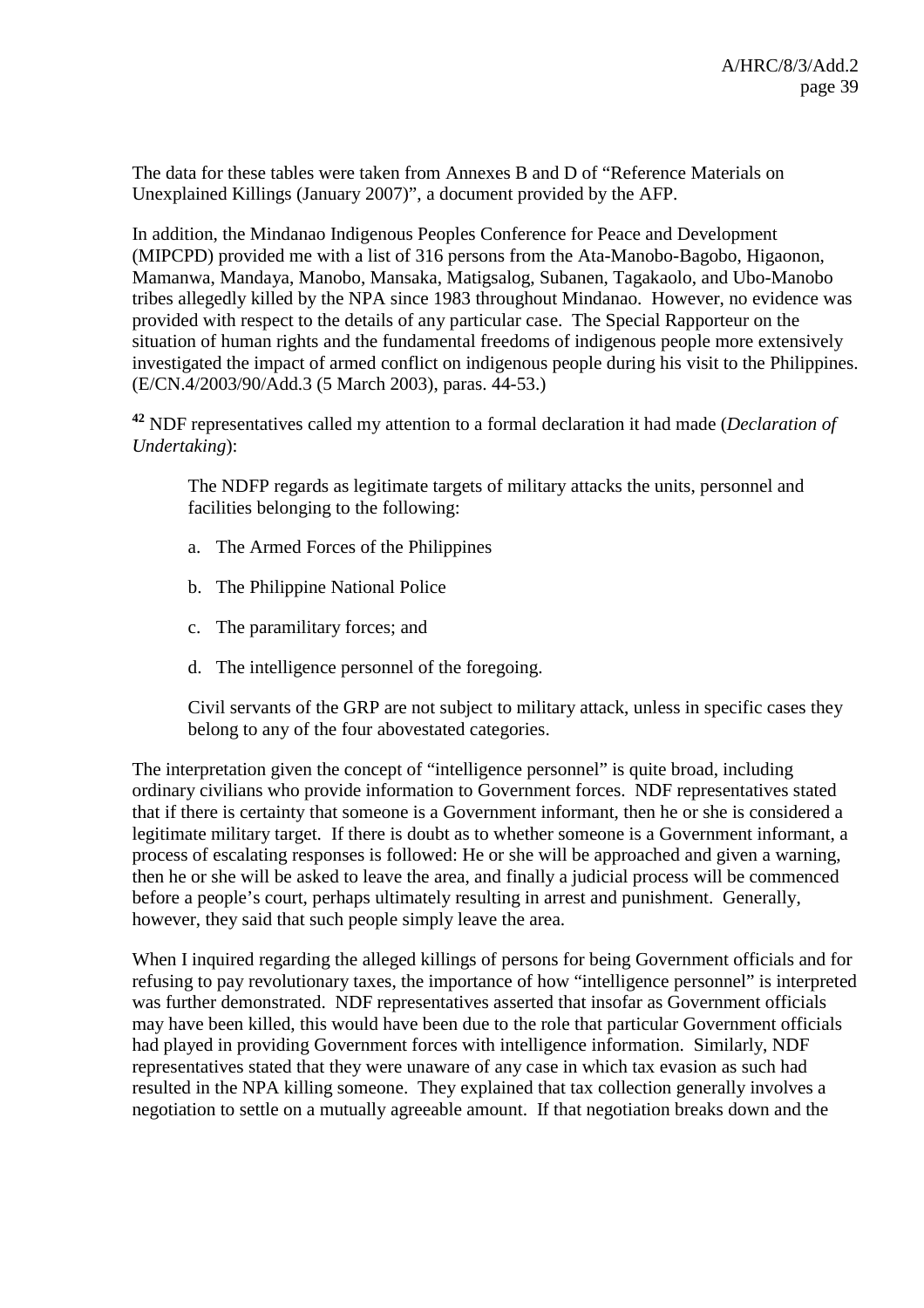firm or individual refuses to pay taxes, then the NPA might take such actions as the confiscation or destruction of assets. They stated that when some has been killed in connection with tax collection efforts, this has been because he or she tipped off the AFP or PNP with a view to getting CPP or NPA members arrested to avoid making payment.

**<sup>43</sup>** The CPP/NPA/NDF variously considers itself a "sovereign", an armed group with "status of belligerency", and "the political authority representing the Filipino people and organized political forces that are waging an armed revolutionary struggle for national liberation and democracy, in the exercise of the right to self-determination". (*Declaration of Undertaking*). The CPP/NPA/NDF claims on this basis to have the authority to impose a system of criminal justice. Moreover, it claims that its right to do so is affirmed by the CARHRIHL signed by representatives of the Government and the NDF on 16 March 1998. CARHRIHL, Part III, Article 4 provides that, "The persons liable for violations and abuses of human rights shall be subject to investigation and, if evidence warrants, to prosecution and trial. . . ."

**<sup>44</sup>** The basic procedure of the people's courts is provided in the "Guide for Establishing the People's Democratic Government" (1972), Chapter III, but this does not explain what law the courts apply. Representatives of the NDF claimed that, while the process of codification was ongoing, several existing documents constituted a penal code. These were the "Guide for Establishing the People's Democratic Government", "Basic Rules of the New People's Army" (1969), "Rules in the Investigation and Prosecution of Suspected Enemy Spies" (1989), and the "NDFP Declaration of Undertaking to Apply the Geneva Conventions of 1949 and Protocol I of 1977" (1996). While the "Basic Rules of the New People's Army" includes a list of offences that are to be punished by expulsion and death when committed by members of the NPA — "treachery, capitulation, abandonment of post, espionage, sabotage, mutiny, inciting for rebellion, murder, theft, rape, arson and severe malversation of people's funds" (Principle IV, Point 8) — neither this nor any other instrument cited actually defines the elements of any criminal offence.

**<sup>45</sup>** Article 3(1)(d) common to the Geneva Conventions of 1949; Protocol I, Article 75(4); Rome Statute of the International Criminal Court, Article 8(2)(c)(iv); International Committee of the Red Cross, *Customary International Humanitarian Law*, Jean-Marie Henckaerts and Louise Doswald-Beck (eds.), Cambridge University Press, 2005, Rules 100-103, 156.

**<sup>46</sup>** NDF representatives explained that "accountabilities" to the people cover a range of situations including that a person has caused injury, damage, or death and warrants a warning; that a person has become part of the military structure and a legitimate military target; or that a person has been the subject of a criminal complaint before a people's court. When it is stated that a person has a "blood debt", that would generally mean that a complaint had been filed or a warrant of arrest issued. I have no evidence that the CPP/NPA/NDF uses such characterizations as a way of directing or inciting violence against individuals; however, the effect of intimidation that such statements must cause is highly irresponsible. Thus, for instance, Jose Maria Sison stated publicly that two prominent non-CPP leftists, Walden Bello and Etta Rosales, "can talk and write as much as they want against the CPP and other revolutionary forces [and] be sure that these targets of their malice will always respect their right of free speech" but then added that "it is another matter if for example there is a criminal complaint" against either of them and hinted at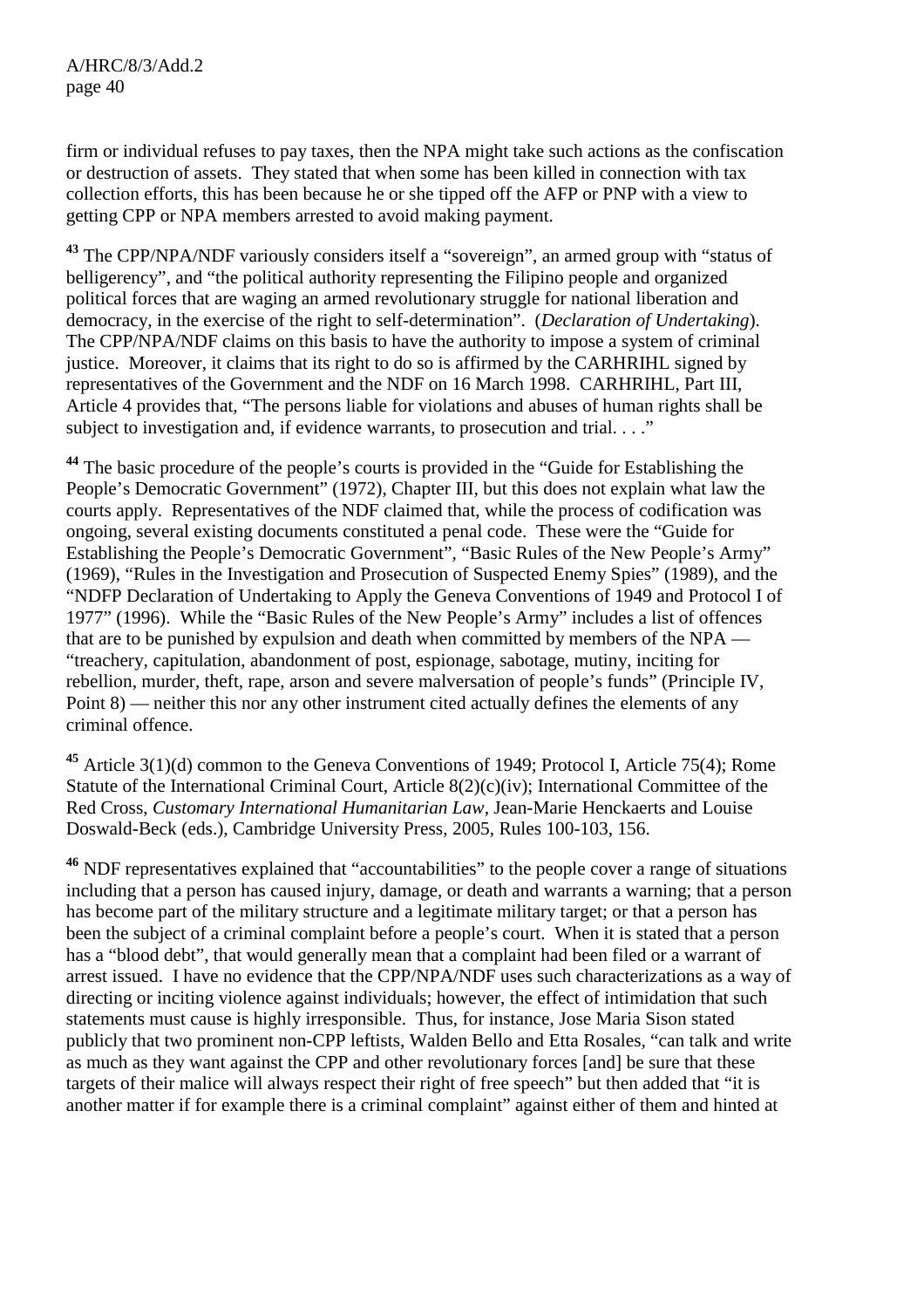what basis such a hypothetical criminal complaint might have — "organizing groups dedicated to intelligence and psywar for the imperialists against the patriotic and progressive forces" and "stealing funds from her congressional committee, covering up human rights violations or conniving with Imee Marcos in blocking the indemnification of the winning plaintiffs in the US court judgment against the Marcos estate", respectively. (Press Statement, 27 December 2004.) In this context, it was hardly unreasonable for Bello and Rosales to wonder whether they might be subjected to the "revolutionary justice" of a "people's court". However, when I asked Sison whether there were such criminal complaints, he stated that he had no information that there were such complaints, and members of the NDF Negotiating Panel stated categorically that there were not.

<sup>47</sup> I reviewed case files concerning 45 killings that took place in the Autonomous Region of Muslim Mindanao (ARMM), 8 in the province of Maguindanao and 37 in the province of Sulu. I received a number of less substantiated reports on killings in other parts of the ARMM. I also reviewed case files concerning alleged killings in other areas contemplated for inclusion in the ARMM under the 1976 Tripoli Agreement between the Government and the MNLF: Davao del Sur (4 killings), SOCCSKSARGEN (10), and Zamboanga Peninsula (9). I also interviewed witnesses to 8 extrajudicial executions in these areas, including 3 in Davao del Sur, 3 in Sulu, and 2 in SOCCSKSARGEN.

**<sup>48</sup>** The International Monitoring Team (IMT) led by Malaysia, with some 60 personnel from several countries, is mandated to "observe and monitor the implementation of cessation of hostilities, as well as the socio-economic development aspects of the agreements signed", "[t]o conduct field verification to validate any reported violations of any of the cessation of hostilities agreements signed", and "[t]o report to the [Government] and MILF Peace Panels its findings and assessment of the reported violations". ("Terms of Reference of the International Monitoring Team (IMT)" (signed 6 September 2004), art. 5.) Earlier attempts to implement the agreement on monitoring made in the "Agreement on Peace" (signed 22 June 2001) recognized that the "cessation of hostilities" and the "socio-economic development" aspects of the agreements include their human rights and humanitarian law commitments. (See, esp., "Implementing Guidelines on the Humanitarian, Rehabilitation and Development Aspects of the GRP-MILF Tripoli Agreement on Peace of 2001" (signed 7 May 2002), Article VI). However, as mentioned, the terms of reference under which the IMT actually deployed in October 2004 did not expressly refer to human rights and humanitarian law.

**<sup>49</sup>** It is not always empirically clear whether a particular extrajudicial execution was related to the victim's participation if agrarian reform programs. This is especially so when the victim was a member of leftist peasant organization as well as other leftist civil society organizations. However, on a relatively narrow interpretation, I interviewed at least 10 witnesses to agrarianreform related killings.

**<sup>50</sup>** *Comprehensive Agrarian Reform Law of 1988*, Republic Act No. 6657 (signed into law 10 June 1988); *see also* Republic Act No. 8532 (signed into law 23 February 1998). These statutes attempt to implement the State's constitutional obligation to "undertake an agrarian reform program founded on the right of farmers and regular farmworkers who are landless, to own directly or collectively the lands they till or, in the case of other farmworkers, to receive a just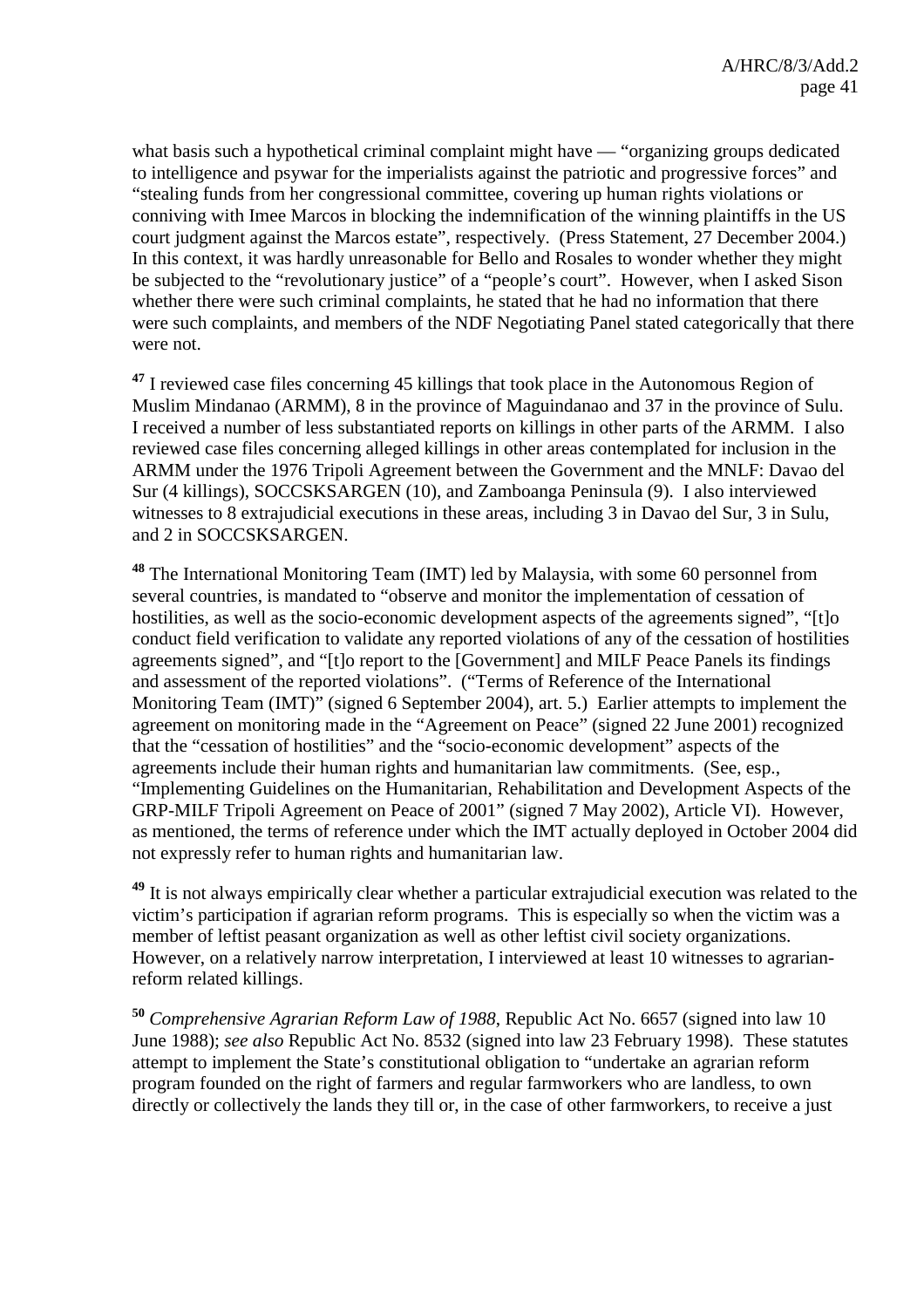share of the fruits thereof" (Constitution of the Republic of the Philippines (1987), art. XIII, section 4).

**<sup>51</sup>** Frank Fernandez, Spokesperson, NDF – Negros, "NDF Negros sympathizes with the farm workers of Had Velez-Malaga; condemns the conspiracy of Roberto Cuenca, Arroyo government and the Intengan-Gonzales clerico-fascist clique" (31 March 2007). The CPP/NPA/NDF itself advocates for a more extensive redistribution program following its contemplated victory and uses its clout today to adjust the relative shares received by landowners and sharecroppers: "The current minimum land reform program involves the reduction of land rent and abolition of usury, and the setting up of mutual aid and labor exchange systems among the peasantry. For the last 24 years, the revolutionary movement has carried out this minimum program in ever-widening areas of the countryside. . . . After the nationwide victory of the revolution, it shall be possible to carry out the maximum land reform program, which involves the confiscation of landlord property and the equitable distribution of the land to the landless tillers at no cost to them." ("The 12 Points of the NDF Program", included in *Declaration of Undertaking*, Annex A-1, Part II.)

|      |                                                                               | <b>Number of Journalists Killed, by Year</b>                                       |                                                                       |
|------|-------------------------------------------------------------------------------|------------------------------------------------------------------------------------|-----------------------------------------------------------------------|
| Year | <b>Center for Media</b><br><b>Freedom</b> and<br><b>Responsibility (CMFR)</b> | <b>National Union of</b><br><b>Journalists of the</b><br><b>Philippines (NUJP)</b> | <b>Committee to Protect</b><br>Journalists (CPJ)<br>(confirmed cases) |
| 1986 | $\overline{2}$                                                                | 3                                                                                  |                                                                       |
| 1987 | 6                                                                             | 6                                                                                  |                                                                       |
| 1988 | 3                                                                             | 3                                                                                  |                                                                       |
| 1989 | $\overline{c}$                                                                | $\overline{2}$                                                                     |                                                                       |
| 1990 | $\overline{c}$                                                                | $\overline{2}$                                                                     |                                                                       |
| 1991 | $\mathbf{1}$                                                                  | $\mathbf{1}$                                                                       |                                                                       |
| 1992 | 3                                                                             | $\overline{4}$                                                                     | 2                                                                     |
| 1993 | 1                                                                             | 3                                                                                  |                                                                       |
| 1994 | $\boldsymbol{0}$                                                              | $\boldsymbol{0}$                                                                   | 0                                                                     |
| 1995 | $\overline{0}$                                                                | $\overline{0}$                                                                     | 0                                                                     |
| 1996 | $\overline{2}$                                                                | $\overline{2}$                                                                     |                                                                       |
| 1997 | $\overline{2}$                                                                | $\overline{3}$                                                                     |                                                                       |
| 1998 | 3                                                                             | 4                                                                                  | 1                                                                     |
| 1999 | 1                                                                             | 1                                                                                  | $\overline{0}$                                                        |
| 2000 | $\overline{2}$                                                                | $\overline{2}$                                                                     | $\overline{2}$                                                        |
| 2001 | 3                                                                             | $\overline{4}$                                                                     | $\overline{2}$                                                        |
| 2002 | $\overline{2}$                                                                | 3                                                                                  | $\overline{2}$                                                        |
| 2003 | 7                                                                             | 7                                                                                  | $\overline{5}$                                                        |
| 2004 | 6                                                                             | 13                                                                                 | $\overline{8}$                                                        |
| 2005 | $\overline{7}$                                                                | 10                                                                                 | $\overline{4}$                                                        |
| 2006 | 6                                                                             | 9                                                                                  | 3                                                                     |
| 2007 | 3                                                                             | 4                                                                                  | $\boldsymbol{0}$                                                      |

**<sup>52</sup>** The records maintained by civil society organizations indicate the following number of journalists killed by year, since 1986: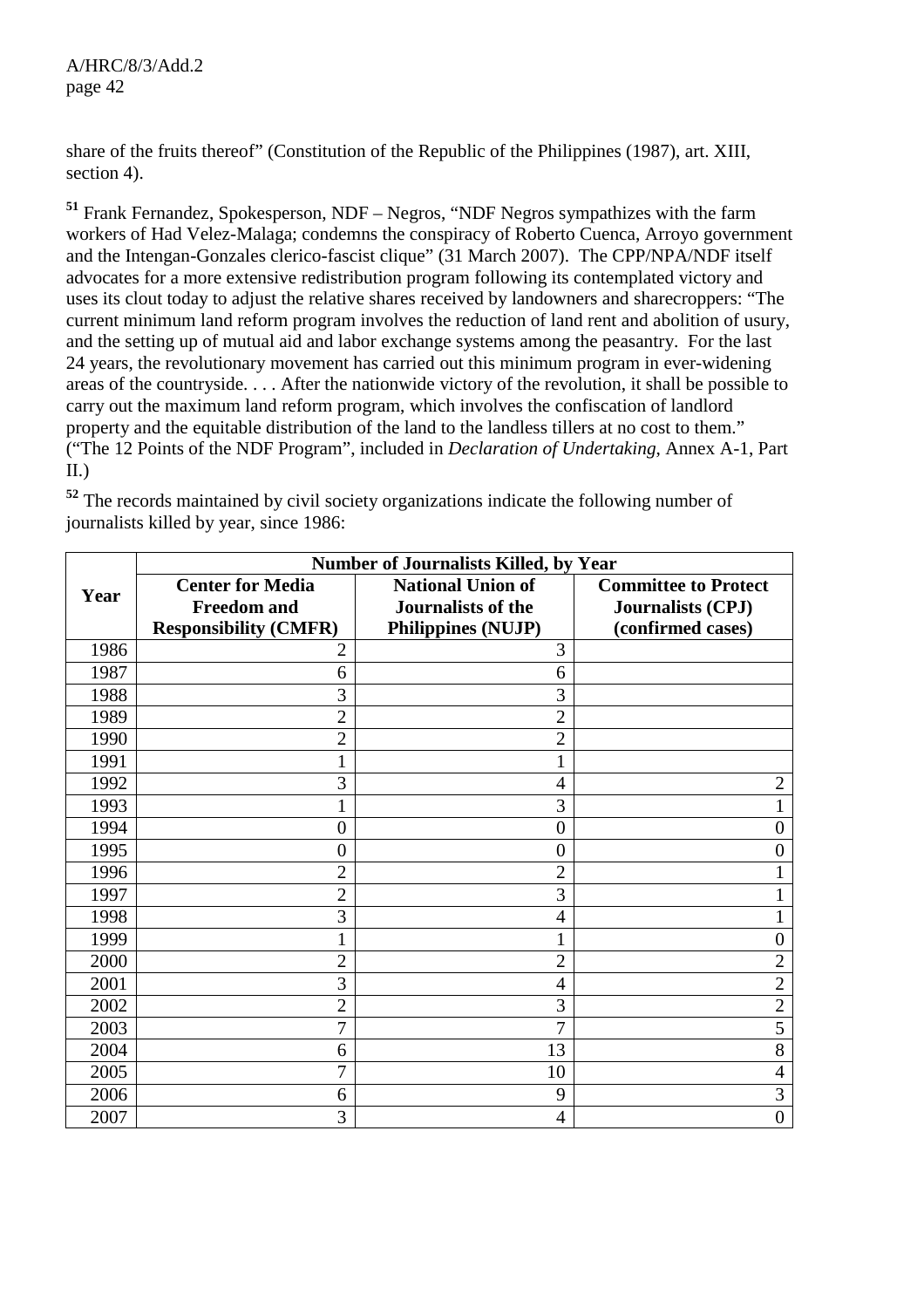The table reflects the information provided on the organizations' web sites as of 16 July 2007. (<www.cmfr.com.ph>; <www.nujp.org>; <www.cpj.org>).

The different numbers for some years are due to differing criteria for assessing whether a particular killing was due to the victim's work as a journalist. Thus NUJP explains that "[i]n cases where it is not clear whether the death was work-related, or when the authorities could not ascertain the motives behind the killing, NUJP shall assume that the killing was work-related, unless future evidence points to the contrary"; whereas, CPJ explains that "[i]f the motives are unclear, but it is possible that a journalist was killed because of his or her work, CPJ classifies the case as 'unconfirmed' and continues to investigate to determine the motive for the murder".

**<sup>53</sup>** I interviewed witnesses regarding 5 extrajudicial executions of journalists and 1 frustrated extrajudicial execution. I also received case files regarding a further 36 cases of extrajudicial execution.

**<sup>54</sup>** The relationship between the structure of the media industry and the frequency with which journalists are killed has been extensively studied by civil society organizations. *See* Abi Wright, "On the Radio, Under the Gun: Behind the Rising Death Toll of Radio Broadcasters in the Philippines", CPJ (15 August 2005); Rachel E. Khan and Nathan J. Lee, "The Danger of Impunity", CMFR (5 September 2005).

<sup>55</sup> In the Philippines, what is often referred to elsewhere as a "ski mask" is called a "bonnet".

**<sup>56</sup>** Civil society organizations have compiled detailed statistics on extrajudicial executions probably committed by the DDS. These data are gathered primarily by analysing newspaper articles on murders.

| <b>DDS Victims, by Method of Execution, by Year</b> |                                |                |                            |              |                            |                                       |
|-----------------------------------------------------|--------------------------------|----------------|----------------------------|--------------|----------------------------|---------------------------------------|
|                                                     |                                |                | <b>Method of Execution</b> |              |                            | % victims killed by                   |
| Year                                                | <b>Total</b><br><b>Victims</b> | <b>Gunshot</b> | <b>Stabbing</b>            | <b>Other</b> | <b>Not</b><br><b>Given</b> | stabbing (of cases<br>w/known method) |
| 1998                                                | $\overline{2}$                 | $\overline{2}$ |                            |              |                            | 0%                                    |
| (from 19                                            |                                |                |                            |              |                            |                                       |
| Aug)                                                |                                |                |                            |              |                            |                                       |
| 1999                                                | 16                             | 16             |                            |              |                            | 0%                                    |
| 2000                                                | 11                             | 11             |                            |              |                            | 0%                                    |
| 2001                                                | 29                             | 26             | 3                          |              |                            | 10%                                   |
| 2002                                                | 59                             | 36             | 13                         | $\tau$       | 3                          | 23%                                   |
| 2003                                                | 98                             | 91             | 7                          |              |                            | 7%                                    |
| 2004                                                | 107                            | 76             | ı                          |              | 30                         | 1%                                    |
| 2005                                                | 153                            | 117            | 9                          |              | 28                         | 7%                                    |
| 2006                                                | 65                             | 38             | 26                         |              |                            | 41%                                   |
| 2007                                                | 12                             | 7              | 5                          |              |                            | 42%                                   |
| (to Feb)                                            |                                |                |                            |              |                            |                                       |
| Total                                               | 553                            | 420            | 65                         | $\tau$       | 62                         | 13%                                   |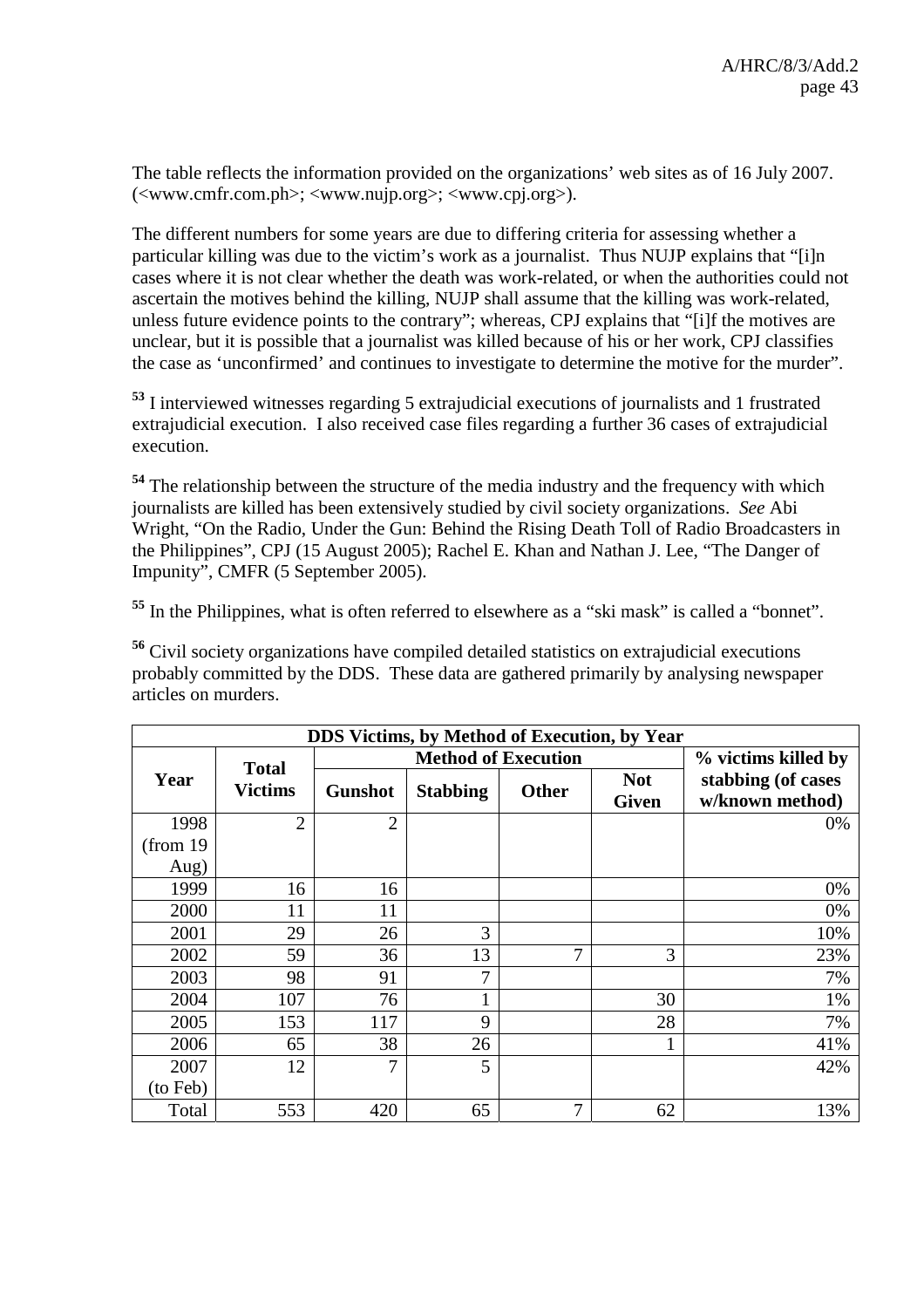Local advocates said that identifying extrajudicial executions for which the DDS was responsible was made more difficult due to a transition from shooting to stabbing as the favored method of execution. For this reason, they doubted that the decline in recorded cases from 2005 to 2006 was due to a decline in actual cases.

| <b>DDS Victims by Reasons Given for Execution</b> |               |            |  |  |
|---------------------------------------------------|---------------|------------|--|--|
| <b>Reason</b>                                     | <b>Number</b> | Percentage |  |  |
| Drugs                                             | 110           | 20%        |  |  |
| Theft                                             | 85            | 15%        |  |  |
| Drugs & theft                                     | 27            | 5%         |  |  |
| Gang                                              | 52            | 9%         |  |  |
| Mistaken identity                                 | 13            | 2%         |  |  |
| Other reasons                                     | 72            | 13%        |  |  |
| No reason given                                   | 194           | 35%        |  |  |
| Total                                             | 553           | 100%       |  |  |

There are several ways in which advocates assess the probable reason for an execution. The most reliable is when warnings given prior to the execution explained the reason. In many cases, however, advocates relied on newspaper reports that the PNP or other officials had stated that the victim was a "known thief" or the like.

The Davao City office of the PNP provided me with detailed statistics on homicides from 2003 through 2006, including a case-by-case breakdown as well as aggregate statistics. These provide context for understanding the extrajudicial executions and tend to corroborate some elements of the account provided by advocates.

| Number of homicide incidents and number of persons killed, by year |                  |     |     |     |  |  |
|--------------------------------------------------------------------|------------------|-----|-----|-----|--|--|
| 2005<br>2003<br>2004<br>2006                                       |                  |     |     |     |  |  |
| <b>Number of incidents</b>                                         | 80               | 225 | 264 | 344 |  |  |
| Number of persons killed                                           | 360<br>90<br>242 |     |     |     |  |  |

This means that Davao City's homicide rate is roughly 17 to 31 per 100,000 population. (According to the 2000 census, Davao City had a population of 1,147,116.) Insofar as advocates' counts of killings by the DDS are accurate — and they could be low as likely as high — then roughly half of murders are committed by the DDS. (The figure would be 52% for 2003, 44% for 2004, 56% for 2005, and 18% for 2006.)

The data also show that stabbing became a far more common method of murder starting in 2006:

| Number of homicides, by weapon used, by year |     |     |     |     |  |  |
|----------------------------------------------|-----|-----|-----|-----|--|--|
| 2005<br>2004<br>2003<br>2006                 |     |     |     |     |  |  |
| <b>Shooting incidents</b>                    | 23  | 133 | 159 | 126 |  |  |
| <b>Stabbing incidents</b>                    | 57  |     | 105 | 218 |  |  |
| <b>Total incidents</b>                       | 180 | 225 | 264 | 344 |  |  |
| $%$ stabbing                                 | 32% | 41% | 40% | 63% |  |  |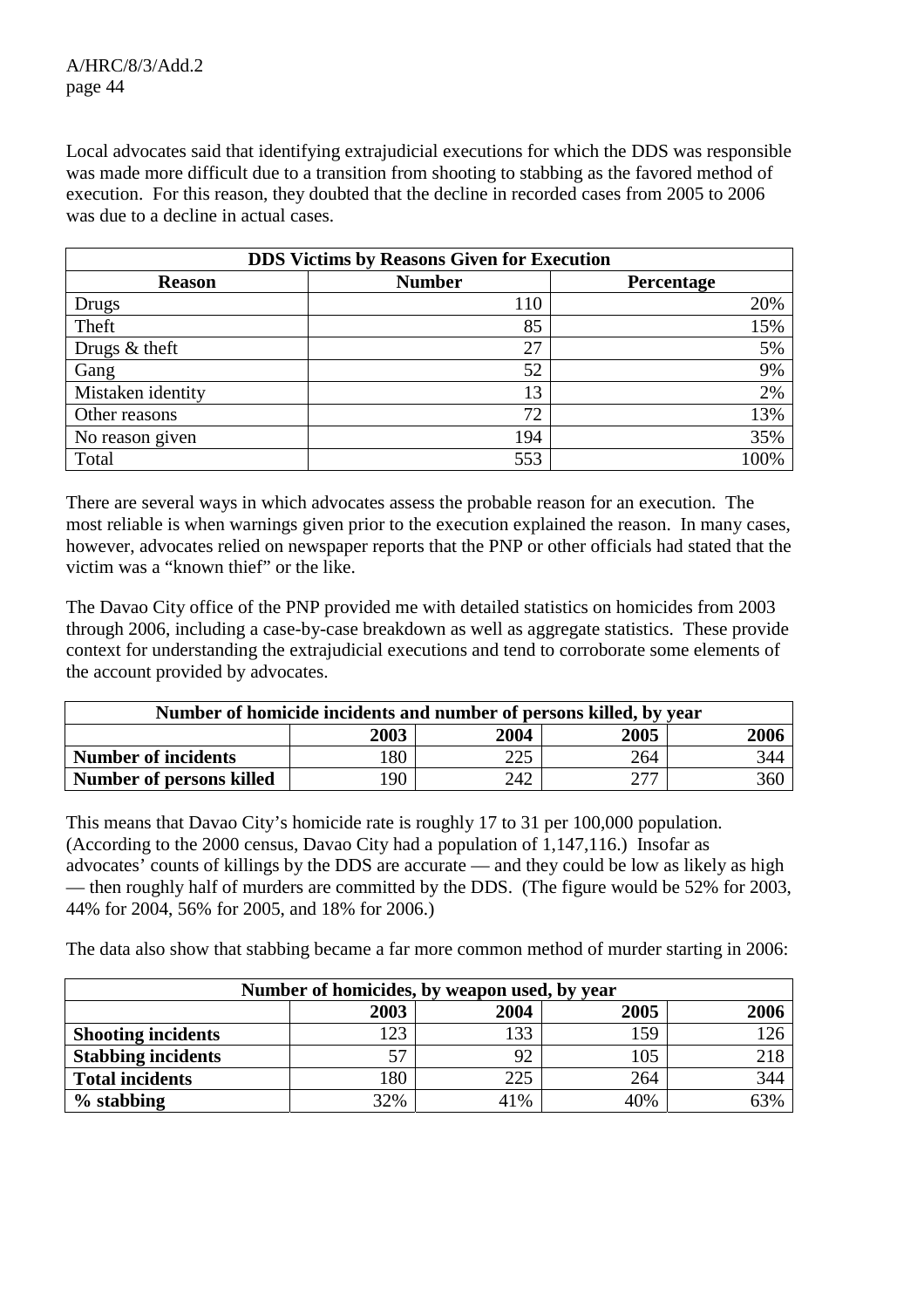| Homicide case resolution rate, by weapon used, by year |      |      |      |      |
|--------------------------------------------------------|------|------|------|------|
|                                                        | 2003 | 2004 | 2005 | 2006 |
| <b>Shooting incidents</b>                              | 123  | 133  | 159  | 126  |
| Cases solved (number)                                  | 33   | 24   | 23   | 47   |
| Cases solved $(\% )$                                   | 27%  | 18%  | 14%  | 37%  |
| <b>Stabbing incidents</b>                              | 57   | 92   | 105  | 218  |
| Cases solved (number)                                  | 42   | 73   | 67   | 98   |
| Cases solved $(\% )$                                   | 74%  | 79%  | 64%  | 45%  |
| <b>Total incidents</b>                                 | 180  | 225  | 264  | 344  |
| Cases solved (number)                                  | 75   | 97   | 90   | 145  |
| Cases solved $(\% )$                                   | 42%  | 43%  | 34%  | 42%  |

Further clarification is provided by looking at the overall homicide case resolution rate, together with the resolution rates for stabbing as compared to shooting cases:

The overall resolution rate for homicide cases has consistently been around 40%. (Note that resolution here refers to the identification of suspects; this provides no information about the conviction rate.)

Also note that, consistent with the analysis of advocates, the police statistics show a sharp increase in the use of knives rather than guns in 2006 (a 108% rise in stabbings and a 21% fall in shootings) along with a sharp decrease in the proportion of stabbing homicides solved by the police (a 30% fall).

**<sup>57</sup>** A table analyzing some key elements of seven of these cases is included in Appendix A, para. 27.

**<sup>58</sup>** One person with whom I spoke said that the police asked her son to become an asset after he was arrested. Others had friends or acquaintances who had acted as assets. They appear to invariably be gang members or petty criminals, who are in a position to report the locations of other gang members and criminals. Generally assets appear to provide information to their handlers using cell phone text messages.

**<sup>59</sup>** In accord with DILG Memorandum Circular No. 98-227 (2 December 1998), some barangays have established Barangay Anti-Drug Abuse Councils (BADACs) for this purpose. According to PNP officials with whom I spoke, the watch lists these groups provide are validated by PNP intelligence officers and the Philippine Drug Enforcement Agency and are then used in buy-bust and other anti-drug operations.

**<sup>60</sup>** The mayor told me unequivocally that he would welcome investigators to come to his jails, talk with the inmates, and ensure that nothing remiss takes place. The CHRP should fully exercise its pre-existing right to do so (Constitution of the Republic of the Philippines (1987), art. XIII, section 18(4)), and civil society organizations should consider whether to take the mayor up on his offer.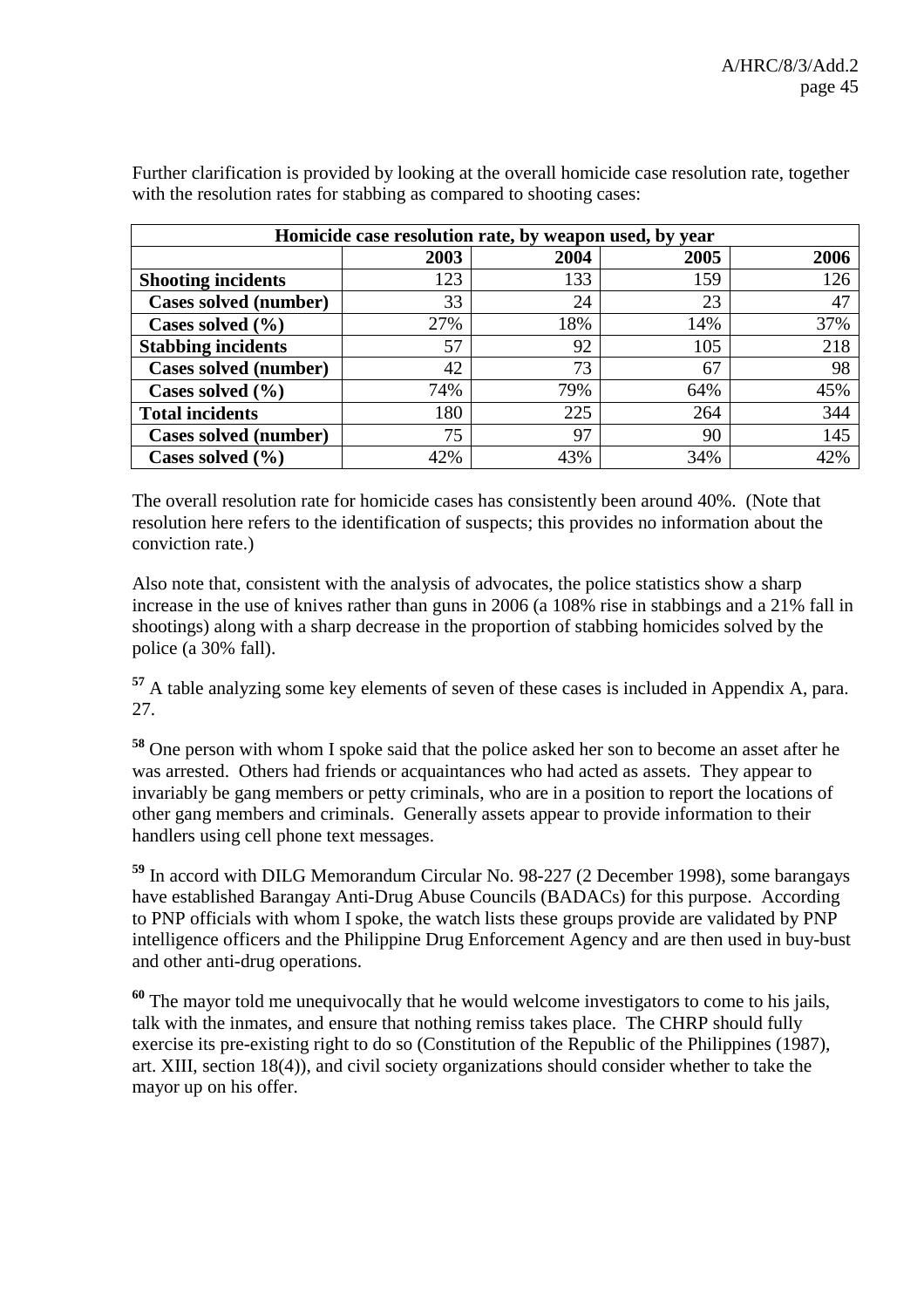**<sup>61</sup>** I spoke with a number of witnesses about why they and others have been so reticent. One recounted that the police came and asked various neighbors whether they had seen the killing. Although the killing had happened in public in the morning and many had seen the perpetrators and their actions, everyone told the police that they had not. The reason was that someone in the neighborhood had described the killer in a previous incident; that night some had come and killed her. In another incident involving a child of the same witness, the police did not even ask for witnesses to come forward. They just gathered up the bullets and left. Another witness with whom I spoke said that the family of one victim did not pursue the case at all, because they knew that the perpetrator was connected to powerful people. He said that even in other cases that he was aware of, no one would testify, both from fear and because the media always reports that the victim was a criminal, and who wants to witness for a criminal? A well-informed individual told me that in Davao City the witnesses that do come forward are nearly invariably from a victim's family; no one else is willing to take the risk.

**<sup>62</sup>** According to Task Force Usig, of the 116 cases of slain party list members or militants that it considers within its remit, their current status is as follows:

| Under investigation                               |  |
|---------------------------------------------------|--|
| Case filed - Preliminary investigation            |  |
| Case filed $-$ Suspect(s) arrested or surrendered |  |
| Case filed $-$ Suspect(s) remain at large         |  |
| Case resulted in acquittal $(s)$                  |  |
| Case resulted in conviction( $s$ )                |  |
| Total                                             |  |

The information in this table was accurate as of 2 April 2007. (Letter from the Philippine Mission to the United Nations, dated 23 May 2007.) The Government has more recently informed me that Task Force Usig has now filed 56 cases (or, an additional 6 cases); I do not have a detailed breakdown of their status. The Government also stated that it is "prosecuting fourteen (14) alleged EJK cases" and provided a list thereof. (Letter from the Philippine Mission to the United Nations, dated 18 October 2007.)

There is no reason to assume that a significant proportion of cases in which suspects have been identified will ultimately result in convictions. In multiple instances in which the PNP has "resolved" a case, others following that case have raised serious doubts as to whether the evidence points to the suspect identified. One such instance is the case of Madonna Castillo y Lucban: The police filed charges against an alleged NPA, but others have pointed to allegedly recorded deathbed testimony that her attackers belonged to the AFP. (See the case study on Alice Omengan-Claver and Constancio Claver in Appendix A, paras. 28-54, for more on this case.) Another such instance is the case of Enrico Cabanit. Enrique Solon was identified as the gunman shortly after he was killed by the police. However, numerous factors suggest that this identification is unreliable, and, based on my own interviews and review of the documents, I concur with the view of the Melo Commission that "there are numerous discrepancies and suspicious details regarding the investigation which tended to disprove the police theory". The Government's progress in achieving justice for these killings cannot be measured by anything less than convictions following fair trials.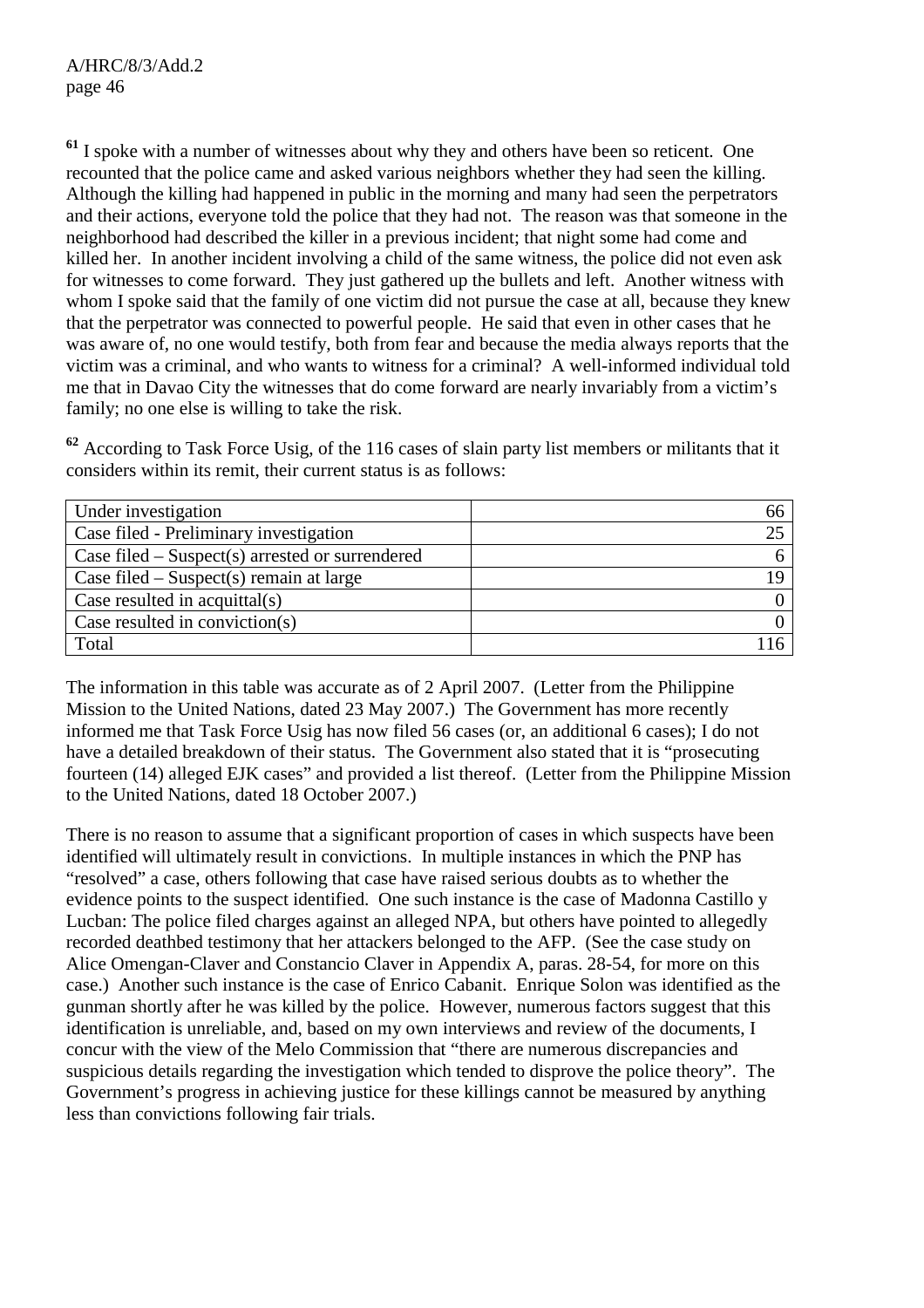According to information provided by the AFP, there are 18 cases of murder or frustrated murder implicating AFP members or units, CAFGU members, or "suspected military assets" that have "appeared on the records of TF Usig, available DOJ Resolution, and those reported to the Office of the Provost Marshal General". (The 18 individuals are implicated in a total of 14 incidents.) The AFP reported the status of these cases as follows:

|                            | <b>Status of suspects</b> |                            |                                   |                                            |              |
|----------------------------|---------------------------|----------------------------|-----------------------------------|--------------------------------------------|--------------|
| <b>Status of Case</b>      | Regular<br>AFP            | <b>AFP</b><br><b>Units</b> | <b>Suspected</b><br><b>CAFGUs</b> | <b>Suspected</b><br><b>Military Assets</b> | <b>Total</b> |
|                            | <b>Members</b>            |                            |                                   |                                            |              |
| "Implicated in media"      |                           |                            |                                   |                                            |              |
| <b>Under investigation</b> | (*`<br>$\overline{2}$     | ◠                          |                                   |                                            |              |
| <b>Case filed in court</b> | ⌒                         |                            |                                   | 3                                          |              |
| <b>Dismissed by DOJ</b>    | 5                         |                            |                                   |                                            |              |
| <b>Settled</b>             |                           |                            | ั**`                              |                                            |              |
| <b>Acquitted</b>           |                           |                            |                                   |                                            |              |
| <b>Convicted</b>           |                           |                            |                                   |                                            |              |
| <b>Total</b>               | ۱1                        | ◠                          |                                   |                                            | 18           |

(\*) One of these individuals, Cpl Lordger Pastrana, implicated in the killing of Isaias Sta Rosa, is dead.

(\*\*) A case against CAFGU member Perfecto Banlawaon for the murder of Delio Apolinar was "dismissed because it was settled pursuant to Customary Laws and Practice of the Buaya and Salegseg Tribes".

The information for this table is from "Status of Cases of Regular Members, CAFGUs, Suspected Military Assets and Units of the AFP Implicated/Involved in the Killing of Militants (from 2001 – 8 March 2007)", AFP Human Rights Office, enclosed in letter from Philippine Mission to the United Nations, dated 23 May 2007.

**<sup>63</sup>** According to Task Force Usig, of the 26 cases of slain media men that it considers within its remit, their current status is as follows:

| Under investigation                               |  |
|---------------------------------------------------|--|
| Case filed - Preliminary investigation            |  |
| Case filed $-$ Suspect(s) arrested or surrendered |  |
| Case filed $-$ Suspect(s) remain at large         |  |
| Case resulted in acquittal $(s)$                  |  |
| Case resulted in conviction( $s$ )                |  |
| Total                                             |  |

The information in this table was accurate as of 2 April 2007. (Letter from the Philippine Mission to the United Nations, dated 23 May 2007.)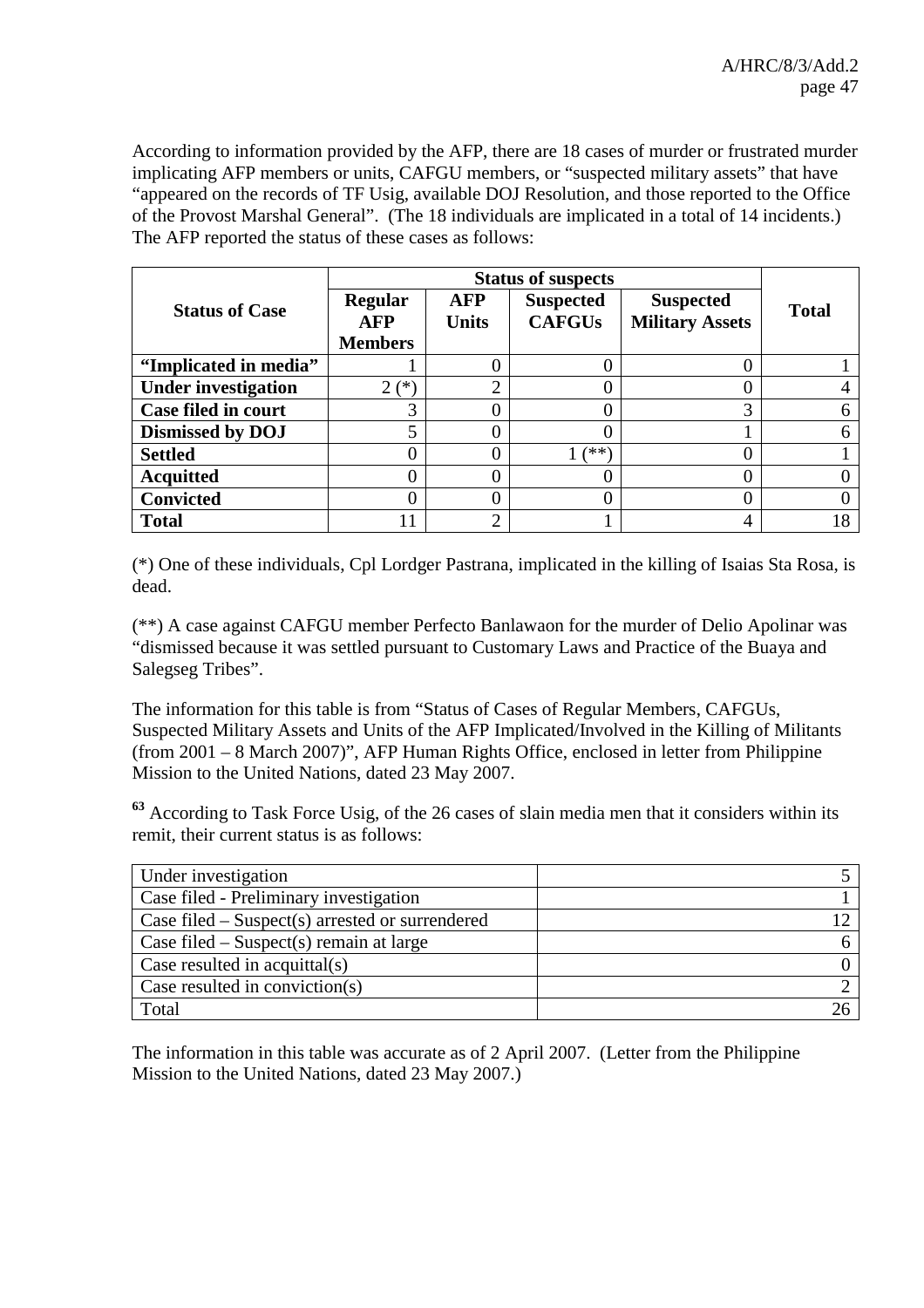The two cases with convictions are those of Edgar Damalerio and Marlene Esperat. For the period from 1986 to the establishment of Task Force Usig, there have also been convictions in two other cases, those of Alberto Berbon and Nesino Paulin Toling. (Rachel E. Khan and Nathan J. Lee, "The Danger of Impunity", CMFR (5 September 2005).) More recently, the Government has also informed me that convictions have been achieved in two other cases those of Allan Dizon and Frank Palma — that are not among the 26 being handled by Task Force Usig. (Letter from the Philippine Mission to the United Nations, dated 18 October 2007.)

Note that Task Force Usig reports that of the 45 incidents reported by the National Union of Journalists, 24 were included in the Task Force Usig list of 26, 15 were excluded, and 6 are still in need of verification.

**<sup>64</sup>** Prior to 1991, the police forces of the Philippines, comprising the Philippine Constabulary and the Integrated National Police, formed a branch of the AFP. However, the 1987 Constitution provided that, "The State shall establish and maintain one police force, which shall be national in scope and civilian in character, to be administered and controlled by a national police commission. The authority of local executives over the police units in their jurisdiction shall be provided by law." (Constitution of the Republic of the Philippines (1987), art. XVI, section 6). To implement this provision, DILG, the PNP, and the National Police Commission (NAPOLCOM) were established by the "Department of the Interior and Local Government Act of 1990" (Republic Act No. 6975) (signed into law 13 December 1990). The PNP and NAPOLCOM are both found within DILG.

The NAPOLCOM is "an agency attached to [DILG]" that exercises "administrative control and operation supervision" over the PNP. (Republic Act No. 6975, sections 13-14 (as amended by Republic Act No. 8551).) The NAPOLCOM comprises a Chairperson, four regular Commissioners, and the Chief of PNP. Of the regular Commissioners, three "shall come from the civilian sector who are neither active nor former members of the police or military" and one "shall come from the law enforcement sector either active or retired". (Republic Act No. 6975, section 13 (as amended by Republic Act No. 8551).)

While the PNP is a national organization, local executives exercise considerable control over its operations. City and municipal mayors are "deputized" as representatives of the NAPOLCOM, and "exercise operational supervision and control over PNP units in their respective jurisdictions" including the "power to direct, superintend, and oversee the day-to-day functions of police investigation of crime, crime prevention activities, and traffic control in accordance with the rules and regulations promulgated by the [NPC]". (Republic Act No. 6975, section 51(b) (as amended by Republic Act No.8551)). However, the Commission on Elections (COMELEC) assumes control during the 30 days before and the 30 days after elections. Moreover, NAPOLCOM may "suspend or withdraw" local control at any time for any of four specified reasons: "[f]requent unauthorized absences", "[a]buse of authority", "[p]roviding material support to criminal elements", or "[e]ngaging in acts inimical to national security or which negate the effectiveness of the peace and order campaign". (Republic Act No. 6975, sections 51(b), 52 (as amended by Republic Act No.8551)).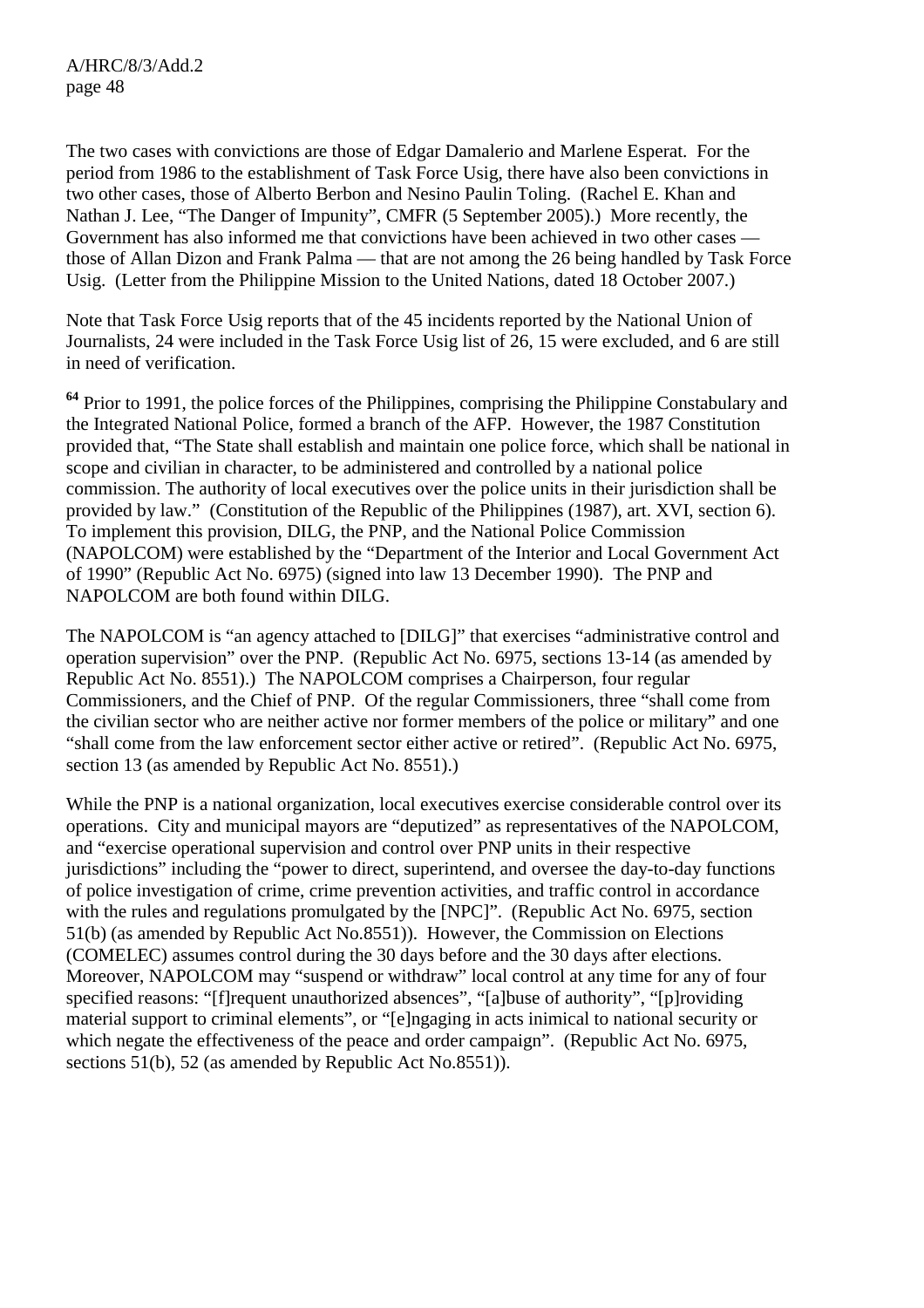The National Bureau of Investigation (NBI) is another law enforcement body. However, in contrast to the semi-decentralized PNP, the DOJ controls the operations of the National Bureau of Investigation (NBI) throughout the country. (Republic Act No. 157 (signed into law 19 June 1947) (as amended).)

**<sup>65</sup>** The structure of the NPS was established in Presidential Decree No. 1275, "Reorganizing the Prosecution Staff of the Department of Justice and the Offices of the Provincial and City Fiscals, Regionalizing the Prosecution Service, and Creating the National Prosecution Service" (11 April 1978).

**<sup>66</sup>** Constitution of the Republic of the Philippines (1987), art. VIII.

**<sup>67</sup>** The Sandiganbayan was provided for in article XIII, section 5 of the 1973 Constitution and maintained under article XI, section 4 of the 1987 Constitution. It has jurisdiction over, *inter alia*, "offenses or felonies whether simple or complexed with other crimes" when committed by senior public officials, including "Philippine Army and Air force colonels, naval captains and all officers of higher rank" and "[o]fficers of the PNP while occupying the position of Provincial Director and those holding the rank of Senior Superintendent or higher" (Presidential Decree No. 1606, sections  $4(a)(1)(d)$ -(e),  $4(b)$  (as amended by Republic Act No. 8249 and previously)).

**<sup>68</sup>** IALAG was established by Executive Order 493, "Providing for the Creation of the Inter-Agency Legal Action Group (IALAG) for the Coordination of National Security Cases" (17 January 2006). Its stated purpose is "to provide effective and efficient handling and coordination of the investigative and prosecutorial aspects of the fight against threats to national security" (section 1).

**<sup>69</sup>** IALAG comprises representatives of the Office of the National Security Advisor, DOJ, Department of National Defense, DILG, National Intelligence Coordinating Agency, AFP, PNP, NBI, and "[s]uch other units as may be tasked by the National Security Adviser" (section 3). With respect to oversight, "The IALAG shall report directly and shall be accountable to the National Intelligence Board (NIB) for its objectives and performance" (section 4); the NSA chairs the NIB. The "concerned departments and agencies" are directed to "institute mechanisms and procedures to operationalize the mandate of the IALAG and its subgroups down to the most basic organizational unit in the provincial and regional levels", states that "[a]ll other government agencies may be called upon or deputized to provide active support and assistance to the IALAG which shall be given priority above other concerns", and provides that "[t]he IALAG shall closely supervise and monitor operations" (section 5). IALAG's secretariat is established under the Office of the National Security Adviser, which "may issue IALAG rules to clarify or to carry out provisions of this Executive Order" (section 6).

**<sup>70</sup>** Some activists and politicians with whom I spoke feared that the Human Security Act of 2007, which was signed into law on 6 March 2007, would be used by the Government to proscribe the CPP. That piece of legislation defines crimes of terrorism (section 3) and conspiracy to commit terrorism (section 4) and provides for the proscription of "[a]ny organization, association, or group of persons organized for the purpose of engaging in terrorism, or which, although not organized for that purpose, actually uses the acts to terrorize mentioned in this Act or to sow and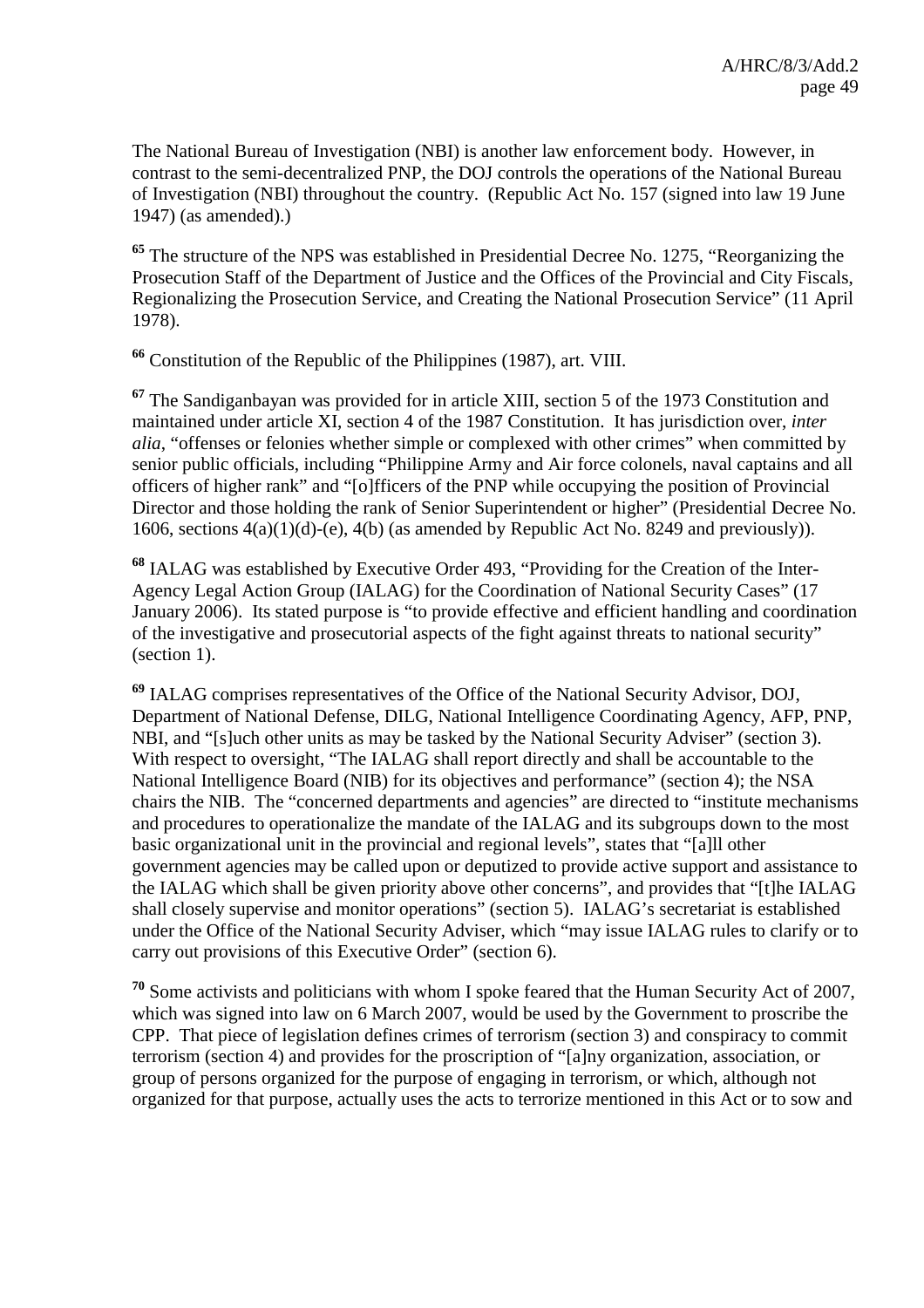create a condition of widespread and extraordinary fear and panic among the populace in order to coerce the government to give in to an unlawful demand. . . ." (section 17).

**<sup>71</sup>** Each year, the General Appropriations Act includes funds for each congressional representative to allocate at his or her discretion. These funds are commonly referred to as the representative's "pork barrel". The most notable such program is the Priority Development Assistance Fund (PDAF), previously known as the Countryside Development Fund (CDF). In the 2007 budget, PP 11.445 billion (USD 241.302 million), or approximately 1% of the budget, was allocated to the PDAF.

**<sup>72</sup>** *See*, *e.g.*, the case of Alice Omengan-Claver and Constancio Claver in Appendix A, paras. 28- 54.

**<sup>73</sup>** Most senior officers in the PNP began their careers when the police still formed part of the AFP, and they attended the Philippine Military Academy (PMA) along with current senior AFP officers. Today, recruits are trained at the Philippine Public Safety College (PPSC), and officers are trained at the Philippine National Police Academy (PNPA). Senior AFP and PNP officers, as well as senior civilian officials, all take courses at the National Defense College.

**<sup>74</sup>** The bill creating the PNP in 1990 allocated to it the "primary role" in counterinsurgency, giving the AFP a "supportive role" ("Department of the Interior and Local Government Act of 1990" (Republic Act No. 6975) (signed into law 13 December 1990), section 12). These roles were reversed in 1998, which "relieved [DILG and PNP] of the primary responsibility on matters involving the suppression of insurgency" ("Philippine National Police Reform and Reorganizations Act of 1998" (Republic Act No. 8551) (signed into law 25 February 1998), section 3). Most recently, Executive Order No. 546 (14 July 2006) ordered that "[t]he PNP shall support the AFP in combat operations involving the suppression of insurgency and other serious threats to national security" (section 1) and also authorized the PNP "to deputize the barangay tanods as force multipliers in the implementation of the peace and order plan in the area" (section 2). In practice, the PNP typically conducts counterinsurgency operations in urban areas while the AFP does so in rural areas.

**<sup>75</sup>** *See* Constitution of the Republic of the Philippines (1987), art. VIII, section 5: "The Supreme Court shall have the following powers: . . . Promulgate rules concerning the protection and enforcement of constitutional rights, pleading, practice, and procedure in all courts, the admission to the practice of law, the integrated bar, and legal assistance to the under-privileged. Such rules shall provide a simplified and inexpensive procedure for the speedy disposition of cases, shall be uniform for all courts of the same grade, and shall not diminish, increase, or modify substantive rights. Rules of procedure of special courts and quasi-judicial bodies shall remain effective unless disapproved by the Supreme Court."

The Government has also informed me that the President has recently promulgated an administrative order to "ensure proper coordination and cooperation between the prosecutors and the police". (Letter from the Philippine Mission to the United Nations, dated 18 October 2007.) That order provides that, in cases falling under the jurisdiction of the special courts established by the Supreme Court to deal with extrajudicial executions (see Part X(H)), that the PNP and NBI are directed to cooperate with the NPS "by, among other things, consulting with public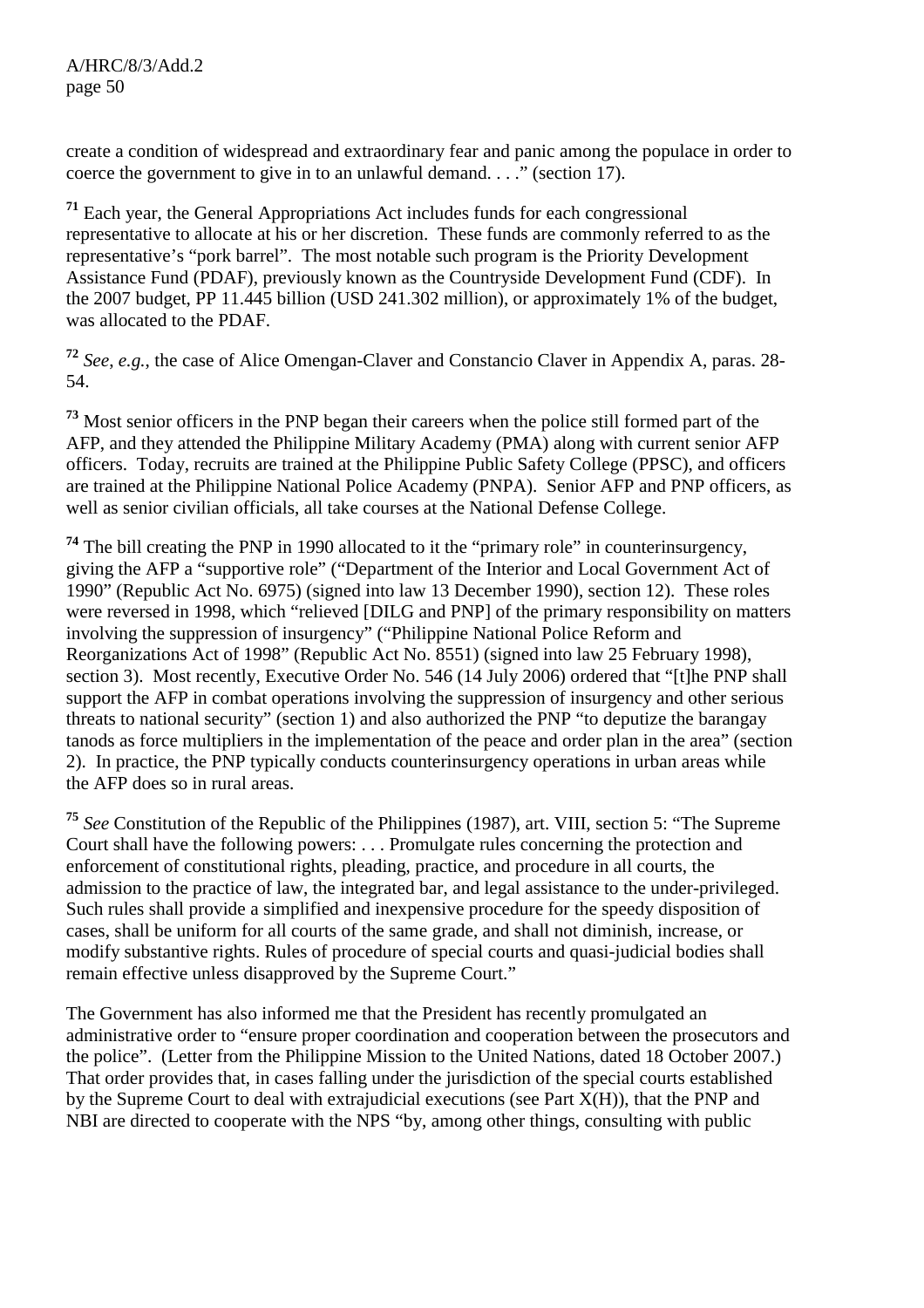prosecutors at all stages of the criminal investigation". (Administrative Order No. 181 (3 July 2007).)

**<sup>76</sup>** This reform would require DOJ to revise its rules and regulations implementing the "Witness Protection, Security and Benefit Act" (Republic Act No. 6981, signed into law 24 April 1991), but it would not require any legislative amendment.

**<sup>77</sup>** One worthy proposal that *would* require a statutory amendment is to increase the penalties for harassing witnesses. These are minimal: a fine of not more than 3,000 pesos (USD \$65) or imprisonment of not less than 6 months but not more than 1 year. (Republic Act No. 6981, section  $17(e)$ .)

<sup>78</sup>Thus, for the witnesses in one case brought to my attention, the "secure housing facility" promised by law consisted of small rooms in the NBI compound. Implicated officials were not prevented from coming directly to where the witnesses were housed, and other financial and medical benefits provided were inadequate. (For the rights and benefits provided under the witness protection program, see Republic Act No. 6981, section 8.) Most of the witnesses in that case ultimately left the program and recanted their testimony.

**<sup>79</sup>** Republic Act No. 6981, section 3(c).

**<sup>80</sup>** This is so notwithstanding the legal provision, Republic Act No. 6981, section 9: "In any case where a Witness admitted into the Program shall testify, the judicial or quasi-judicial body, or investigating authority shall assure a speedy hearing or trial and shall endeavor to finish said proceeding within three (3) months from the filing of the case."

**<sup>81</sup>** The Ombudsman has the authority and duty to investigate and prosecute on complaint or by its own initiative "any act or omission of any public official, employee, office or agency, when such act or omission appears to be illegal, unjust, improper, or inefficient", to "[d]irect" any public official "to perform and expedite any act or duty required by law, or to stop, prevent, and correct any abuse or impropriety in the performance of duties", "[d]irect" public officials to "take appropriate action against a public official or employee at fault, and recommend his removal, suspension, demotion, fine, censure, or prosecution, and ensure compliance therewith", and to "[p]ublicize matters covered by its investigation when circumstances so warrant and with due prudence". (Constitution of the Republic of the Philippines (1987), art. XI, section 13.) This unit within the Office of the Ombudsman responsible for dealing with extrajudicial executions is headed by the Deputy Ombudsman for the Military and Other Law Enforcement Offices.

**<sup>82</sup>** Memorandum of Agreement dated 12 November 2004 and signed by Raul M. Gonzalez, Secretary, Department of Justice and Simeon V. Marcelo, Tanodbayan, Office of the Ombudsman.

**<sup>83</sup>** Chief Justice Reynato Puno informed me of this initiative when we met, and he announced it shortly thereafter. Concretely, the establishment of "special courts" means that particular trial courts are designated either to only hear such cases or to prioritize them in their trial calendars: "The cases referred to herein shall undergo mandatory continuous trial and shall be terminated within sixty (60) days from the commencement of trial. Judgment thereon shall be rendered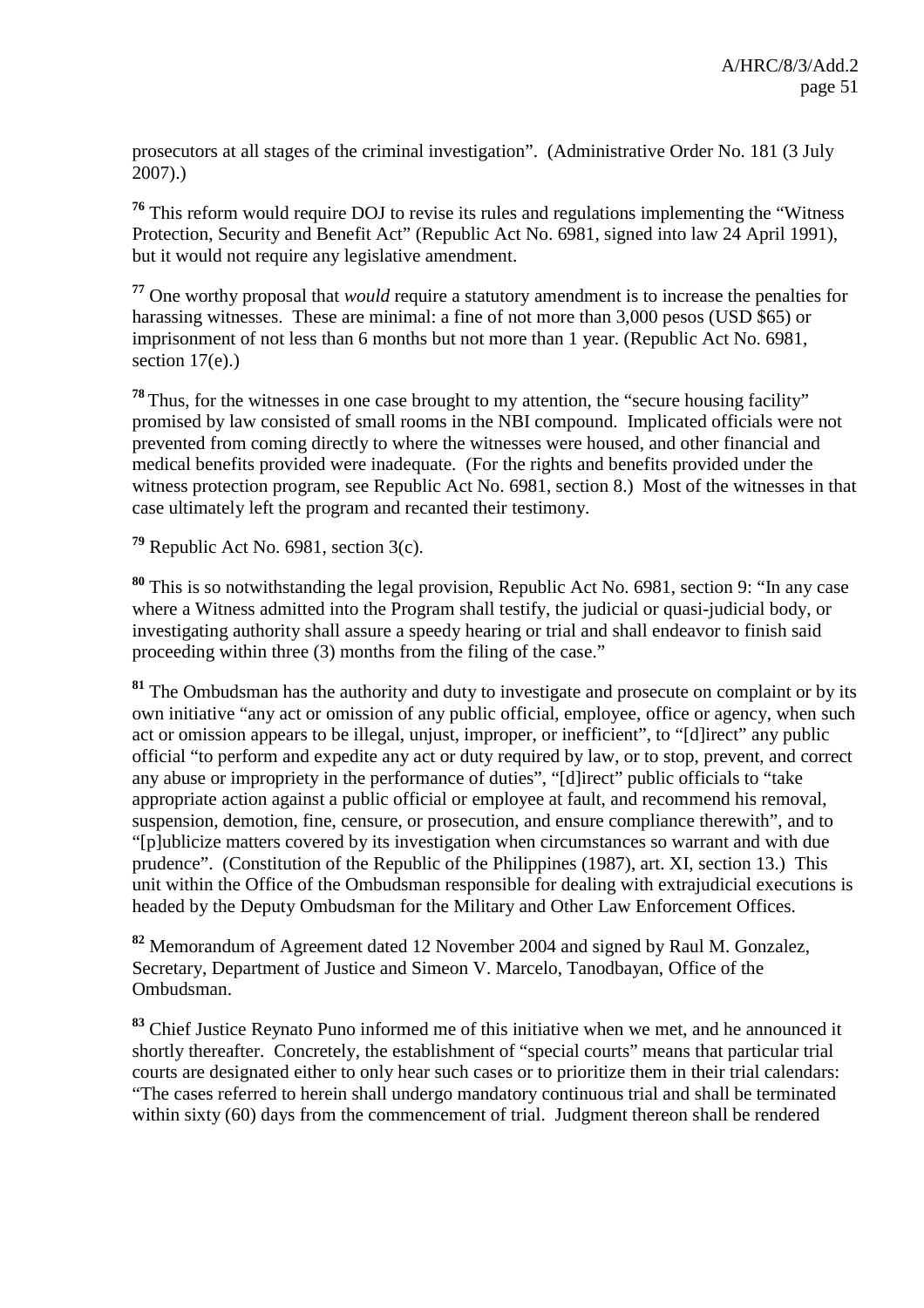within thirty (30) days from submission for decision unless a shorter period is provided by law or otherwise directed by this Court. . . . The Special Courts here designated shall continue to be included in the raffle of cases, criminal and civil, provided that the Executive Judges of the RTCs [Regional Trial Courts] concerned shall exclude the designated Special Courts from such raffle whenever in their judgment the caseload of these courts shall prevent them from conducting the continuous trial of the special cases herein specified. . . . No postponement or continuation of trial shall be allowed except for clearly meritorious reasons. Pleadings or motions found to have been filed for dilatory purposes shall constitute direct contempt and shall be punished accordingly." (Administrative Order No. 25-2007, "Designation of Special Courts to Hear, Try and Decide Cases Involving Killings of Political Activists and Members of Media" (1 March 2007)).

It should be straightforward to monitor the effectiveness of this arrangement, inasmuch as, "A report on the status of these cases shall be attached to the Monthly Report of Cases submitted every 10th day of the succeeding month to the Statistical Reports Division, Court Management Office, Office of the Court Administrator. Failure to submit such report shall be a ground for withholding of the salaries and allowances of the judge/s and clerk/s of court/branch clerk/s of court/officer/s-in-charge concerned without prejudice to whatever administrative sanction the Supreme Court may impose on them." (Administrative Order No. 25-2007).

**<sup>84</sup>** I also interviewed a witness who encountered the same problem in filing a *habeas corpus* petition when her brother was detained in an AFP "safe house" (a euphemism for secret detention facility).

**<sup>85</sup>** "Guidelines on Appearances of Department Heads and Other Officials of the Executive Department Before Congress" (Memorandum Circular No. 108) (adopted 27 July 2006). Prior to this memorandum circular, there was an executive order, "Ensuring Observance of the Principle of Separation of Powers, Adherence to the Rule on Executive Privilege and Respect for the Rights of Public Officials Appearing in Legislative Inquiries in Aid of Legislation Under the Constitution, and for other Purposes" (Executive Order No. 464) (adopted 26 September 2005). Portions of that executive order were invalidated by the Supreme Court in *Senate of the Philippines, et al. vs. Eduardo Ermita, et al.*, G.R. No. 169777 (20 April 2006), which held in part that, "The matters which may be a proper subject of legislation and those which may be a proper subject of investigation are one. It follows that the operation of government, being a legitimate subject for legislation, is a proper subject for investigation. . . . . [T]he power of inquiry, "with process to enforce it," is grounded on the necessity of information in the legislative process. If the information possessed by executive officials on the operation of their offices is necessary for wise legislation on that subject, by parity of reasoning, Congress has the right to that information and the power to compel the disclosure thereof."

**<sup>86</sup>** Constitution of the Republic of the Philippines (1987), art. 6, section 18; art. 7, section 16.

**<sup>87</sup>** Pursuant to a 1991 directive from the Executive Secretary to the Chief of Staff of the AFP, persons recommended by the AFP for the promotion "should have no pending case/s for human rights violations filed with the Commission on Human Rights." Memorandum, 4 April 1991.

**<sup>88</sup>** Constitution of the Republic of the Philippines (1987), art. XIII.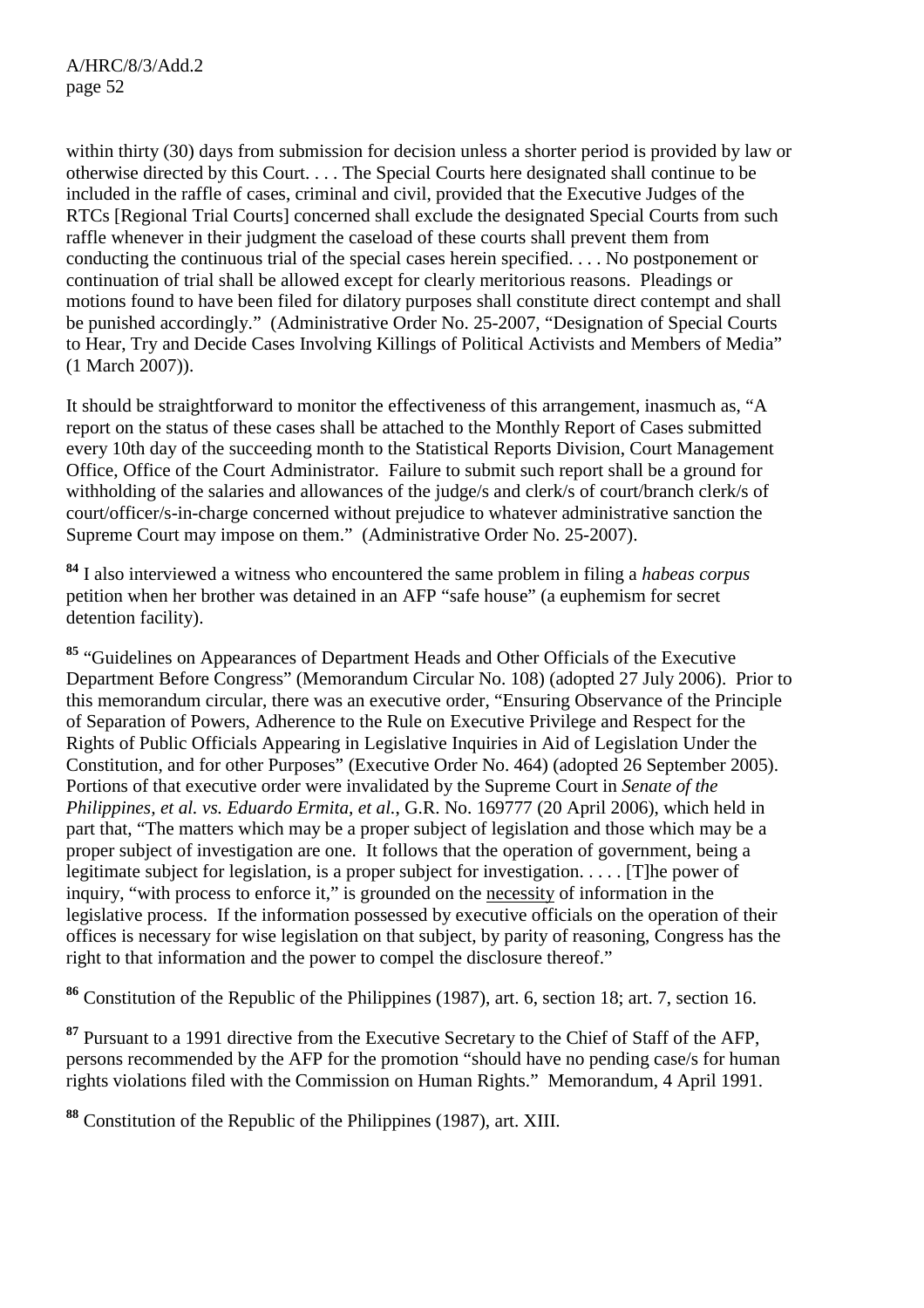**<sup>89</sup>** The CHRP's staff numbers roughly 600, with half in the central office and half in the regional offices, each of which has roughly 30 staff. Only about 10 percent of regional staff work as investigators. There are many examples of how inadequate resources impede investigations. Offices have few vehicles and work under gasoline allowances so strict as to inhibit investigations in rural areas. The CHRP is seldom able to provide victim assistance in excess of a bus fare, limiting its ability to help victims and potential witnesses to relocate. Only the central office has access to doctors for conducting autopsies, and regional offices have essentially no capacity for dealing with physical evidence.

**<sup>90</sup>** "CHR to set up P25-M forensic center," GMA News TV (3/10/07); Letter from the Philippine Mission to the United Nations, dated 23 May 2007.

**<sup>91</sup>** These measures include the President's establishment of the Melo Commission (Administrative Order No. 157, "Creating an Independent Commission to Address Media and Activist Killings" (21 August 2006)), the establishment of a Presidential Human Rights Committee (Administrative Order No. 29 (27 January 2007); Administrative Order No. 163 (8 December 2006)), the President's instruction to the Secretaries of Justice and the Department of National Defense to coordinate with the CHRP in constituting a "Joint Fact-Finding body" (Statement of the President, dated 31 January 2007; Memorandum from Executive Secretary Eduardo R. Ermita, dated 31 January 2007), the AFP's establishment of a Human Rights Office in February 2007, the Supreme Court's establishment of special courts, the directive issued by the AFP on command responsibility, the DOJ's measures to strengthen the witness protection program (Memorandum to the President, 19 February 2007), and the Supreme Court Chief Justice's convening of a National Consultative Summit on Extrajudicial Killings and Forced Disappearances in July 2007.

<sup>92</sup> I have read with great interest the analyses of recommendations of several bodies and organizations, including the Melo Commission ("Initial Report" (February 2007)), Amnesty International ("Philippines: Political Killings, Human Rights and the Peace Process" (15 August 2006)), and Human Rights Watch ("Scared Silent: Impunity for Extrajudicial Killings in the Philippines" (June 2007)).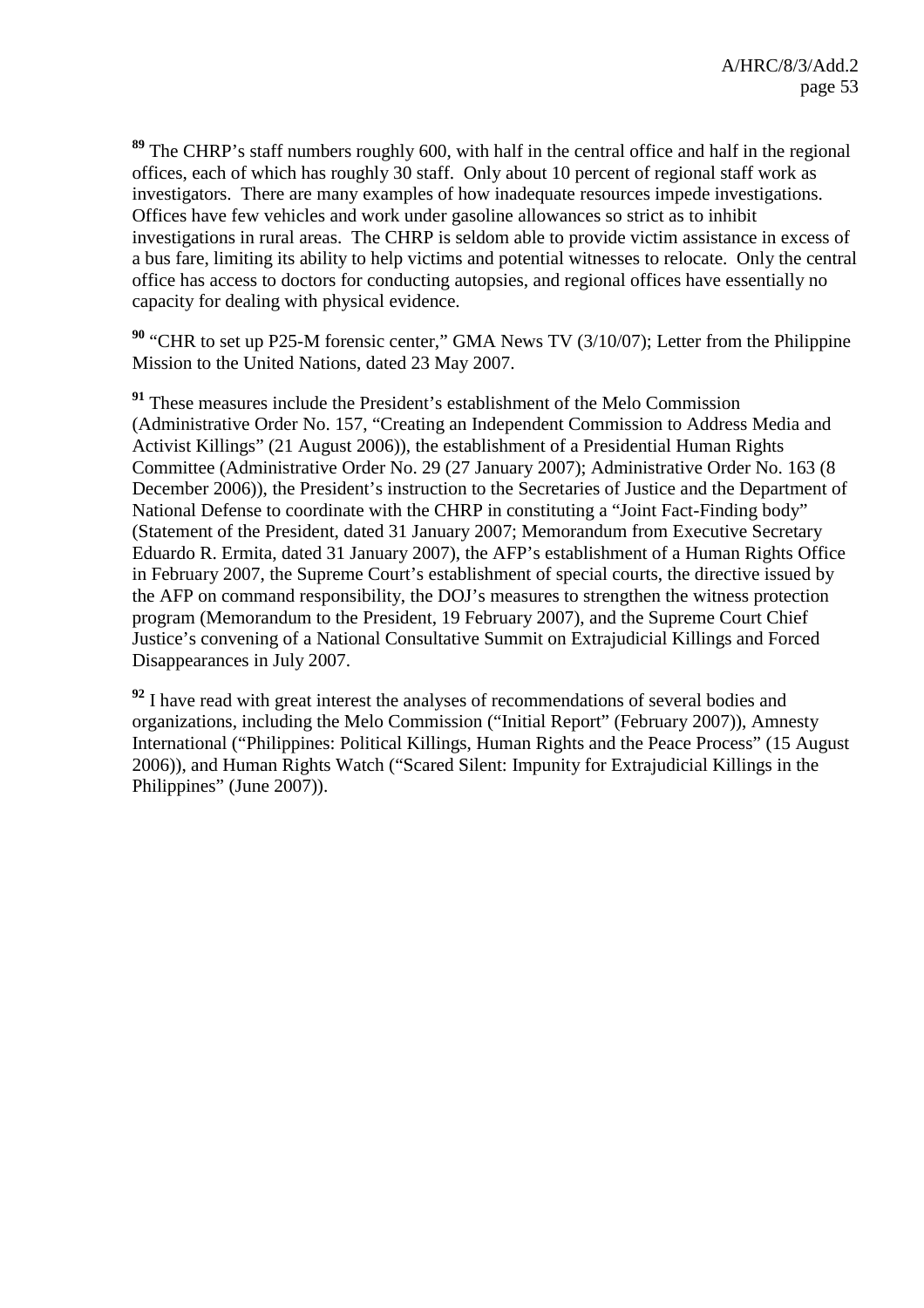## **Appendix A**

## **INDIVIDUAL CASE STUDIES**

#### **Nelson Asucena**

1. This case illustrates an approach to counterinsurgency used in the Cagayan Valley Region.

2. Nelson Asucena was killed on 13 December 2006 in Barangay San Juan, Rizal, Cagayan, Cagayan Valley region. At roughly ten o'clock that night, he and his family were awakened by barking dogs. Someone called for him to come out. His father stopped him from opening the door, but he replied that it was the voice of Lt. Marcelo Pascua. He opened the door and went outside with a lamp. There were six persons outside — Pascua in a combat uniform and five others in bonnets (i.e., ski masks), black long-sleeved shirts and combat boots. They told him to put out the light or put it back inside. The six men asked to have some food cooked for them. Then the six men changed their minds and said to serve coffee rather than food, because it would be faster. When his mother was about to make coffee, a man called for Nelson to bring out water, but his father did so instead and then went inside to prepare cups for coffee. Then as he was preparing the cups, he had only put two cups on the platter, but the soldiers already called again for Nelson to come and get the water glasses.

3. Nelson went outside. A few seconds later, his family members heard the loading or cocking of a gun. Then they heard him make some sort of exclamation. Then they heard gun shots. His father and mother went outside and saw their son on the ground. The six men were nowhere to be seen.

4. The witness with whom I spoke was uncertain as to the reason for the killing, but other information shared is suggestive.

5. On the morning of November 26, Lt. Pascua had come to the house, looking for Nelson but finding only his mother. She said that he was in the field preparing it to plant corn. She called for him, and he came home. Lt. Pascua asked him to "surrender". He said, "All I have is my bolo and my plow. I am a civilian, youth chairman of the barangay." Lt. Pascua responded, "Then you'd better take care of yourself."

6. Nelson was chairman of the barangay's Youth Council (Sanguniang Kabataan). He was also a member of Anakbayan, a youth organization that is part of the BAYAN coalition. The witness stated Nelson had not been a member of the NPA.

7. The witness said that there is some NPA presence in the area, with NPA fighters sometimes passing through the barangay, but that there had not been any recent encounters between the AFP and NPA. (This is consistent with incident data provided by the AFP. According to AFP records, in the period from 2000 to the present, there have been numerous, serious engagements between the AFP and the NPA to the north of this area (in the municipalities of Gattaran and Lasam) and to its south (in the municipalities of Balbalan and Pinukpuk, Kalinga, Cordillera Administrative Region). These municipalities are, however, some 30 kilometers from Barangay San Juan. The AFP records do not disclose any armed encounters in Barangay San Juan itself, and the last encounter in neighboring Barangay Bural took place in January 2004 (no casualties). More serious and persistent encounters took place in neighboring areas of the municipality of Sto Nino; however, these had become infrequent by 2001. (Source: CD labeled "Reference Materials on Unexplained Killings (Jan 2007)" provided by the AFP with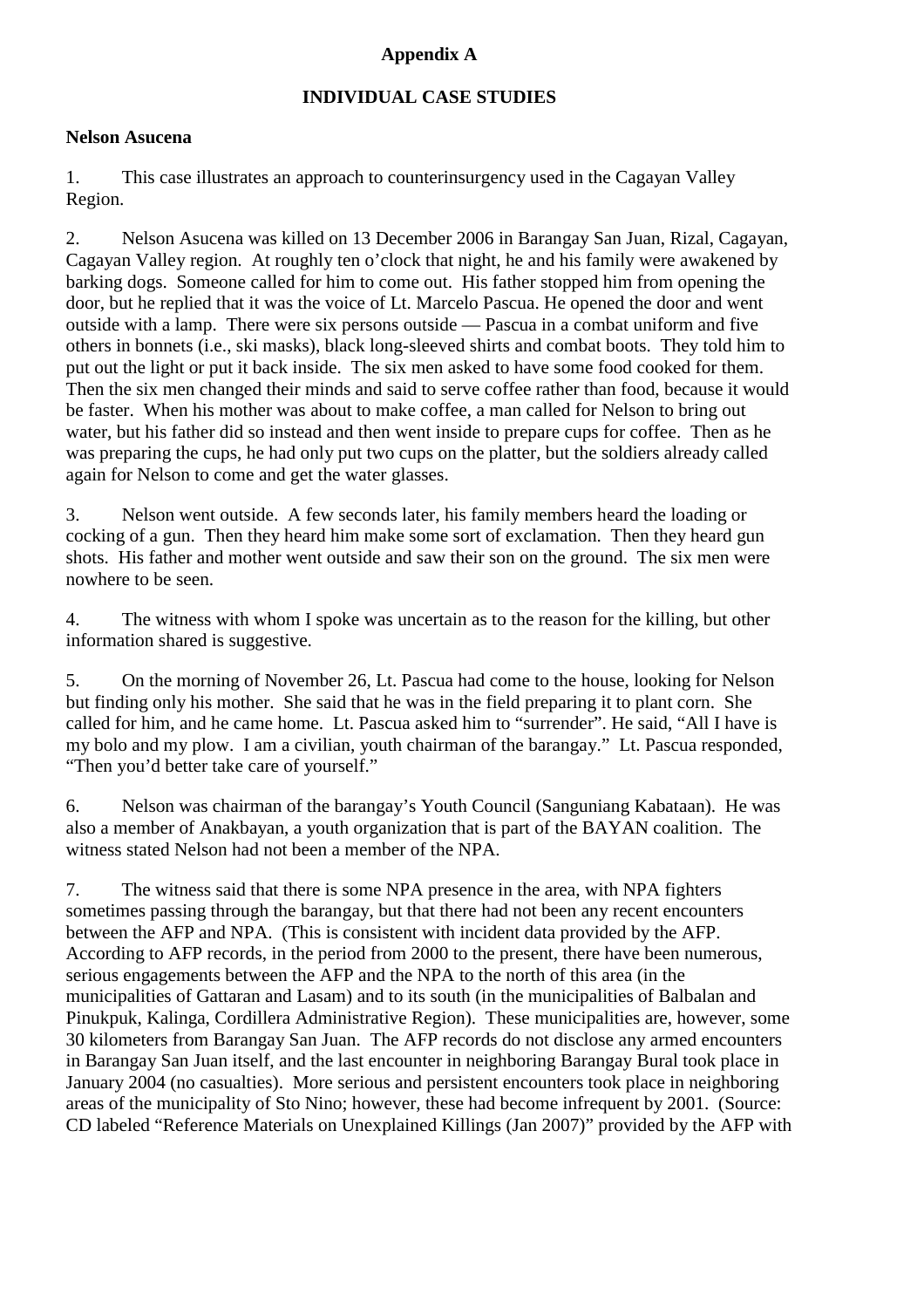various files contributing to "chronology of [NPA-related] violent incidents" from 2000 to 2006; the data for 2006 appear incomplete.))

8. On November 24, soldiers from the Alpha Company of the 21st Infantry Battalion of the Army had conducted a meeting in the barangay. At the meeting, soldiers explained their program on the insurgency. During the meeting, they conducted a census, gathering the names and nicknames of all who attended. The soldiers asked what the problems in the community were. People answered regarding a health center and the need to fix the roads. The soldiers asked how they could fix the roads when the NPA destroys the machinery. One resident responded that this had happened once, but now they were not around, so why not fix the roads? The soldiers also spoke about how the CPP/NPA/NDF members were deceptive. Nelson's father stood up and asked why they didn't arrest them if they were so deceptive. A soldier responded, "How can we arrest them when they are legal organizations?" (I clarified that this was just a question and answer session; there was no PowerPoint presentation.)

9. On November 25, the soldiers took two residents who were former members of the NPA to a military base in Tuao. (The two were released in December, before Christmas.)

10. Other than in the context of the meeting, the witness was unaware of any census having been conducted. However, the houses of the barangay were far apart from each other, so it would be difficult to know for certain. (For context, according to census data, as of 1 May 2000, Barangay San Juan had a population of 408 in 76 households.) I learned from other witnesses that censuses have been conducted by soldiers in some other parts of Cagayan province.

11. Later on, the soldiers assigned some of the residents to a CAFGU. According to information from people still living in the area, nothing has come of this. The persons assigned to the CAFGU have received information that they will be trained, but nothing has happened so far. (If the second hand information received by the witness is accurate, this appears to be fairly unusual; other witnesses, including ones from Cagayan province, referred to individuals volunteering for and then serving in CAFGUs.)

12. After the killing, Nelson's family immediately requested help from the neighbors and barangay officials. In the morning, barangay officials followed visible foot prints from where the men who killed Nelson had been standing to Barangay Bural, a neighboring barangay in which the soldiers had been staying.

13. Nelson's father gave a statement to the barangay officials, but he was afraid to talk to the PNP. So the barangay officials took his statement and then relayed it to the police. (According to the AFP, "The killing was reported only on 151100 December 2006 [15 December 2006 at 11:00am] by Brgy Chairman Froilan P Dassil by text message. Reportedly, the PNP unit of Rizal under P/Insp Balisi has invited the parents of the victim to shed light on the matter but they did not cooperate. KARAPATAN kept the couple and advised them to go instead to the Bombo Radyo to air grievances. Additional information disclosed that Charles Valencia, a KARAPATAN lawyer, filed a human rights case against 2LT PASCUA without doing investigation." ("Status of Cases of Regular Members, CAFGUs, Suspected Military Assets and Units of the AFP Implicated/Involved in the Killing of Militants (from 2001 – 8 March 2007)",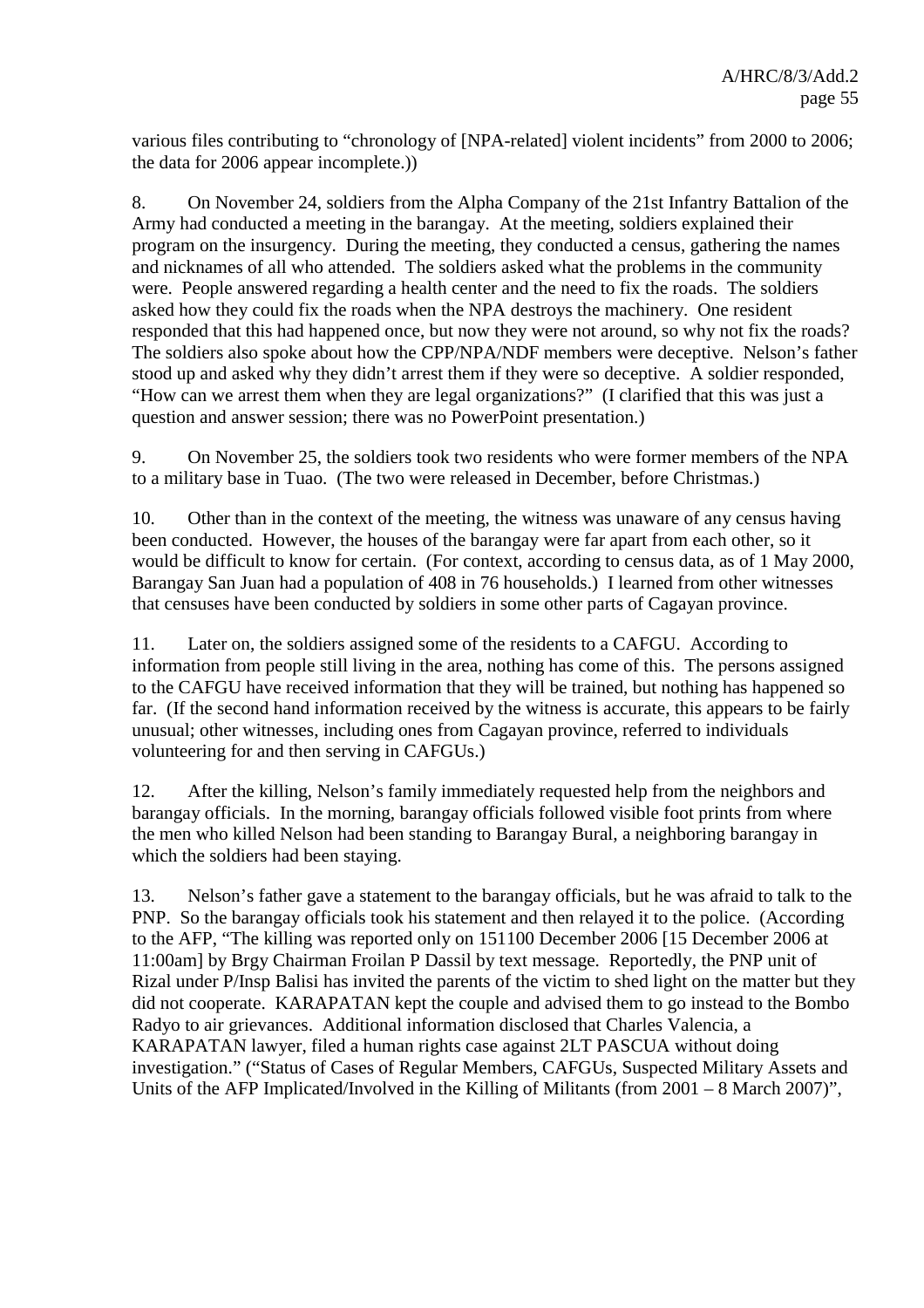## A/HRC/8/3/Add.2 page 56

AFP Human Rights Office, enclosed in letter from Philippine Mission to the United Nations, dated 23 May 2007).)

14. Nelson's father went to the municipality to request a death certificate, but he refused to accept it because it listed the cause of death as malaria. The mayor and colonel were asking where was the medical report on the body. But no medical examination had been carried out, because they could not carry the body to the city. The place where Nelson was killed was near the family's "field house" (a small hut near their fields as opposed to their real house in the barangay proper). It was a long way to the nearest jeepney stop and getting there would have required traversing a river while it was running high and strong. So they buried him in their backyard.

15. Despite the family's initial reluctance, they ultimately made complaints to the CHRP, the PNP, and the Regional State Prosecutor in Tuguegarao, the capital city of Cagayan. Without a death certificate, these complaints proved difficult to make, and the witnesses are unaware of any progress in the case. They have requested the CHRP's assistance in having the body exhumed so that an autopsy can be conducted.

16. The AFP has provided an account of its participation in subsequent investigations:

"On 20 January 2007, a letter signed by Rev Emery V Cadiz of the KARAPATAN-CV Chapter was sent to Rizal Mayor Raul Dela Cruz informing him that the KARAPATAN in coordination with the CHR Office in Region 2 will conduct their investigation on 20- 21 January 2007.

"On 190800 January 2007, a group of people with two foreigners: Emily Totenberg, a U.S. national claiming to be a member of the Green for International Press; and a Japanese who claimed he was a student of UP-Diliman, on board a passenger jeep arrived in Sicalao, Lasam, Cagayan. They are reportedly from KARAPATAN led by an unidentified person who introduced herself as a student of UP who was working on her doctorate degree. They were stopped by elements of 21IB for routine inspection and as the two foreigners could not presne their passports, they were advised to go back. It as observed that most of the members of the group were the usual militant persons in the province of Cagayan.

"On 19 and 20 February 2007, the Philippine Daily Inquirer published articles alleging that the group of 2LT MARCELO PASCUA PA was responsible for the klling of Mr. Asucena. . . .

"The Commanding Officer reported that the allegations are not true. The unit submitted to CSAFP an initial report and pursuant to a personal inquiry with the CO, 21st IB, presently the unit is willing to get certifications from witneses that 2LT PASCUA was with some officials and teachers of the barangay during the reported date of the incident. There is no subpoena yet issued by the prosecutor in the area."

("Status of Cases of Regular Members, CAFGUs, Suspected Military Assets and Units of the AFP Implicated/Involved in the Killing of Militants (from 2001 – 8 March 2007)",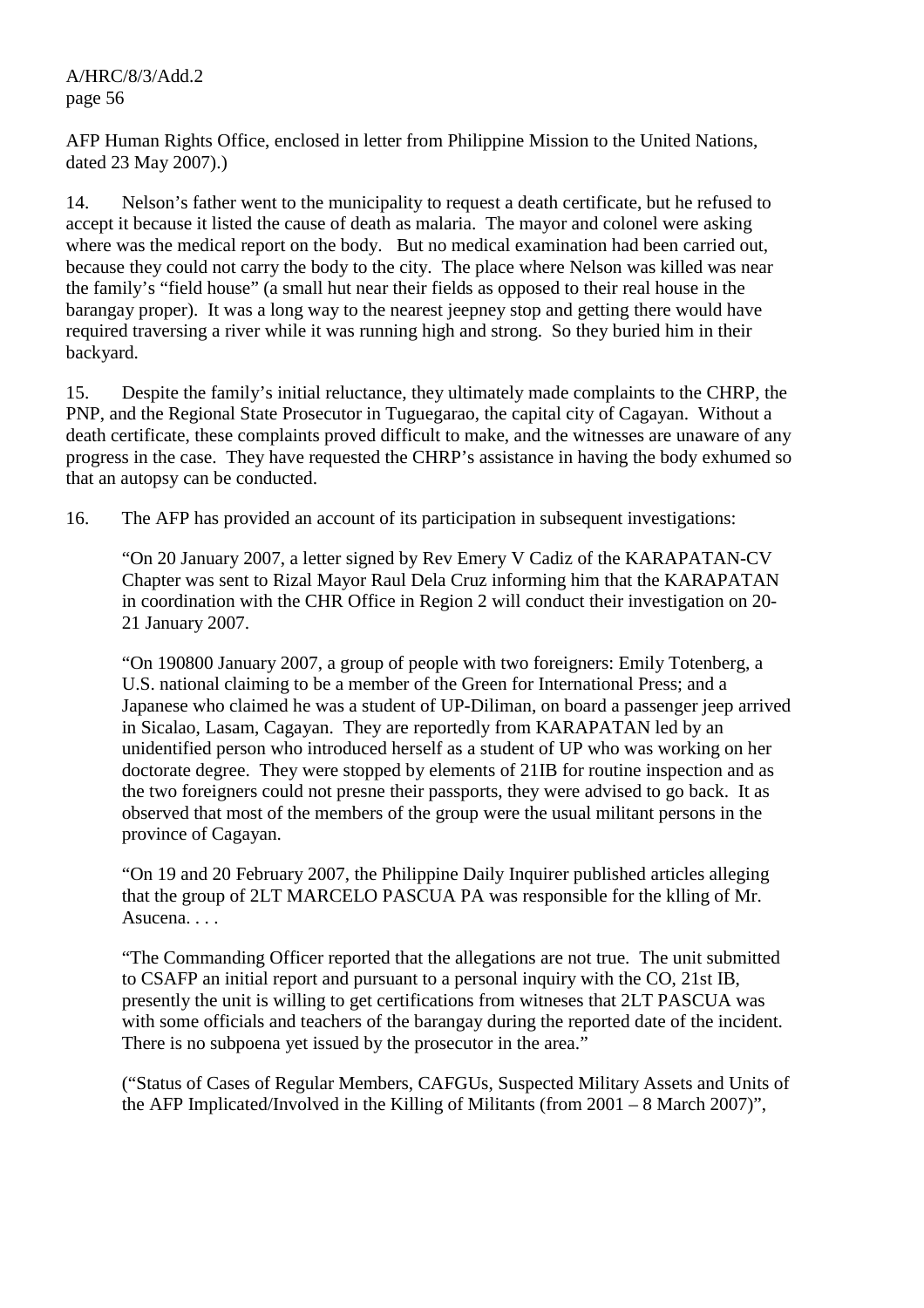AFP Human Rights Office, enclosed in letter from Philippine Mission to the United Nations, dated 23 May 2007.)

#### **James Ayunga**

17. This case illustrates an approach to counterinsurgency used in the Central Luzon Region.

18. James Ayunga was a leader in the Alyansa ng Magbubukid sa Ginang Luzon (AMGL), a local chapter of the Kilusang Magbubukid ng Pilipinas (KMP), a peasant organization that belongs to the BAYAN coalition, and a barangay council member in Barangay Culong, Guimba, Nueva Ecija, Central Luzon. (For context, according to the census data, as of 1 May 2000, Barangay Culong had a population of 1,447 in 322 households.)

19. In June 2006, a military detachment (from the 71st Infantry Battalion of the Army) was established in his barangay. It called a community assembly. At the assembly, soldiers said that they were there to maintain peace and order and asked members of the audience who belonged to the civil society organizations to provide their names, but nobody volunteered. Then the soldiers conducted a door-to-door census, asking the names of inhabitants, their occupations, etc.

20. By July, soldiers had made a list based on the census and started calling everyone on the list to be interrogated, one by one. The first ones called were local members of the KMP. The interrogations would happen in the house rented by the detachment and would involve torture, including punching people in the belly and putting plastic over their heads. Among those who were called were his parents and other relatives who belong to civil society organizations. They were asked where he could be found, because they had information that he was a full-time organizer for AMGL, so he was not then in the barangay. His daughter and son-in-law were afraid for him, because they had been called to the detachment and tortured, so they told him not to return to the village, and then they decided to leave the village as well.

21. Their fears were confirmed by the killing in their village of a barangay council member who had also been a leader of KMP. (Presumably, based on other reports, this was July Vasquez, who was killed on 16 August 2006.) Mr. Vasquez had been called by the soldiers and was interrogated. The interrogation scared him, so he left the area for two weeks. When he returned, the soldiers put up a detachment near his house and killed him that night. The soldiers suspected that he had been with the NPA. (According to the AFP, "On 161900 Aug, three (3) CTs shot to death Brgy Councilman July VASQUEZ in Brgy Culong, Guimba, Nueva Ecija. Reportedly, the CTs were asking him if they could utilize his residence as resting place whenever they pass by, whom he rejected. The victim request to arrange for the establisment of an Army Detachment in their brgy." (CD labeled "Reference Materials on Unexplained Killings (Jan 2007)" provided by the AFP).)

22. From people who remained in the village, the witness understood that the soldiers spent three days in late August surveilling the family's (abandoned) house. The soldiers regularly rode around the area on motorcycles dressed in civilian clothes. Despite their civilian dress, the individual soldiers were recognized by neighbors. The soldiers burned down the house on 29 August 2006. This was interpreted as a means of demonstrating the consequences of evading interrogation.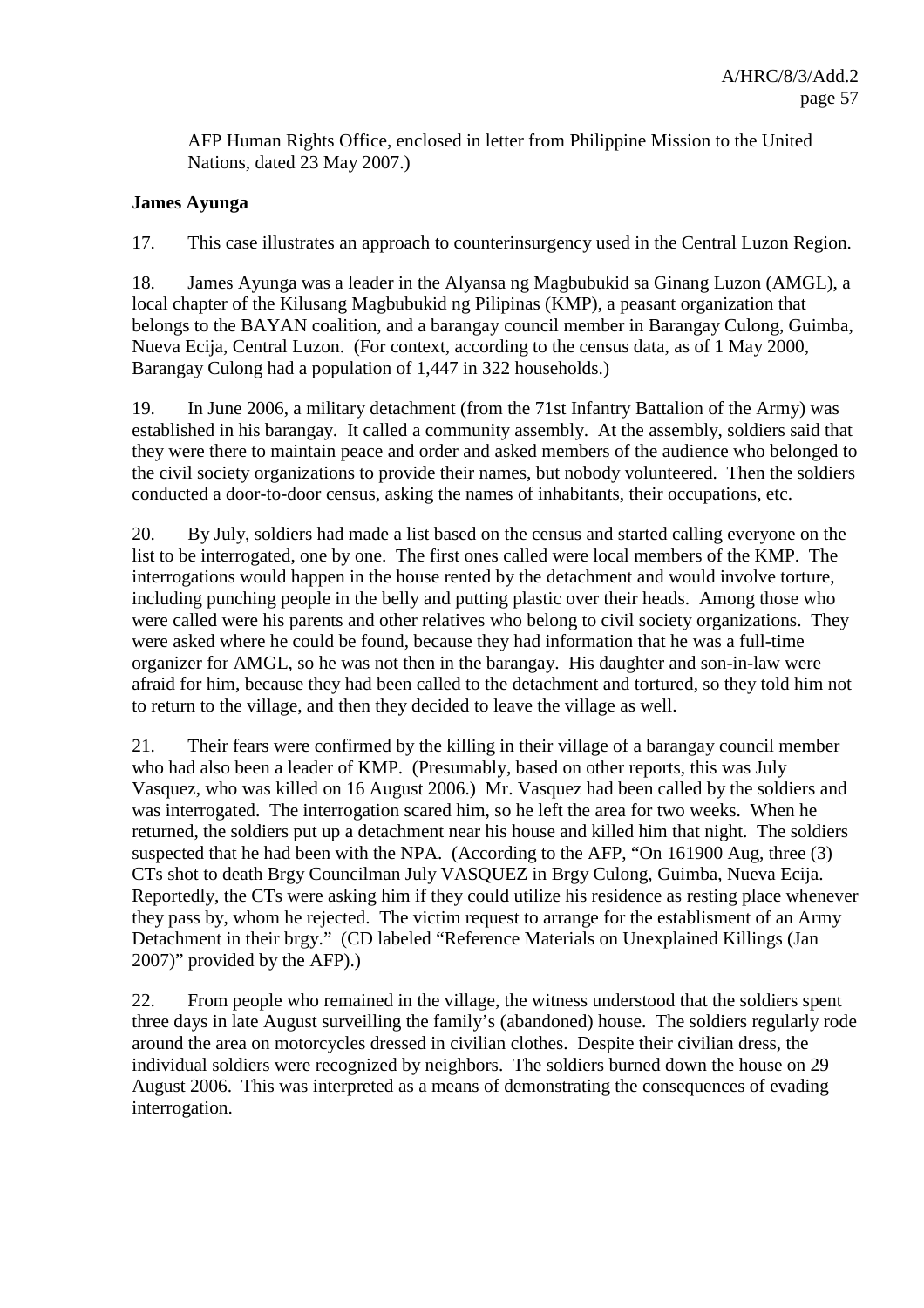A/HRC/8/3/Add.2 page 58

23. On 4 November 2006, a community meeting was called by the soldiers. (I clarified that no pamphlets were used for vilification in this area.) They announced that since Mr. Ayunga would not report, he was "wanted". They said that if they saw him, they would kill him. The reason they gave was that he was an NPA commander. They gave as evidence the fact that he was not residing in the village and that he had not shown up to clear his name. (In this area, extended families typically live in a "compound" — a lot with several houses — so it is considered especially suspicious when a family member is missing. The assumption soldiers make is that the person missing is with the NPA.)

24. According to the witness with whom I spoke, in the past, NPA fighters would pass through and be given food and sometimes accommodation. People were afraid of not accommodating NPAs for fear of what would happen. However, since the last quarter of 2003, there have not been any NPAs around. And there have been no encounters whatsoever between the AFP and the NPA in the time since the soldiers set up their detachment in the barangay. (This account is consistent with incident data provided by the AFP. According to AFP records, in the period from 2000 to the present, there has been a high intensity of engagement between the AFP and the NPA to its north (in the municipalities of Cuyapo, Lupao, and Umingan, but especially in Carranglan) and to the southwest (in and around Tarlac City). These areas are 15 to 30 kilometers from Barangay Culong. The closest areas that have seen actual armed encounters between the AFP and NPA are Barangay San Pascual, Sto Domingo, Nueva Ecija (February 2000) and Barangay Gabaldon, Munoz City, Nueva Ecija (July 2003), though neither resulted in casualties. The NPA is also recorded as having stopped a vehicle to free detained NPA members in a neighboring barangay in July 2005. The only incident the AFP records as having occurred in Barangay Culong concerns the killing of July Vasquez, discussed above. (CD labeled "Reference Materials on Unexplained Killings (Jan 2007)" provided by the AFP with various files contributing to "chronology of [NPA-related] violent incidents" from 2000 to 2006; the data for 2006 appear incomplete.))

25. A Barangay Defense System has been setup 10 meters from Mr. Ayunga's house. The BDS is a converted bus stop, walled in by sand bags stacked five high and painted green, like camouflage. (I was also provided photographs of various BDS posts.) All the people of the barangay are compelled to take part in the BDS, and a schedule is setup. Usually only men have to participate, but if they cannot join, the wife must, and otherwise the children. Participants took an oath but did not receive training. The BDS is armed with confiscated shot guns. Contributions are gathered from every household for coffee and snacks for the people working in the BDS. The witness also provided a great deal of testimony about the setting up and movement of detachments and the conduct of surveillance, some of which is reflected in the main text of this report.

26. Given that he has survived, Task Force Usig has not investigated the case of James Ayunga. It has also excluded the case of July Vasquez from its remit on the grounds that an (unspecified) "other motive" was behind his killing. (Annex E of "Task Force 'Usig'" document provided by Government.)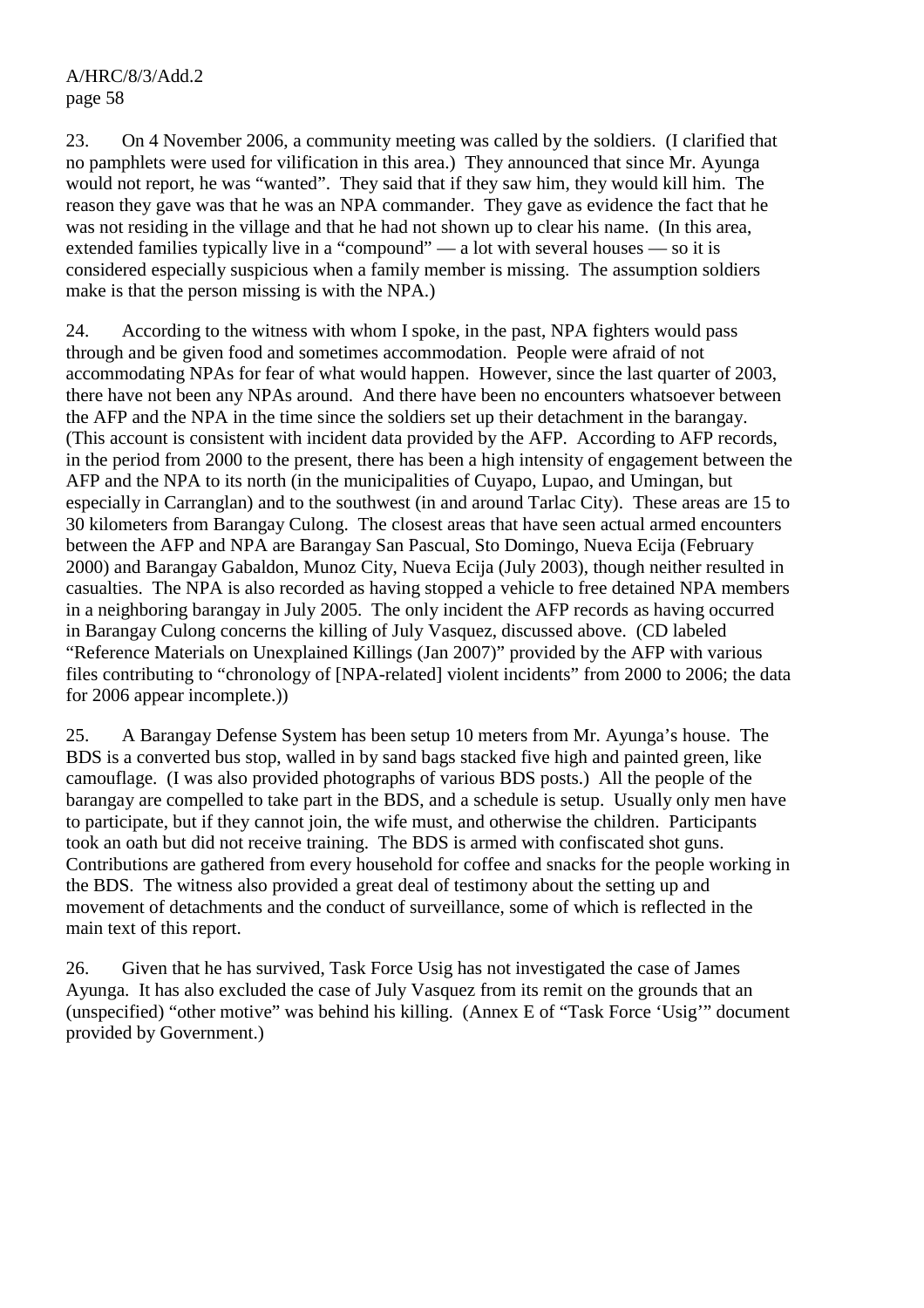## **Victims of the Davao Death Squad**

27. The following table analyzes some key elements of 7 of the cases for which I interviewed witnesses or family members of victims of the Davao Death Squad (DDS). I excluded several cases, either due to inadequate information or because the killings appeared likely to be due to personal grudges.

| Case           | <b>Apparent</b>   | <b>Prior warnings</b>        | <b>Conduct of the hit</b> |                   |
|----------------|-------------------|------------------------------|---------------------------|-------------------|
|                | reason for        |                              | men                       | location of the   |
|                | killing           |                              |                           | killing           |
| 1              | Mistaken          | The mother had been          | Two men on                | In house, in the  |
|                | identity          | warned that one of her       | motorcycle, got off       | morning           |
|                |                   | sons' friends should not     | and entered house,        |                   |
|                |                   | come over, because he        | and shot them (no         |                   |
|                |                   | was "on the list".           | bonnets)                  |                   |
| $\overline{2}$ | Petty theft       | On his radio show, the       | Three men ran after       | On the street, in |
|                |                   | mayor said that he           | the victim on the         | the morning       |
|                |                   | doubted the victim would     | street, and shot him      |                   |
|                |                   | live through the week,       | (no bonnets)              |                   |
|                |                   | given the (petty) theft that |                           |                   |
|                |                   | he had just committed.       |                           |                   |
|                |                   | Earlier, a member of the     |                           |                   |
|                |                   | barangay council had told    |                           |                   |
|                |                   | him to leave Davao and       |                           |                   |
|                |                   | had separately told his      |                           |                   |
|                |                   | mother that she should       |                           |                   |
|                |                   | safe-keep her son because    |                           |                   |
|                |                   | he would be the next         |                           |                   |
|                |                   | killed.                      |                           |                   |
| 3              | A murder case     | The victim's brother was     | While outside,            | On the street, in |
|                | against him had   | told by a police officer     | someone put an arm        | the afternoon     |
|                | been dismissed,   | that he (the victim) would   | around him and            |                   |
|                | but the police    | be taken.                    | stabbed him. (no          |                   |
|                | still thought he  |                              | bonnet)                   |                   |
|                | was               |                              |                           |                   |
|                | responsible       |                              |                           |                   |
| 4              | Not apparent.     | He had not received any      | Two men on                | On the street, in |
|                |                   | warnings personally, but a   | motorcycle followed       | front of a police |
|                |                   | friend who he was with       | him, got off and          | station, at night |
|                |                   | had previously received a    | tabbed him (no            |                   |
|                |                   | warning from the             | bonnets)                  |                   |
|                |                   | barangay captain that he     |                           |                   |
|                |                   | should leave because he      |                           |                   |
|                |                   | was a target.                |                           |                   |
| 5              | Accused of a      | Police officer had told      | A man stabbed him         | In a public       |
|                | petty theft (cell | mother that he would be      | to death.                 | market, in the    |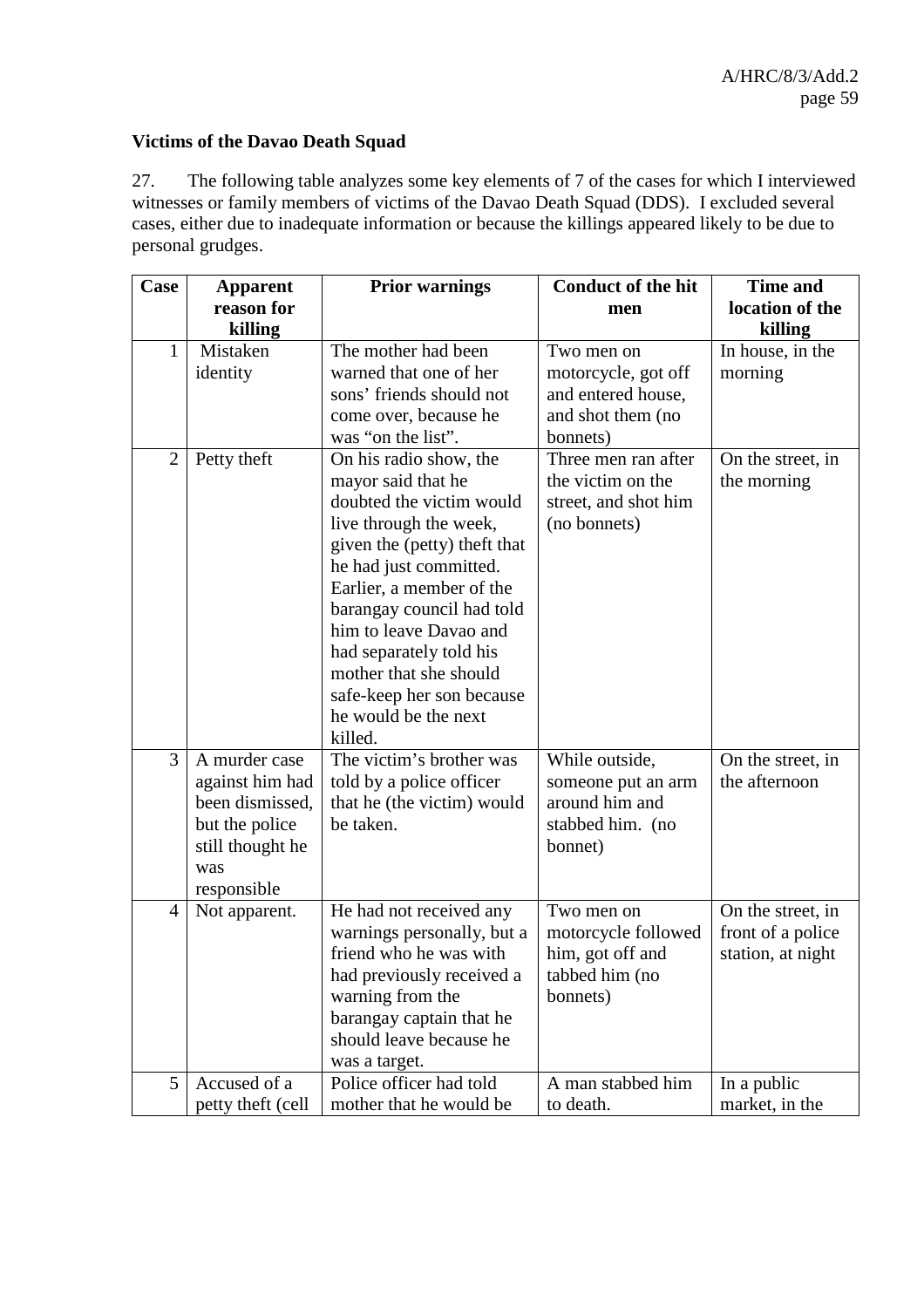A/HRC/8/3/Add.2 page 60

|   | phone)        | killed.                    |                        | evening           |
|---|---------------|----------------------------|------------------------|-------------------|
|   |               |                            | (I did not clarify     |                   |
|   |               |                            | whether it is known    |                   |
|   |               |                            | whether the            |                   |
|   |               |                            | perpetrator was        |                   |
|   |               |                            | wearing a bonnet.)     |                   |
| 6 | Car washing   | About two weeks before     | A motorcycle           | On the street, in |
|   |               | the killing, a man warned  | carrying a driver and  | the afternoon     |
|   |               | the victim to stop car     | a passenger pulled     |                   |
|   |               | washing, because it was    | up next to him while   |                   |
|   |               | an eyesore. (The victim    | he was working.        |                   |
|   |               | would wash and watched     | The passenger got      |                   |
|   |               | cars parked at an          | off the motorcycle,    |                   |
|   |               | establishment and then     | walked up to the       |                   |
|   |               | seek payment when the      | victim and stabbed     |                   |
|   |               | owners returned. His       | him in the chest.      |                   |
|   |               | entrepreneurial efforts    | (no bonnets)           |                   |
|   |               | were sometimes             |                        |                   |
|   |               | appreciated; sometimes     |                        |                   |
|   |               | not.) The man said that if |                        |                   |
|   |               | he did not stop, they      |                        |                   |
|   |               | would make an example      |                        |                   |
|   |               | of him.                    |                        |                   |
| 7 | Various petty | Barangay police have       | $N/A$ : At the time of | N/A               |
|   | thefts        | warned mother that he      | my visit, he had not   |                   |
|   |               | will be the next. Police   | been killed.           |                   |
|   |               | officer warned him that he |                        |                   |
|   |               | was on the "order of       |                        |                   |
|   |               | battle".                   |                        |                   |

## **Alice Omengan-Claver and Constancio Clever**

28. These cases illustrate the complexities of the involvement of the PNP and of prosecutors in the Government's counterinsurgency efforts.

29. On 31 July 2006, Alice Omengan-Claver and Dr. Constancio Clever were shot repeatedly; Alice died later that day. Her death and the threats to his life may be best understood in the context of their involvement in the community and of other events that have taken place.

30. Alice had previously been on the staff of the Cordillera Peoples' Alliance in Manila, and was a supporter of Bayan Muna. She was also an officer of the Parent-Teachers-Community Associations of their children's schools. Constancio is a surgeon and family physician. He founded the Community Health Concerns for Kalinga, which setup health programs in 17 barangays of Kalinga. He is the Chairperson of Bayan Muna – Kalinga, the Vice Chairperson of the Cordillera Peoples' Alliance – Kalinga Chapter, Chairman of the Board of the Philippine National Red Cross – Kalinga, a member of the Kalinga Medical Society, and a member of the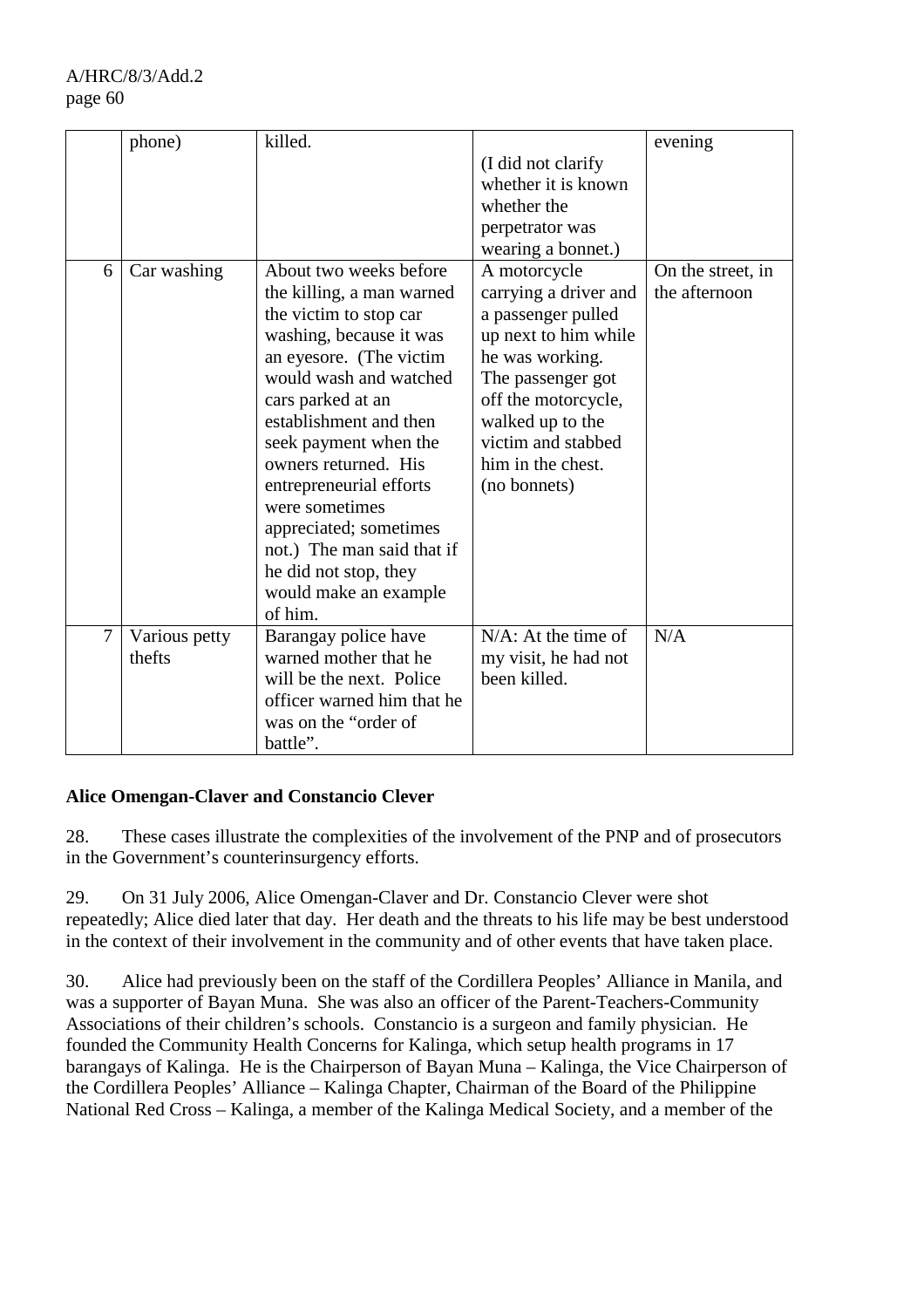Philippine Academy of Family Physicians. Despite recent statements by officials, my understanding is that Alice and Constancio have stated that they were never members of the NDF.

31. In March 2006, Pedro Ramos became the new provincial commander of PNP-Kalinga. Prior to the attack on Alice and Constancio, there had been 16 unsolved killings during the time that Ramos held the post.

32. According to one source, the provincial Inter-Agency Legal Action Group (IALAG) met with the participation of security and intelligence agencies but without the participation of the prosecutor.

33. On 8 June 2006, Rafael "Markus" Bangit, Vice Chairperson of Bayan Muna – Kalinga Chapter and a close friend of Alice and Constancio, was killed by unidentified assailants riding in a van in Echague, Isabela Province, Cagayan Valley region. (Echague and Kalinga provinces border each other.)

34. Later that summer, Constancio was being interviewed live over Radio Natin on the Bayan Muna's views on the charter change issue. While the interview was going on, Alice received a text message reading, stating that "the doctor" does not seem to care about you or the children.

35. Four days prior to the attack, Constancio's clinic was plastered with anti-NPA leaflets of the sort used by the military to argue that the NPA was conducting a purge.

36. At around 6:45 in the morning of 31 July 2006, Alice and Constancio were driving their daughters to school in Barangay Bulanao, Tabuk City, Kalinga Province, Cordillera Administrative Region. Shortly after dropping off one daughter, a dark-colored van pulled in front of their car, and two armed men fired at its windshield. Alice and Constancio both received multiple gun shot wounds; their daughter was barely scratched. They were rushed to the Kalinga Provincial Hospital in Bulanao. Reportedly, Ramos tried to enter the surgical area, saying that he wanted "just to see whether they are still alive", but he was prevented from entering. Alice died later that day.

37. At about 7 in the morning, while they were undergoing treatment at the hospital, the radio station DZRH reported that they had both been killed. At 8:06am, Ramos made a radio report to General Raul Gonzales of the Cordillera Regional Police Command that Constancio was a "member of the NDF, Klg Baggas". At 8:15am, Gonzales was quoted as telling the media that, "Claver is a suspected member of the National Democratic Front".

38. The van fled in the direction of the Kaliga-Cagayan Valley border and Tuguegarao City. On this road, there are three AFP and PNP checkpoints. The checkpoints were never notified to stop the van. Reportedly, the Assistant Police Director Hoover Coyoy subsequently explained this omission by saying that "we didn't have load" on the pre-paid mobile phones. One police car did pursue the van, but it was called off.

39. Task Force Usig formed Task Force Bulanao to investigate the incident. The lead unit was the Criminal Investigation and Detection Group (CIDG).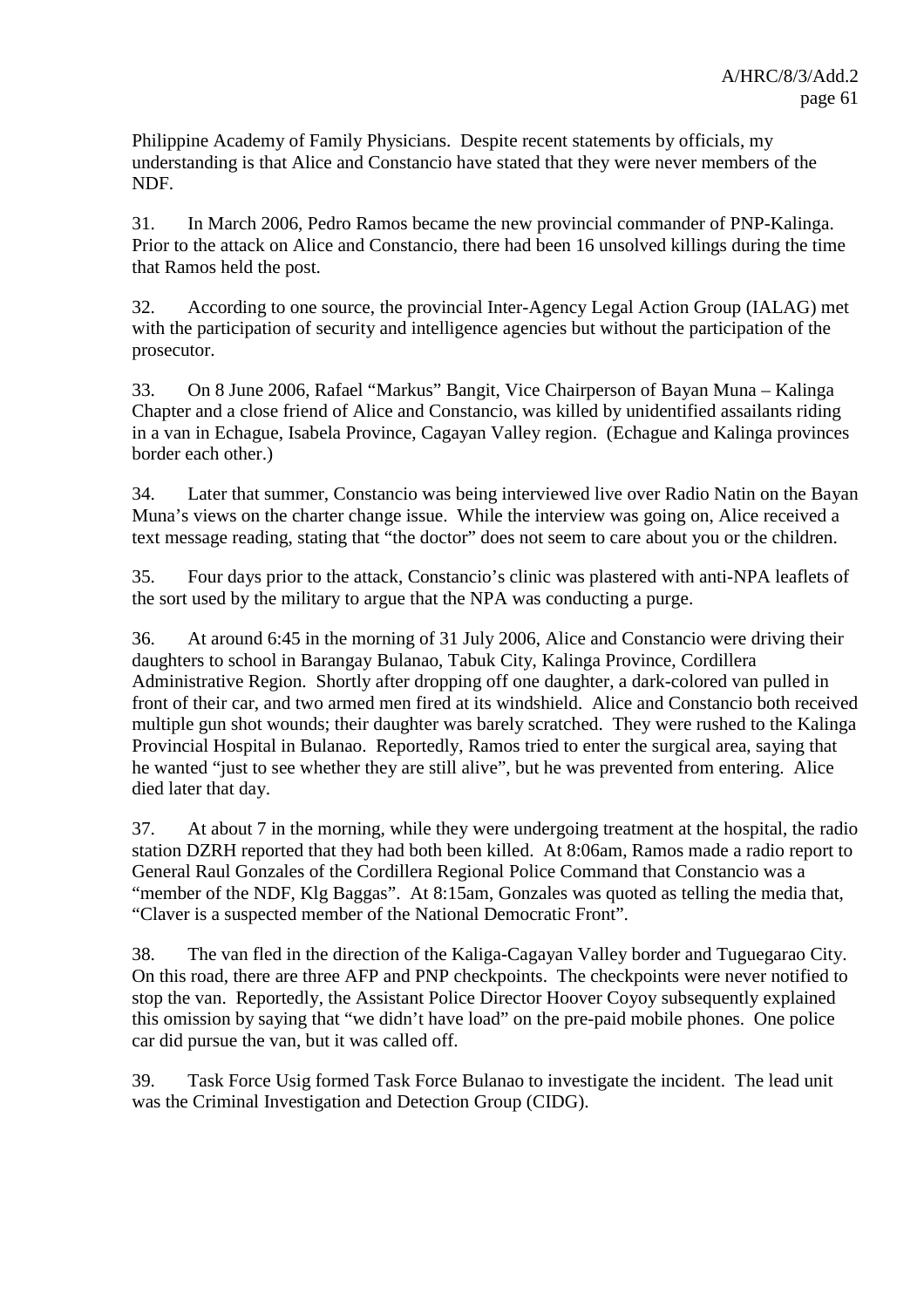## A/HRC/8/3/Add.2 page 62

40. After roughly one month, Ramos was recalled to the PNP national headquarters at Camp Crame and replaced as police chief by Col. Damian. One month later, Col. Damian was replaced by Romeo Abaring.

41. On 22 September 2006, Task Force Bulanao filed a case with prosecutor against Police Officer Jessie Caranto, who had been Ramos's bodyguard and driver.

42. On 28 September 2006, police under the command of Capt. Domallig, the chief of a PNP substation, disarmed and detained the CIDG members of Task Force Bulanao for roughly 9 hours. Later, Ramos arrived and ordered the checkpoints be setup to recapture them, though this failed.

43. The witnesses subsequently retracted their statements.

44. The PNP placed Ramos and Caranto on restricted movement for 90 days. (Caranto appears to have been held at the PNP national headquarters at Camp Crame.)

45. The Provincial Prosecutors Office of Kalinga chose to inhibit himself — i.e., disqualify himself from participating in the case — and transferred the case to the Regional Prosecutor's office. On 10 January 2007, the case was dismissed for insufficient evidence.

46. Threats against Constancio continued after the incident.

47. On 2 August 2006, Constancio received a text message, "May clearance ang tangkang pagpatay kay Dr. Claver kaya sabihin sa mga kapamilya na huwag silang magtiwala sa mga kapulisan dyan." (A clearance has been ordered to kill Dr. Claver. Inform the family not to trust the local police.)

48. In the first week of January 2007, members of the Kalinga Medical Society received text messages reading, "Pakisabi kay Dr Claver na mag-ingat dahil hindi siya titigilan, at may plano pang gamitin ang mga bata. Hindi ko na uulitin ang pag-contact sa inyo dahil baka mahalata ako". (Warn Dr. Claver to take care because they will keep going after him. They even are thinking of using the children. I will not contact you anymore because they might get suspicious.)

49. After Radio Natin broadcast an interview with Constancio, the station management received a text message, "Pakisabi po sobrang tapang ni Dr. Claver. At pati kayo, nakikiuto. Ingat lang kayo diyan taga Radio Natin. Kayo ang isusunod naming!" (Tell Dr. Claver that he is too outspoken. And you in Radio Natin are believing him! You better watch out or we'll put you next in our list.)

50. Over the past few months, "leaks" from the AFP to the local media have indicated that Constancio's name has been found in "captured ledger materials" of the NPA recording donations of his.

51. Task Force Usig has decided that the case of Alice Omengan-Claver does not fall within its remit on the grounds that an (unspecified) "other motive" was behind her killing. (Annex E of "Task Force 'Usig'" document provided by Government.)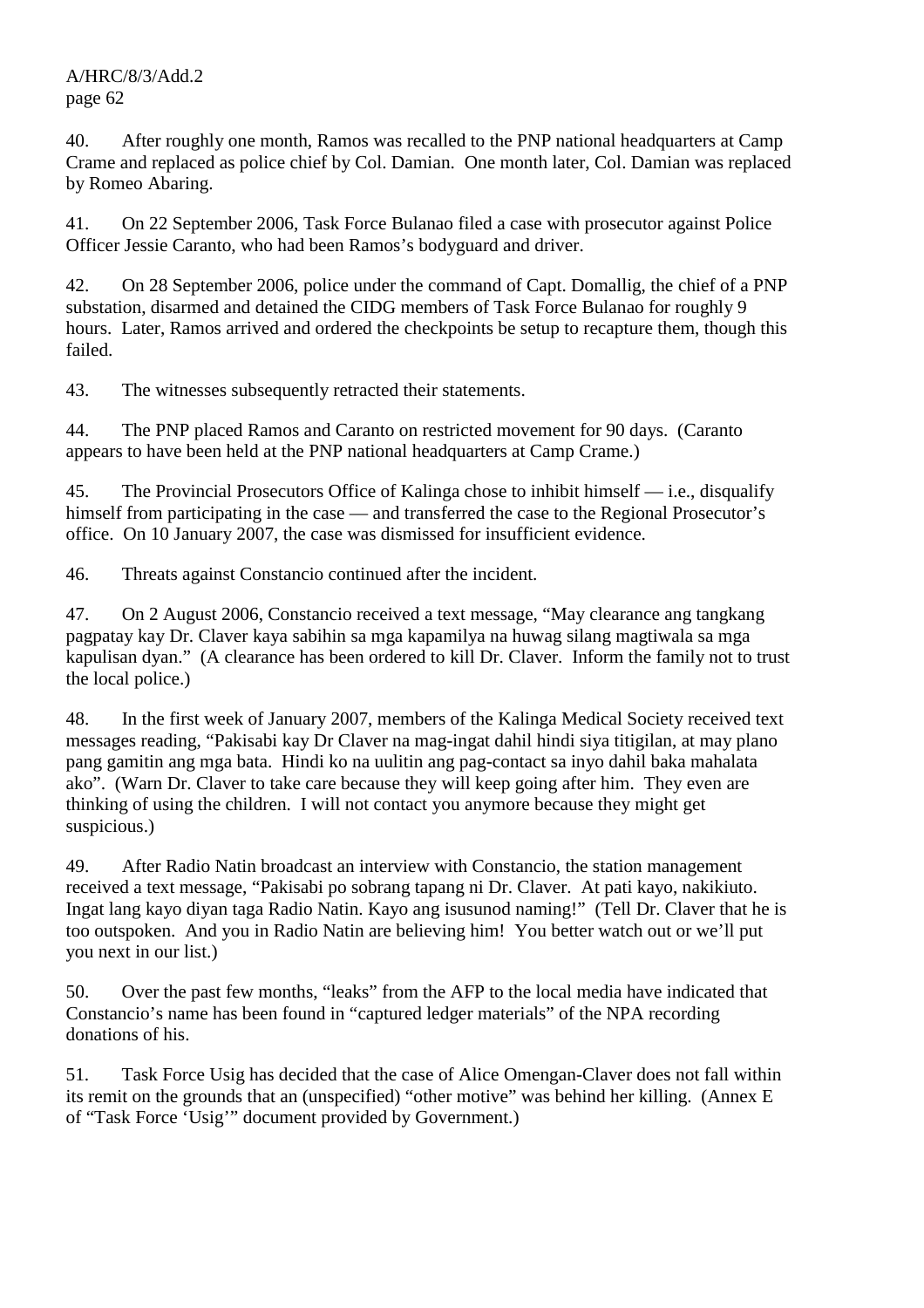52. Task Force Usig is overseeing the case of Rafael Bangit. It has reported that the case is "under investigation" and that, "The results of the ballistics/exam comparison done by Crime Lab pointed out that the spent shell and slugs of Cal. 45 recovered from the scene of Castillo in Echague and Bangit in San Isidro, both of Isabela came from the same firearms. This would indicate that the perpetrators in both crimes are the same people." With respect to the case of Madonna Castillo y Lucban, Task Force Usig has reported that she was "[k]illed by Armando Inong @ Justin/Rio & John Doe, member of SYP1 SECOM, Central Front, CVRC [i.e., Samahang Yunit Pampropaganda (propaganda unit) 1, South Eastern Command, Central Front, Cagayan Valley Regional Committee of the NPA]" and that the "[m]otive is purging of party members. The CTs [communist terrorists] believed that victim is already a military informant". A case against the alleged killer of Castillo was reportedly filed on 24 August 2006. (Annex PRO2 of "Task Force 'Usig' Synopsis" document provided by Government.)

53. The report of the NDFP Nominated Section of the JMC's Joint Secretariat discusses the complaint addressed to the JMC against the NDF for the Castillo case, and argues, *inter alia*, "The news report mentions the death bed declaration of the victim before she succumbed from her wounds, identifying her assailants before media practitioners who got her statement on tape. This can easily be verified by an impartial investigation of the incident. . . . Without taking into account the death bed declaration of the victim that here assailants were members of the 502nd Infantry Brigade of the Philippine Army, the police had closed the investigation." ("The Lies of GRP Officials on Extrajudicial Killings: Study by NDFP MC-JS of Twenty-Three (23) Complaints for Extrajudicial Killings Submitted to the GRP-NDFP Joint Monitoring Committee (JMC) that President Gloria Macapagal Arroyo, Task Force Usig and General Hermogenes Esperon are Blaming on the NDFP" (NDFP Human Rights Committee, 19 February 2007)).

54. I would consider the cases of Alice Omengan-Claver, Rafael Bangit, and Madonna Castillo y Lucban to all fall within the Task Force Usig's mandate and to all be in need of further investigation.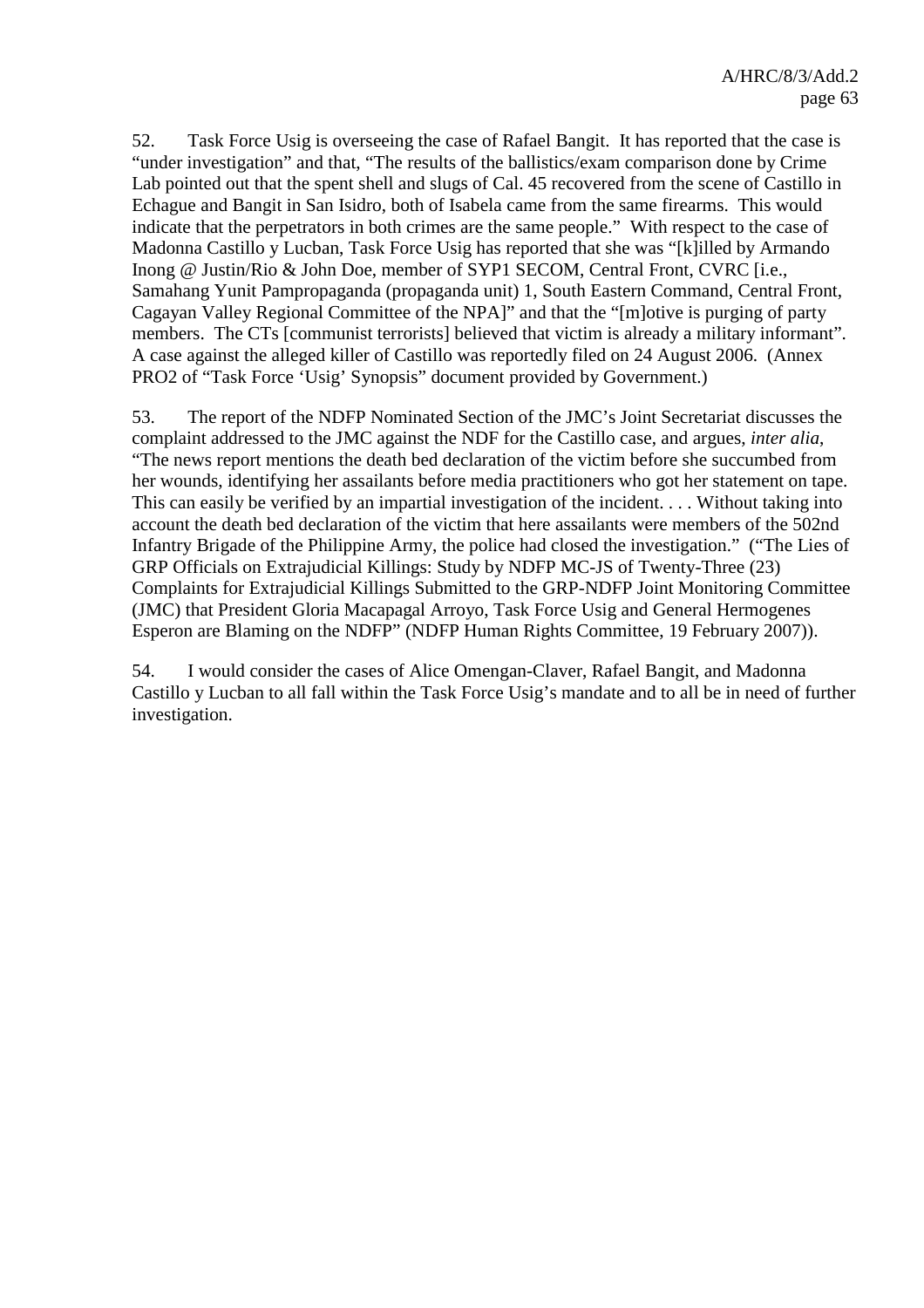#### **Appendix B**

#### **PROGRAMME OF THE VISIT**

1. I visited the Philippines upon the invitation of the Government from 12 to 21 February 2007. Most of my visit was spent in Manila, Baguio, and Davao.

2. I met with President Gloria Macapagal-Arroyo, the Executive Secretary, and members of her cabinet, including the Secretaries of Justice, Defense, and Foreign Affairs. I also met with the Undersecretary of the Department of the Interior and Local Government, the National Security Adviser, the Presidential Adviser on the Peace Process, the Executive Director of the Presidential Human Rights Committee, and the chair and members of the Melo Commission (appointed by the President to investigate "media and activist killings"). In most cases, I also met with members of their staff and of subordinate agencies, of which I can list only a few.

3. From the Philippine National Police (PNP), I met the commander in charge of Task Force Usig, the group overseeing investigation into killings of leftist activists and journalists, the Police Chief Superintendent, the Inspector General (head of the Internal Affairs Service), the Davao District PNP chief, and regional heads of Task Force Usig in Baguio and Davao. From the Department of Justice (DOJ), I met the Chief State Prosecutor, the City Prosecutors of Baguio and Davao, the head of the witness protection program in Baguio, the head of the National Bureau of Investigation (NBI), the head of the NBI in Baguio, and the deputy head of the NBI in Davao. From the Armed Forces of the Philippines (AFP), I met the Chief of Staff, numerous senior staff officers, and local and regional commanders in Baguio and Davao. I also met with the Mayor of Davao, Rodrigo Duterte.

4. I met with key persons from other branches of the Government, including the Chief Justice of the Supreme Court, Reynato Puno, the Chair of the Senate Committee on Justice and Human Rights, Juan Ponce Enrile, and with the Chair and six members of the House Committee on Human Rights. I met with the Chair of the Commission on Human Rights (CHRP), Purificacion Quisumbing, and two other commissioners as well as staff from the regional offices in Baguio and Davao. I met with the Ombudsman, Merceditas Gutierrez, and two deputy Ombudsmen.

5. In terms of the various peace processes, I met with the Presidential Adviser on the Peace Process, his deputy and staff, members of the Government Panel for negotiations with the National Democratic Front (NDF), the secretariat of the NDF-nominated section in the Joint Monitoring Committee (JMC), the Secretary-General and the Vice-Chairman of the Moro National Liberation Front (MNLF), and the head of the secretariat of the Moro Islamic Liberation Front (MILF) Coordinating Committee on the Cessation of Hostilities (CCCH). I also met with the Head of Mission of the International Monitoring Team (IMT). I was regrettably unable to expand my itinerary to accept the invitation of the National Democratic Front (NDF) to meet in Utrecht; however, I spoke by phone with the Chairperson of the NDFP Negotiating panel, Luis Jalandoni, and the NDFP Chief Political Consultant, Jose Maria Sison.

6. I met with numerous members of the diplomatic community.